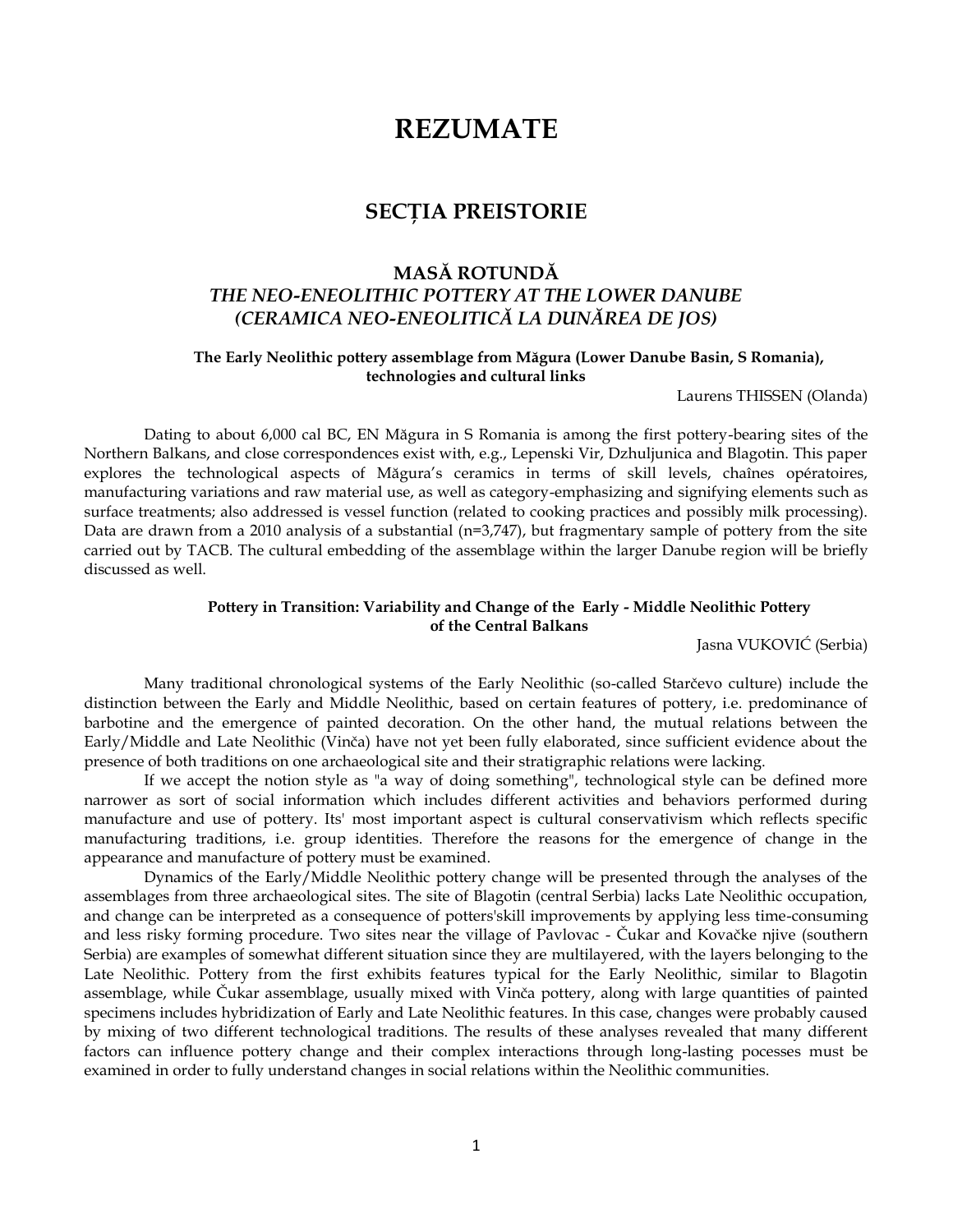#### **The Boian Pottery from Braila Plain. Some remarks**

Stănică PANDREA, Costin CROITORU

Braila Plain is the northeastern part of the Danube Plaine, bordered by the rivers Călmățui, Buzău, Siret and Danube. Due to its geographical position, Braila Plain was (still is) a *buffer zone* between Walachia, Moldavia and Transylvania.

The beginning of the neolitic way of life in Braila Plain is tied to the presence of the Boian culture.

The Boian Pottery can be characterise by the presence of:

a) the surface-roughened pottery;

b) the black-burnished pottery comprises of cups, goblets, beakers, bowls all burnished inside and outside and decorated with chanllings; some of these pots are decorated with incised bands filled with dots or small lines;

c) the burnished pottery comprises of cups, beakers and jars decorated with incised motifs;

d) the excised pottery comprises of bitruncated vessel, bitruncated vessel with long neck, pedestalled vessel; the ornamental motifs are elaborated and cover almost entire surface of the vessel.

#### **The Boian-Vidra pottery from Sultana, Călăraşi County**

Vasile OPRIŞ

During the last years, the archaeological research on the terrace lying to west of the tell settlement from Sultana-Malu Rosu (Cemetery I and Gheţărie sites) led to the discovery of contexts framed within Vidra phase of Boian culture.

The aim of this paper is to present the results from the analysis of the pottery discovered in several pits. Pottery is the material category most numerous quantitatively, and its characteristics have helped us to date and issued for possible contextual interpretations. Analysis was macroscopically performed and followed criteria that took into account the types of paste encountered, firing conditions, form types, surface treatment, decorative styles, etc. The information obtained will be presented and then discussed in an attempt to learn more about the behavior of the people that produced, used and discarded the pottery studied.

This research was funded by the "MINERVA - Cooperation for elite career in doctoral and post-doctoral research", contract code: POSDRU/159/1.5/S/137832, financed from the European Social Fund by the Operational Programme Human Resources Development 2007-2013.

## **Clay containers from the Boian sanctuary at Căscioarele-***Ostrovel***, Southern Romania**

Radu - Alexandru DRAGOMAN

The Boian sanctuary from Căscioarele-*Ostrovel* tell (4900-4500 BC) is well-known in the Neolithic archaeology of Southeastern Europe. However, since its discovery in 1968, most of the related objects – mainly pottery – have never been published or even mentioned. Therefore, based on the available materials and fieldnotes, this paper aims to present the data about the clay containers found inside the sanctuary and to consider their possible place within the actions performed.

## **Contributions to the knowledge of Boian-Spanţov pottery type: Dwelling no. 1 (Level 4) of the settlement from Radovanu-La Muscalu**

Cristian Eduard ŞTEFAN

The chalcolithic settlement from Radovanu-La Muscalu (Călăraşi County, Romania) was investigated during a period of 30 years by Eugen Comşa, between 1960 and 1990, unfortunately most of his work being unpublished until today. The aim of this presentation is to analyse the pottery belonging to Dwelling no. 1 from the oldest Boian-Spanţov level of the settlement (Level 4). Some aspects as pottery types, surface treatment, temper, firing or ornamets are taken into consideration. Several radiocarbon dates from this settlement belonging to Spantov phase of the Boian culture put this habitation in the first half of the V<sup>th</sup> Millennium BC.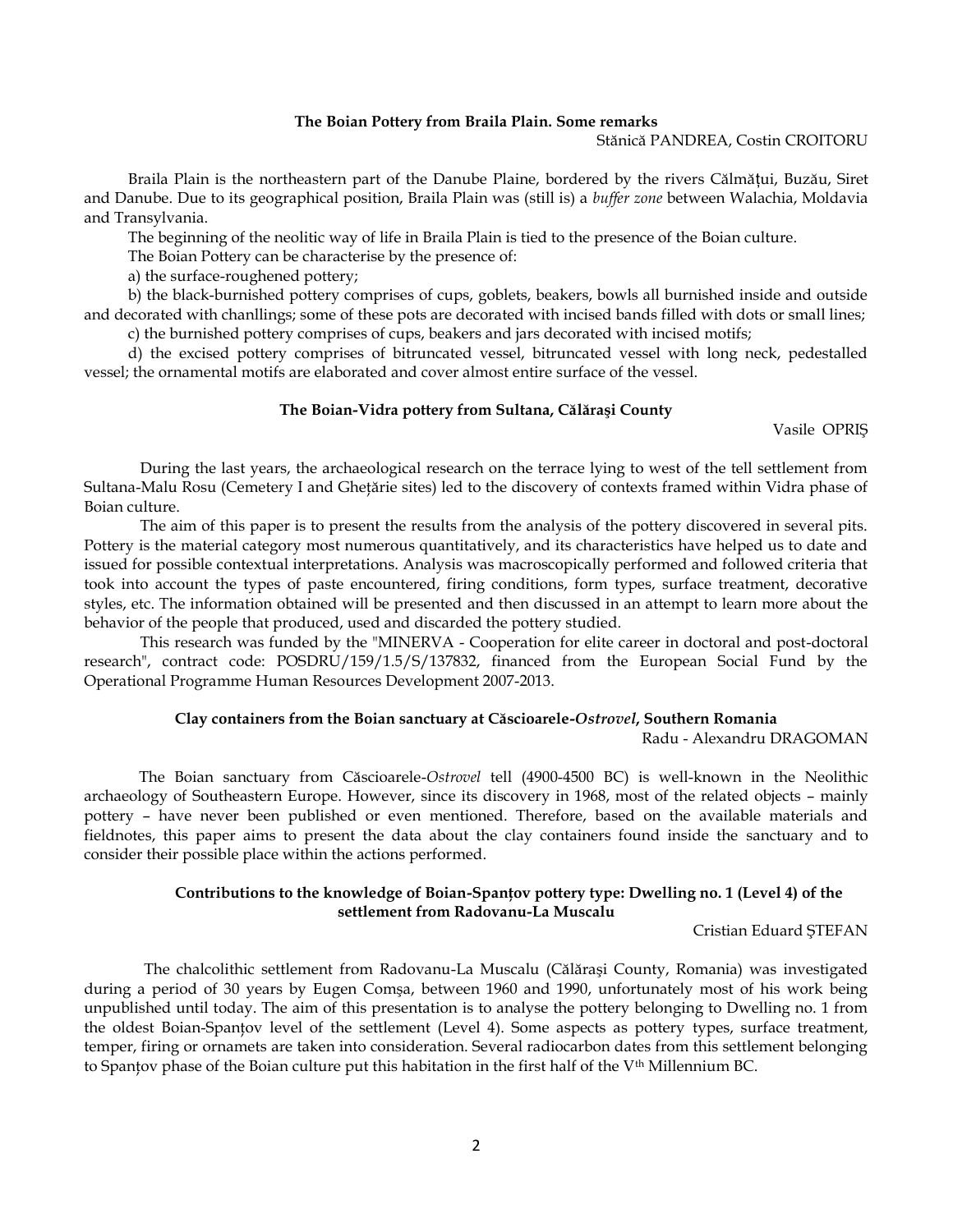## **La céramique énéolithique découverte dans les grottes de la zone Cheile Dobrogei – Casian – Târguşor (région Dobroudja)** Valentina VOINEA, Bartłomiej Sz. SZMONIEWSKI (Polonia)

Les recherches archéologiques effectuées dans le cadre du projet roumano-polonais "Study of the *Prehistoric and Early Mediaeval Settlements in the Casimcea Valley in Central Dobrudja*" ont rendu possible tant la reprise des fouilles archéologiques dans les grottes bien connues comme *La Izvor*, *La Baba* et *Casian* que des grottes qui n'ont pas encore fait l'objet de recherches dans la zone Cheile Dobrogei – *Grotte Craniilor, Grotte Călugărului*. Les étapes chronologiques de énéolithique se présentent de manière suivante: la niveau avec céramique Hamangia et import Boian et ensuite de niveau avec céramique Gumelniţa, mellange avec céramique Cernavodă I et celle type Cucuteni "C". On croit que le peuple qui a utilisé la céramique de type Cucuteni "C" faisait partie des communautés situées à la limite nord de la civilisation Cucuteni-Trypolie, poussée vers le sud par une autre civilisation. Un morceau de céramique ornée d'un cordon a été découvert dans la partie supérieure de cette couche énéolithique, près de la couche contenant des pierres. Les matériaux énéolithiques decouvertes dans les grottes sont comparables à ceux qui se trouvaient dans le site archéologique au village Cheia (civilisation Hamangia, phase III) et sur l'ile La Ostrov (civilisation Gumelnița, phase A<sub>2</sub>.

La problématique de l'habitation dans les grottes de la Vallée Casimcea est une question complexe et elle nécessite davantage de recherches systématiques, parallèles à une analyse de l'habitation de leurs entourages. Pourtant les résultats de recherches, durant à peine quelques saisons, qui viennent d'être présentés démontrent indéniablement la place particulière des grottes dans le paysage culturel de periode énéolithique en Dobroudja Centrale.

#### **Observaţii privind evidenţierea unor markeri în argilă şi ceramică**

Cornelia CĂRPUŞ, Leonid CĂRPUŞ

Lucrarea de faţă prezintă câteva metode simple care pot fi folosite în studiul ceramicii. Este structurată în două părţi. În prima parte, vom prezenta succint câteva din încercările noastre de analiză de laborator pe eșantioane de argilă și ceramică, în special comportarea acestora față de unii coloranți (albastru de metilen) sau fluorocromi (fluoresceina); o parte din aceste rezultate au fost deja publicate în lucrări anterioare. În a doua parte , am insistat pe identificarea unor markeri din argila recoltată din diverse zone, pe care să-i regăsim atât în ceramica descoperită din diverse aşezări arheologice din Dobrogea, dar şi din alte regiuni.

Nu vom prezenta în această lucrare un studiu complet al metodelor de analiză de laborator asupra argilelor sau ceramicii, ci mai mult "testările" și rezultatele obținute de noi de-a lungul anilor privind ceramica, în general, şi, în special, ceramica neolitică. Cele mai fidele rezultate se obţin când fragmentele de ceramică conţin markeri biologici, cum ar fi, de exemplu, microfosile evidenţiate în argilă sau nisip, amprente vegetale etc. regăsite şi în pasta ceramică. Pentru toate acestea, cel mai important instrument de lucru îl reprezintă microscopul şi lupa binoculară.

#### **Ceramica Gumelniţa A1. Studiu de caz tell-ul Vlădiceasca, jud. Călăraşi**

Done ŞERBĂNESCU

Tell-ul de la Vlădiceasca, comuna Valea Argovei, a intrat în literatura de specialitate prin publicarea rezultatelor săpăturilor de salvare întreprinse aici de către George Trohani. După primele cercetări, în ostrovul numit *Gherghelăul Mic*, atenţia celor care au început săpăturile s-a îndreptat asupra tell-ului de pe Ostrovul *Gherghelăul Mare*. Sondajele de informare întreprinse în anul 1972 au fost continuate, începând din anul 1973, prin săpături sistematice de amploare conduse de George Trohani, care a cercetat stratul superior de cultură, aparţinând civilizaţiei geto-dacice. În acelaşi timp, fostul director al Muzeului din Olteniţa, Barbu Ionescu, a continuat sondajele sale în partea de est a tell-ului şi a săpat o suprafaţă de circa 300 mp. Dacă rezultatele cercetărilor în stratul superior de cultură, aparținând civilizației geto-dacice, au fost publicate după fiecare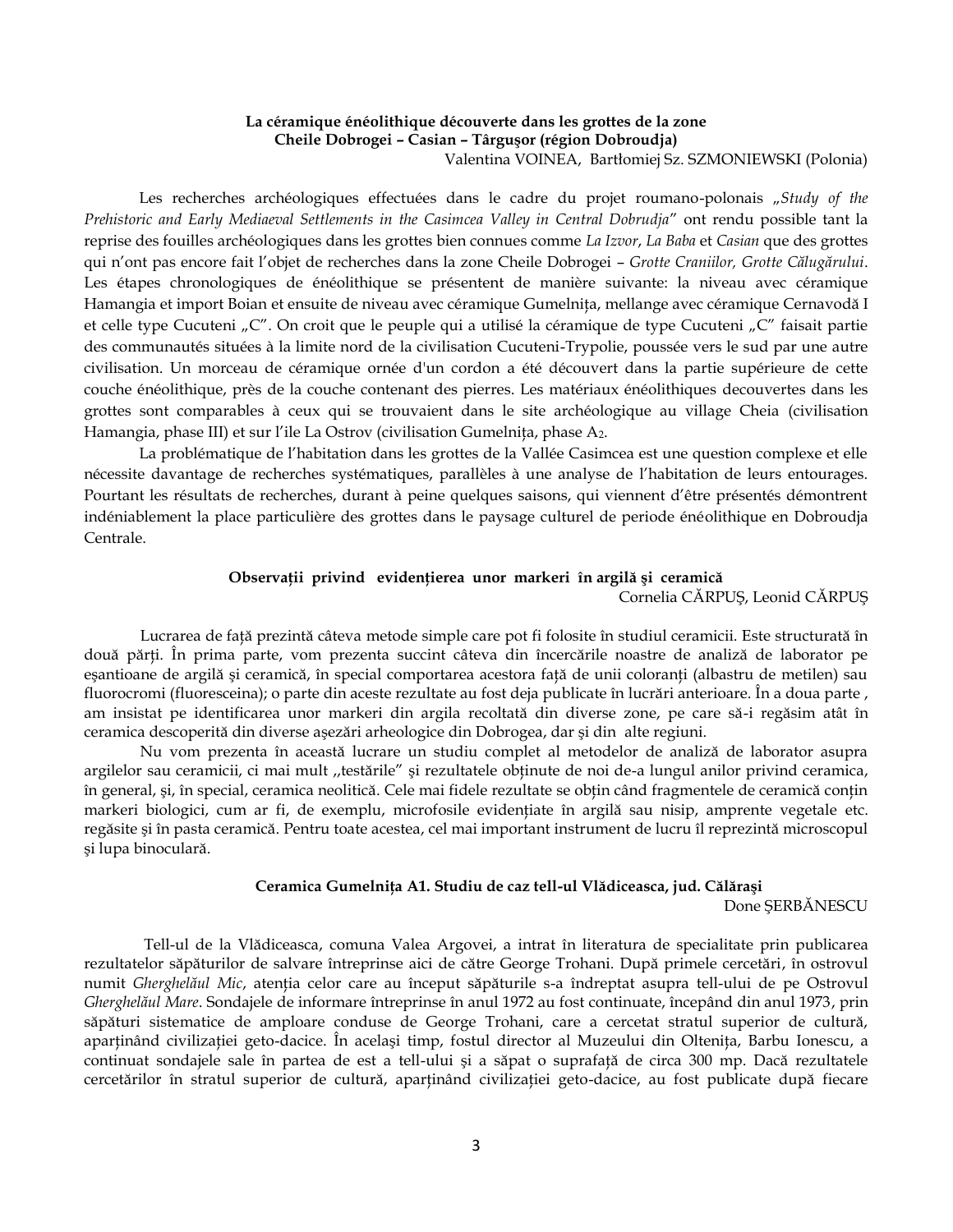campanie arheologică, rezultatele preliminare a cercetării straturilor de cultură aparținând epocii eneolitice au văzut lumina tiparului în anul 2013.

Deoarece, în general, până în anul 1978, George Trohani terminase de cercetat stratul superior de cultură getic, conducerea săpăturilor din tell-ul de la Vlădiceasca a fost preluată de semnatarul acestor rânduri. În timpul cercetărilor pe suprafaţa de 1800 mp. a fost studiat nivelul eneolitic superior, care aparţinea culturii Gumelniţa, faza B, iar pe suprafaţa de 800 mp. au fost cercetate nivelurile inferioare ale culturii Gumelniţa, ajungându-se la stratul de cultură Boian. Cu o secțiune trasată longitudinal pe tell, cu lungimea de 65 m și lățimea de 2 m, s-a urmărit stabilirea succesiunii stratigrafice. Grosimea straturilor de cultură din tell-ul *Gherghelăul Mare* varia între 3,75 şi 5 m, iar stratigrafia se prezenta astfel: la baza depunerilor arheologice se afla stratul de cultură Boian, gros de 1,50 - 1,80 m, format din patru niveluri. Locuințele care aparțineau comunităților Boian, faza Vidra, erau suprapuse direct de un nivel de locuințe datat în faza Gumelnița A1, cu o grosime variind între 0,30 - 0,40 m. Nivelul locuințelor Gumelnița A1 era suprapus de trei niveluri de locuire aparținând fazelor Gumelnița A2 și Gumelnița B1, cu grosimea de 1,60 m. Ultimul strat de cultură, gros de 0,5 m - 1 m, aparținea civilizației getodacice.

Aşa cum am menţionat, nivelul care suprapune stratul de cultură Boian este reprezentat de stratul de locuințe care aparțin culturii Gumelnița, faza timpurie. Ceramica găsită în locuințele acestui nivel, destul de fragmentară, este reprezentată de forme variate: castroane, borcane, pahare, vase cu picior, suporturi paralelipipedice, cilindrice, farfurii, măsuţe – suporturi. În acest nivel, s-au descoperit şi câteva pahare şi fragmente ceramice din alte tipuri de vase, care după formă și decor aparțin culturii Precucuteni III. O descoperire interesantă din interiorul locuinței nr. 2 din acest nivel a constat dintr-un vas mare cu picior decorat cu triunghiuri mari cu vârful în jos, excizate şi încrustate cu alb, vas caracteristic după formă şi decor fazei Spanţov a culturii Boian, dovadă că în zonă mai existau aşezări întârziate în evoluţia lor.

Ceramica descoperită în acest nivel, mai ales o parte din suporturi, prin forme şi decor, îşi găseşte analogii, mergând până la identitate, în descoperirile din nivelele locuintelor nr. 8 și nr. 9 din tell-ul de la Hârșova, săpăturile din anul 1961 la care am luat parte, în descoperirile de la Ulmeni - "Valea lui Soare", Căscioarele - "D-aia Parte", parțial în descoperirile de la Chirnogi, în nivelul nr. 14 de la Tangâru, în nivelul II A de la Vidra şi se încadrează în faza A1 a culturii Gumelniţa. Din săpăturile efectuate între anii 1972 – 1975 provine un castron în care se afla un depozit format din mărgele din lut ars lucrate prin ştanţare, altele realizate din defense de mistreţ fosilizate şi din seminţe de *Lithospermum purpureo-coeruleum* (mărgeluşă). Tot în acest nivel, în locuințe, au fost descoperite două modele de locuințe miniaturale.

#### **Considerations about pottery from Sultana-Malu Roşu tell settlement**

Theodor IGNAT, Vasile OPRIŞ, Radian ANDREESCU, Cătălin LAZĂR

This paper aims to present some general aspects of the ceramic production at Sultana-Malu Roşu. Through some percentage analysis of the ceramic lots from the new excavations (2001-2014) and old excavations (1974-1984), we tried to follow the evolution of ceramic production during phases of A2 and B1 of Gumelniţa Culture. Thus, we follow the evolution of shapes, decoration, and other items, trying to draw attention to two aspects. On the one hand, the need for complete ceramic batches analysis (including ceramic fragments) and, on the other hand, the utility of the use of the computerized database. The methodology we used, allowed us to observe some aspects of evolution in ceramic batches from different features, which were subsequently confirmed by radiocarbon analysis.

This work wasperformedthrough thePartnershipsinPriority Areas Program-PNII, developed with the support ofMEN-UEFISCDI, project no.PN-II-PT-PCCA-2013-4-2302.

## **Analysis of potential rocks clay minerals source of ceramic material existing in site Sultana Malu Roşu**

Daniela DIMOFTE, Anca LUCA

The Eneolithic Sultana-Malu Roşu site is located on loess deposits with thicknesses exceeding 10 m. In these deposits are found layers with clays which, probably, have been used to manufacture Neolithic pottery.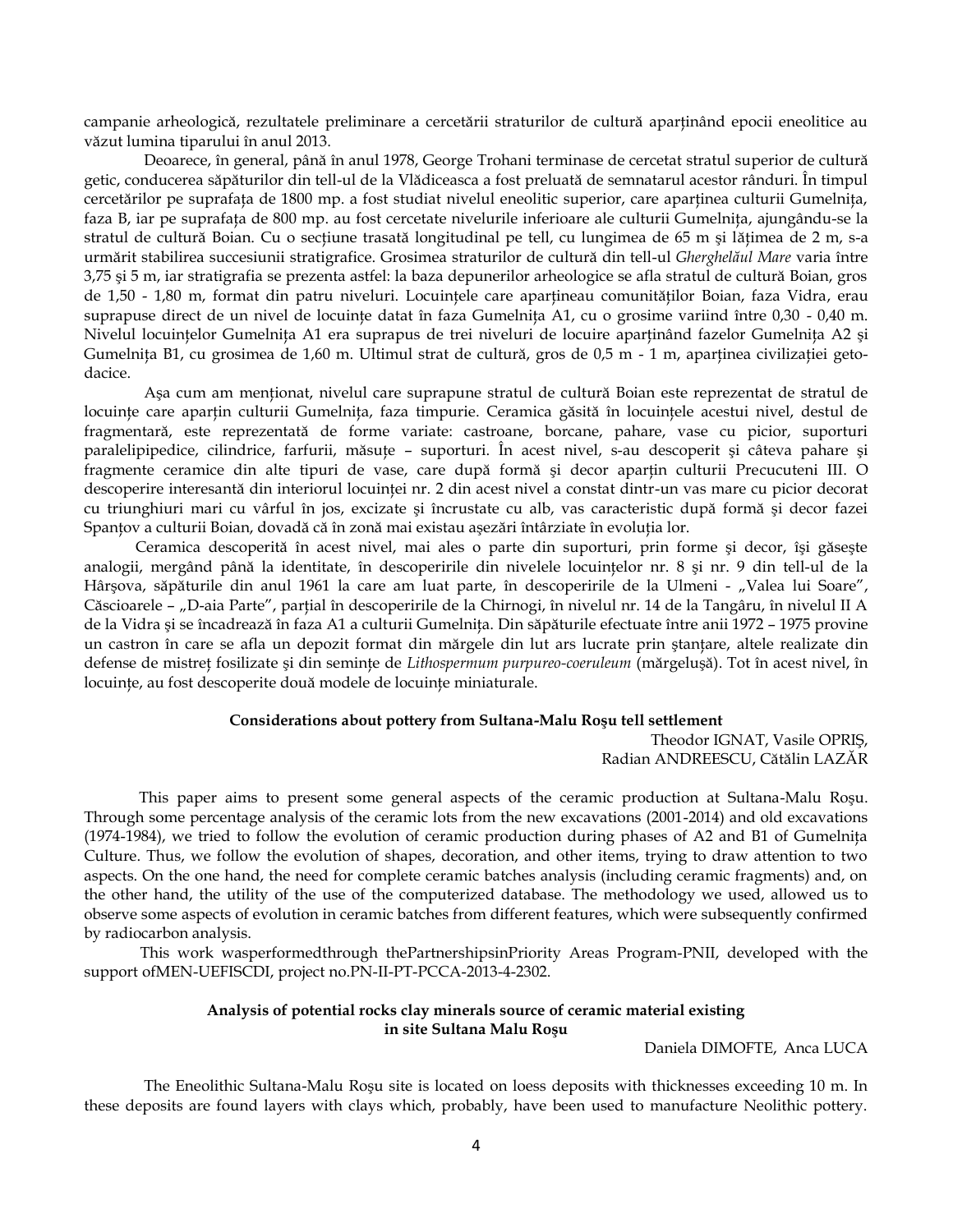Comparative mineralogical study of rocks and clay pottery is the only method that allows us to say with precision witch is the source of the raw material of ceramic objects (if is about a local source or not).

This communication aims at presenting a first main step in addressing comparative study, namely: more accurate determination of clay minerals existing in the local rocks. The main method of analysis was RX diffractometric (XRD) combined with X-ray microfluorescence (XRF). Most important for us was finding in the six types of clay rocks analyzed the complex association of phyllosilicates, clay minerals belonging to the group, namely:montmorillonite + illite + kaolinite + chlorite + vermiculite.

Mineral proportions vary from one type to another, but whatever proportion in the presence of water, all these phases are plastic, allowing modeling types in forms of briquettes, then drying at 105° and variable speed heating at different stages of temperature: 500° C, 700° C, 800° C, 900° C. After heating, some of the evidence has got similar properties to those of existing in Neolithic ceramic objects from the Sultana site. Analysis of clay minerals during combustion behavior is still ongoing.

This work wasperformedthrough thePartnershipsinPriority Areas Program-PNII, developed with the support ofMEN-UEFISCDI, project no.PN-II-PT-PCCA-2013-4-2302.

## **Microscopic criteria for the comparative analysis of the Neolithic pottery. Case study: Neolithic Gumelniţa Culture pottery**

Anca LUCA, Daniela DIMOFTE

Knowing the mineralogical composition and microscopic structure of ceramic objects help solved many problems of archaeological interest. Microscopic examination on thin sections reveals that, in the constitution of Neolithic pottery there is a solid skeleton and pore system whose configuration can vary widely from one object to another depending on the nature of raw materials and technology. Emphasized that, solid frame consists of two major structural components: (a) paste and (b) inclusions. Before firing, the ceramics paste is composed of various clay minerals whose structure may change over the combustion process. Microscopic criteria can differentiate three structural categories paste: (1) holocrystalline, (2) hipocrystalline and (3) amorphous. In contrast to paste, inclusions are more diverse. However, the microscopic criteria can separate three groups: (1) natural inclusions consisting of granoclasts, rarely litoclasts existing in the raw material; (2) intentionally added inclusions, acting as degreaser containing various siliciclastic fragments of ceramic waste, bone fragments, shells etc.; (3) accidental inclusions (various natural or artificial solids).

Mineralogical nature and structure paste and morphometric mineral and inclusions are decisive elements in a comparative analysis of a ceramic object to another and to detect the source of raw material. Comparative examination of 17 fragments of pottery from Gumelnitaculture allowed separation of these groups, as follows:

- Objects made from the same raw material, going through the same manufacturing process;

- Objects used the same raw material, but went through different firing temperatures;

- Objects made of different materials and with different technologies.

This work wasperformedthrough thePartnershipsinPriority Areas Program-PNII, developed with the support ofMEN-UEFISCDI, project no.PN-II-PT-PCCA-2013-4-2302.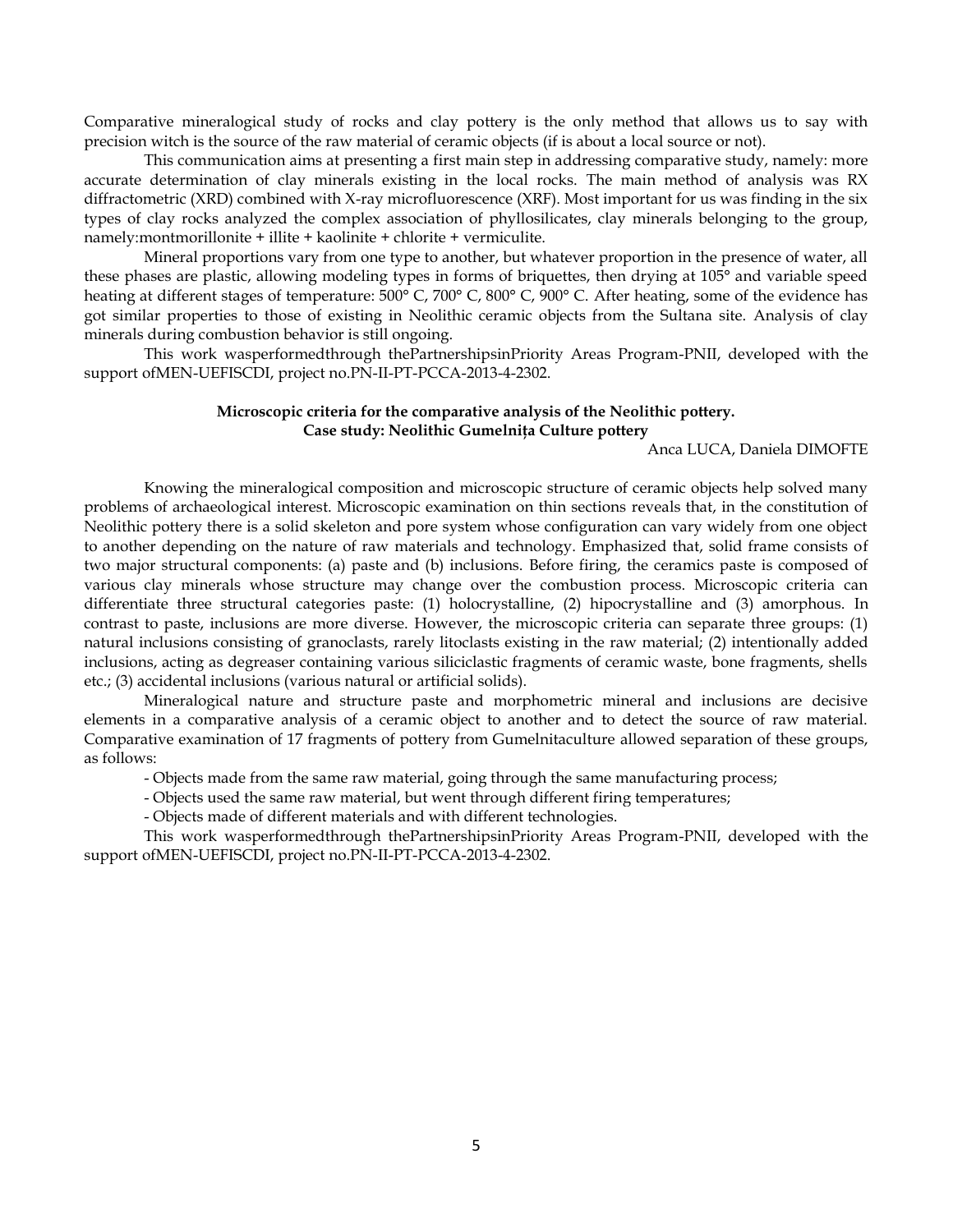# **SECŢIA PREISTORIE**

#### **Archaeological Discoveries on Geru's Valley (Galaţi County)**

Costin CROITORU, Stănică PANDREA

In this intervention, starting from a letter sent in 1974 to the Galaţi History Museum director's by an inhabitant from Mândreşti (Galați County), the authors present the archaeological discoveries from Valea Mărului village ("Apple's Valley"), Galaţi County.

By this letter, the sender gave informations about fortuitous archaeological descoveries within his village.

These discoveries were unknown until now, and they confirm the presence in this zone of a few archaeological sites. The preserved materials were to be found – most of it – according to the same letter in the locality school's museum, in the Galați County Museum and in the both Bucharest and Iași Institutes of Archaeology.

The authors of this communication start the investigations from the local, archaeological collection and go to the field in order to detect the sites that provides the artefacts they know about.

## **Dambul lui Haralmabie (Commune de Crisan – dept de Tulcea) - un nouvel habitat Chalcolithique submergé dans le Delta du Danube**

Cristian MICU, Laurent CAROZZA , Jean-Michel CAROZZA, Florian MIHAIL, Tiberiu GROPARU, Erwan MESSAGER, Sorin AILINCĂI, Albane BURENS, Mihaela DANU, Mr. HARALAMBIE, Cătălin MIHAIL (proiect româno-francez)

Les recherches récentes conduites dans le delta du Danube ont permis de mettre au jour, un nouvel établissement daté de la seconde moitié du 5ème millénaire avant notre ère. Ce site se trouve à moins de trois kilomètres du tell submergé de Taraschina (commune de Maliuc), fouillé par la mission Franco-Roumaine, sous la direction de Cristian Micu. Le site a été découvert fortuitement par Mr Haralambie qui a collecté, dans cette zone, du mobilier archéologique.

Le site Haralambie se trouve sur la rive gauche du canal Sontea, en face du petit canal artificiel Bucla qui relie le bras de Sulina au canal de Sontea. Les travaux d'aménagements de cette zone et l'édification de digues et de plateformes de stockage de roseaux ont provoqué des modifications importantes du milieu. Le tracé actuel du canal Sontea est ici totalement artificiel. Le mobilier archéologique a été collecté sur la berge, peu après des travaux de recalibrage du canal Sontea, dans les sédiments rejetés par la drague. Selon Monsieur Haralambie, inventeur du site, le sédiment est ici «brun et organique, mais on distingue également une argile jaune».

Depuis la découverte du site, les prospectionsopérées sur le site en période de basses eaux par Catalin Mihail ont permis de collecter de nombreux outils lithiques ainsi que de la céramique. Parmi les éléments de forme, on observe la présence d'un petit gobelet biconique, mais également d'une petite écuelle carénée à bord ouvert. Les comparaisons typologiques permettent d'attribuer ce lot à la culture de Gumelnita.

Le mobilier lithique est constitué d'une centaine de pièces. L'essentiel de cette industrie a été réalisée sur de la matière première importée, issue de la plateforme Balkanique. On observe cependant un débitage sur matière locale, dont la source semble située en Dobroudja. Les stratégies technologiques s'inscrivent pleinement dans le modèle connu pour la culture Gumelnita. L'assemblage typologique varié (lames, grattoirs, pièces esquilées...), caractéristique des habitats, décrit un éventail d'activités pratiquées par une communauté dynamique.

Aucun horizon archéologique n'ayant été décelé en surface ou dans les coupes du canal de Sontea, des carottages ont été réalisés dans la zone où apparaît le mobilier remonté en surface par les dragages. Les différentes carottes montrent qu'un ou deux horizons archéologiques apparaissent entre les cotes de -2,50 et 2,80 sous la surface. Il s'agit de niveaux organiques, avec du mobilier archéologique. Deux datations C14 confirment la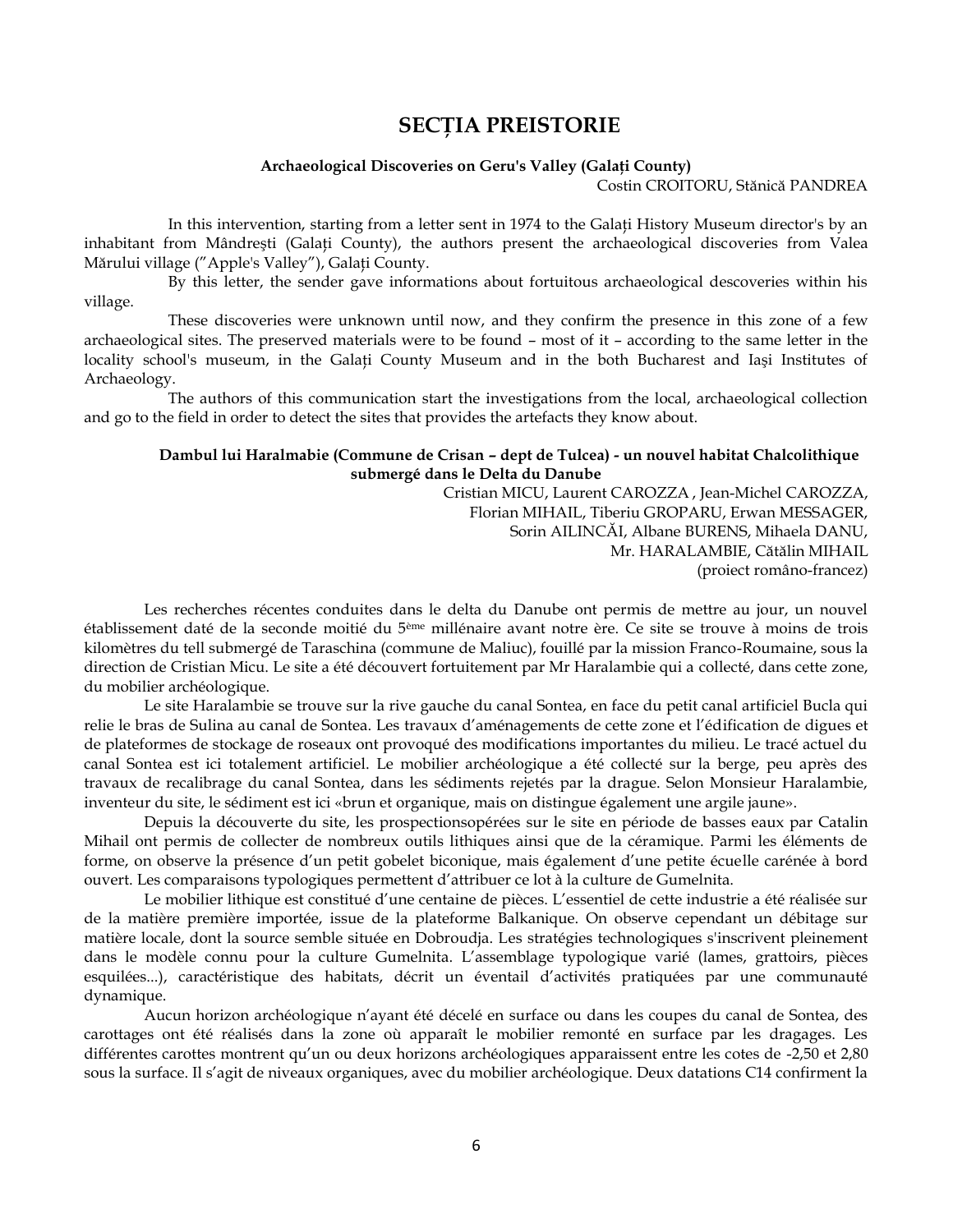datation comprise entre 4647-4460 BC pour la base et 4614-4266 BC pour la dernière occupation reconnue. Les niveaux archéologiques sont aujourd'hui recouverts par plus de 2 mètres de sédiments fluvio-lacustres.

Cet habitat aujourd'hui submergé, indique, à l'instar du tell de Taraschina, que durant la seconde moitié du 5ème millénaire avant notre ère cette zone de l'actuel delta du Danube formait une plateforme exondée, située non loin de chenaux du Danube.

Cette recherche a bénéficié du soutien du Ministère des Affaires Etrangère et Européennes français dans le cadre de la mission archéologique franco-roumaine dirigée par L. Carozza et C. Micu, de financement de la part du PHC Franco-Roumain Brancusi dirigé par A. Burens et S. Ailincai, de financements d'analyses dans le cadre du Site d'Etude en Ecologie Globale «delta du Danube» financé par l'Institut Ecologie Environnement du CNRS.

## **Archaeology in Bulgarian Black Sea in deep water**

Preslav PEEV (Bulgaria)

In the report is described the situation of deepwater archaeological investigations on the Bulgarian continental shelf during the last decade. The outcome of the conducted research shows that the region has a high potential for marine deep-sea archaeology. Among the main aims of underwater archaeology in Bulgaria are the discovery and registration of sunken wooden vessels in the anoxic zone and marking of targets on the continental shelf that might eventually represent traces of submerged prehistoric settlements. The archaeological research in deep-sea waters poses a range of difficult but intriguing issues. These include but are not limited to sonar search, target identification, precision survey and excavations.

The use of contemporary underwater technology and equipment (side scan sonars, circular locator, remotely and autonomous operated vehicle etc.) enables the collection of a large amount of data sufficiently adequate for the layout and chartering of the archaeological map of the deep-sea part of the Black Sea.

This work is a part of the project "Submarine Archaeological Heritage on the Western Black Sea Shelf - HERAS", financed by European Union under the CBC Program Romania – Bulgaria.

#### **Data about a new eneolithic cemetery discovered at Sultana, Călăraşi county, Romania**

Cătălin LAZĂR, Theodor IGNAT, Vasile OPRIŞ, Mihai FLOREA, Emil DUMITRAŞCU, Ionela CRĂCIUNESCU, Adelina DARIE

Currently, in southeastern Romania, are known less than 20 cemeteries belonging to the Neolithic and Eneolithic communities. The low number of findings in this type made difficult any attempt to study the funeral behaviors specific to these past communities. In these circumstances, any newly discovered necropolis is a valuable source of information.

In the summer of 2014, on the occasion of field research conducted in the area of Sultana-Malu Roşu site, Calaraşi County, accidentally was found a new Eneolithic cemetery. It was identified on the right bank of Lake Mostiştea, approximately 650 m NW of Sultana-Malu Roşu tell settlement, at the point called by locals "Old School". The graves were found placed on the shore, even in the lake. Were investigated three inhumation graves which contained the skeletons disposed of in a crouched position on the left side, close to east oriented. Funerary inventory consists in the ceramic pots placed in the upper limbs area. Also in the area skeletons was identified a large amount of red ocher.

This work was supported by a grant of the Romanian National Authority for Scientific Research, CNCS – UEFISCDI, project numbers PN-II-ID-PCE- 2011-3-1015.

#### **Noi consideraţii privind datarea necropolei de la Cernica**

Done ŞERBĂNESCU

Săpăturile arheologice sistematice de la Cernica, începute în anul 1960 de către regretatul arheolog Gheorghe Cantacuzino, urmăreau cercetarea vestigiilor mânăstirii din secolele XVI-XVII. Întâmplător, în timpul campaniei arheologice din anul 1961 au fost descoperite morminte din epoca neolitică, cu schelete întinse pe spate sau chircite. Mormintele neolitice în care scheletele erau aşezate în poziţie întinsă au fost atribuite de descoperitor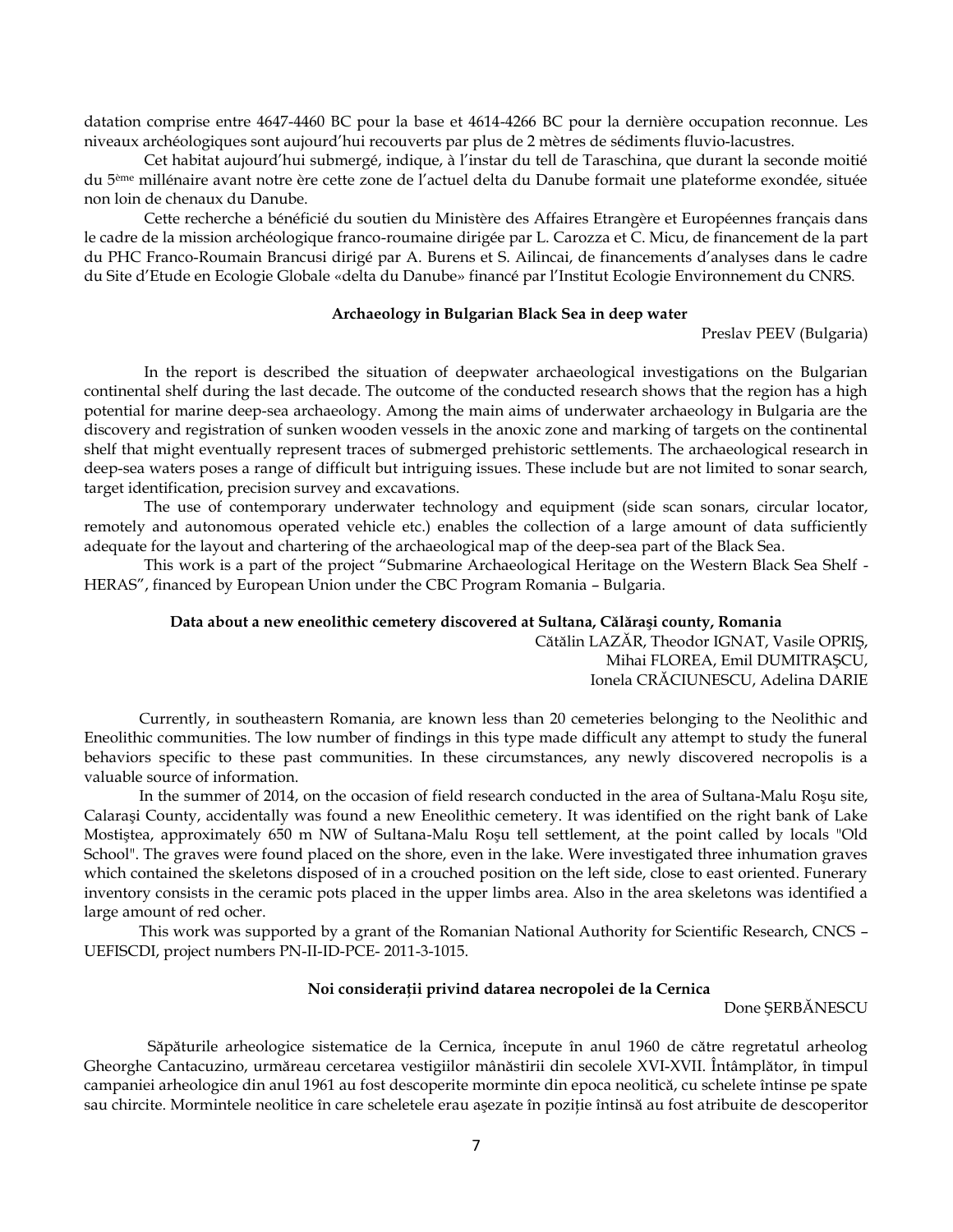fazei Bolintineanu a culturii Boian, iar cele chircite fazei Giuleşti. În câteva morminte s-au găsit vase de lut şi fragmente ceramice, fără decor caracteristic, ca să poată fi atribuite cu certitudine unei anumite culturi.

Regretatul cercetător Eugen Comşa, la început, a acceptat încadrarea culturală propusă de Gheorghe Cantacuzino, dar, cu prilejul publicării monografice a necropolei, a schimbat-o, atribuind mormintele în care se aflau schelete în poziţie întinsă fazei Cernica a culturii Dudeşti. Argumentul principal al noii încadrări cronologice l-a constituit faptul că în imediata apropiere a necropolei se afla şi o aşezare a culturii Dudeşti destul de întinsă, suprapusă parțial de așezarea culturii Bolintineanu și slabe urme de locuire din faza Giulești. Majoritatea mormintelor descoperite în necropolă, adică cele în care scheletele erau aşezate în poziţie întinsă, au fost atribuite fazei Cernica a culturii Dudești, iar 32 morminte cu scheletele în poziție chircită au fost atribuite fazei Bointineanu şi fazei Giuleşti a culturii Boian. În atribuirea mormintelor în poziţie chircită culturii Boian, Eugen Comşa s-a bazat însă şi pe o informaţie falsă furnizată de Marian Neagu, care, în anul 1982, în timpul cercetărilor din aşezarea culturii Bolintineanu de la Lunca, comuna Valea Argovei, jud. Călăraşi, cu euforia care îl caracterizează, a atribuit mormintele medievale descoperite în sit culturii Bolintineanu, după care a revenit şi le-a redatat în secolele IX-X (după părerea noastră sunt dintr-o perioadă puţin mai târzie).

La Cernica mormintele așezate în poziție chircită sunt răspândite pe toată suprafața necropolei, fără o anumită regulă, la distanţă de 10-20 de m unul de altul, alături de mormintele aşezate în poziţie întinsă. Au fost observate trei grupări de morminte cu scheletele chircite, formate din două sau chiar cinci morminte, probabil mormintele au aparţinut aceleaşi familii. Eugen Comşa şi-a exprimat părerea că oamenii fazei Bolintineanu a culturii Boian s-au înmormântat într-o necropolă a culturii Dudeşti, folosindu-se de golurile lăsate de semnele funerare. Cu prilejul reîncadrării cronologice, Eugen Comşa nu a putut studia vasele de lut şi fragmentele ceramice descoperite în morminte, deoarece nu i-au fost accesibile. Noua datare a necropolei de la Cernica a fost acceptată de majoritatea arheologilor, dar s-au ridicat şi voci împotrivă, care au arătat că argumentaţia este falsă, că observaţiile stratigrafice nu sunt concludente (M. Neagu et alii).

La scurt timp după apariția monografiei *Necropola Neolitică de la Cernica*, arheologul german Clemens Lichter, fiind de acord cu noua încadrare, a arătat că *trebuie acceptat faptul că cele două ritualuri de înhumare au fost contemporane şi au fost folosite de membrii aceleaşi comunităţi* (ca şi în cultura Hamangia de altfel), iar necropola a funcţionat o lungă perioadă de timp, fiind folosită atât de comunitatea culturii Dudeşti, cât şi de comunităţile culturii Boian în fazele Bolintineanu şi Giuleşti. Acelaşi autor a fost de acord şi cu încadrarea cronologică a necropolei de la Valea Orbului, în faza Bolintineanu a culturii Boian, un exemplu de contemporanietate a celor două obiceiuri de înhumare.

În privinţa obiceiurilor de înmormântare cu schelete întinse pe spate, folosite de comunităţile Hamangia şi comunităţile culturii Boian de la Cernica, C. Lichter a susţinut că partea de sud-est a Munteniei şi Dobrogea sau neolitizat în timpul unei faze mai dezvoltate din neolitic (în neoliticul mijlociu), ceea ce înseamnă că aici au persistat mai mult comunităţile tardenoisiene şi au fost contemporane cu evoluţia culturii Criş din partea de nord, vest şi chiar de la sud de Dunăre (Malkopreslaveţ). Aceste consideraţii se bazează şi pe studiul industriilor litice din cadrul culturilor Dudeşti şi Hamangia. Neolitizarea în Dobrogea şi sud-estul Munteniei a avut loc nu numai printr-un aflux de nou-veniţi, dar şi printr-o schimbare treptată a obiceiurilor populaţiei locale mezolitice, care a venit în contact cu comunităţile neolitice din regiunile vecine şi încet, încet s-au adaptat la noul stil de viaţă. Aşa se explică existenţa unor elemente mezolitice în aceste două regiuni. Astfel, s-a prelungit şi obiceiul de înmormântare în poziţie întins pe spate folosit în mezolitic. Ulterior această tradiţie mai veche a fost înlocuită treptat în Muntenia şi Dobrogea, în timpul evoluţiei culturilor Boian şi Hamangia. Persistenţa populaţiei mezolitice în cele două regiuni a fost confirmată şi de studiile antropologice efectuate pe scheletele de la Cernica, Cernavodă şi Valea Orbului.

Mai recent, noua încadrare a necropolei de la Cernica este confirmată de datarea absolută a unui mormânt de la Cernica. În timpul cercetării necropolei, Gh. Cantacuzino a prelevat trei schelete nederanjate, care au fost depozitate la Institutul de Arheologie "Vasile Pârvan" din București, Observatorul Astronomic și Muzeul Satului. Exponatul de la Muzeul Satului, prin bunăvoința regretatului director Gheorghe Focșa (1903-1995), a ajuns la Muzeul Civilizaţiei Gumelniţa din Olteniţa şi se află în expoziţia de bază. Din scheletul (M. 284) de la Olteniţa, în anul 2012, a fost prelevat un fragment de femur şi a fost trimis spre analiză la laboratorul din Poznan-Polonia, care a furnizat următoarele date radiocarbon: 6095± 35 BP şi între 4909 - 5080 BC (date calibrate cu probabilitatea de 95,5%). Datele radiocarbon pentru cultura Dudeşti, fazele II-III de la Fărcaşu de Sus, indică 5200- 4900 BC, iar pentru cultura ceramicii liniare de la Târpești sunt 5300-4950 BC. Relațiile atestate arheologic dintre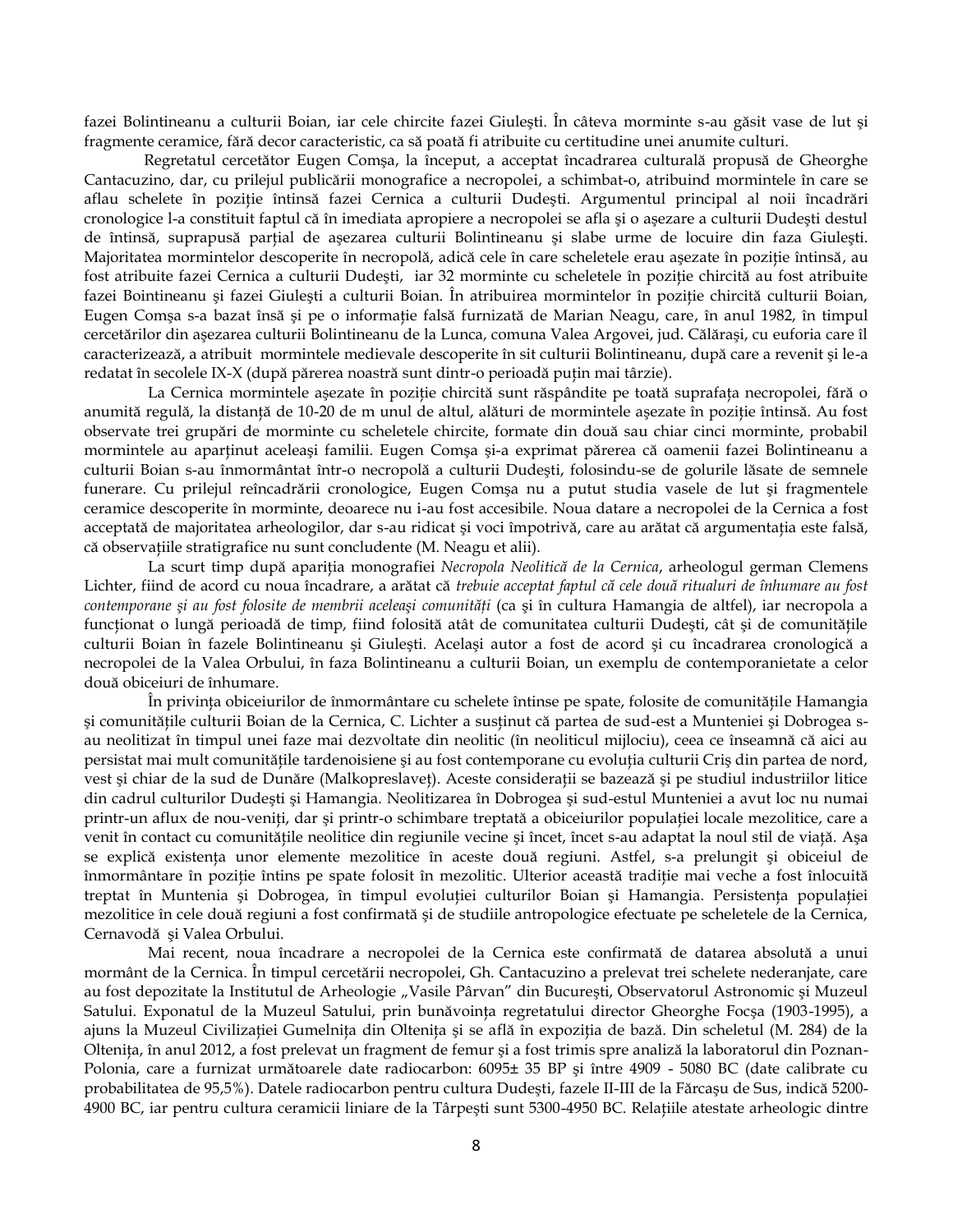comunitățile culturii Dudești și cele Vinča B2, de la Liubcova, indică 5240-5000 BC. În Bulgaria, nivelul Karanovo III se datează între anii 5300-4990 BC. În aşezarea de Kačica, nivelurile aparţinând culturii Hotniţa (contemporană cu Dudeşti) sunt datate între 5210-5000 calibrat BC, ceea ce corespunde culturii Dudeşti, fazei finale.

După cunoştinţele noastre, în România nu avem până în prezent date radiocarbon pentru primele două faze de evoluție a culturii Boian, dar, pentru faza Vidra, în care un arheolog participant la Sesiunea Pontica din anul 2013 a încercat să încadreze necropola de la Cernica, avem două date obţinute tot în laboratorul de la Poznan. Proba 089, Vlădiceasca stratul Boian 1981, se datează cu o probabilitate de 95,4% între anii 4728-4943, iar proba 091, Vlădiceasca, stratul Boian 1981 se datează între anii 4709-4856 BC, cu o probabilitate de 86,9%.

Deci, prin datarea absolută a scheletului din M 284, necropola de la Cernica se datează în timpul evoluției culturii Dudești. Suntem convinși că prin alte analize radiocarbon efectuate pe probe prelevate din alte schelete de la Cernica se vor putea preciza limitele cronologice ale necropolei şi, astfel, să se confirme cu date absolute plauzibila încadrare cronologică efectuată de regretatul învăţat Eugen Comşa.

## **Chalcolithic necropolis in Kamenovo Village, Kubrat municipality, Razgrad region. Unpublished finds**

## Dimitar CHERNEAKOV (Bulgaria)

The tell in Kamenovo is studied through trenching at the end of the last century by I. Ivanov and L. Manolakakis. Cultural remains of the Late Chalcolithic Age are concerned. Considering the revealed finds and situations, the researchers state the thesis for the existence of a production center for flint cutlery on that place. During construction of contemporary buildings to the east of the tell are discovered skeleton remains, and finds are revealed in proximity to some of them. It probably concerns the necropolis of the settlement, located at a distance of around 80 m to the northeast of the tell on a slope with southwestern exposure.

The article publishes and comments for the first time some of the destroyed graves with finds from the Chalcolithic necropolis in Kamenovo.

#### **Hard animal material adornments discovered in Hamangia settlement from Cheia**

Valentina VOINEA, Oana GRIGORUŢĂ, Cornelia CĂRPUŞ

The stone and bone tools of the Hamangia Culture are well known for the accuracy and finesse with which they were carved. The adornments of raw materials discovered in dwellings L.1 – L.2 from Hamangia III settlement in the site called *Cheia Vatra Satului* display similar traits, being the result of the ideological and technological evolution up to that point.

The assemblage of items analyzed includes clothing accessories, beads, rings, pendants, whole or fragmented, refined or in the process of refitting. The considerations regarding the aesthetics of the adornments and their role in indicating their owner's social status, sex, age or group membership, are based on the analogies existing in the necropolis of Durankulak and Cernavodă, as well as on the interdisciplinary studies.

#### **Cultura Cernavodă I pe cursul Argeşului Inferior**

## Cristian SCHUSTER, Done ŞERBĂNESCU

Investigaţiile arheologice intense din ultimul deceniu au permis aflarea unor informaţii suplimentare cu privire la comunităţile Cernavodă I, care au poposit pe malurile Argeşului Inferior.

Săpăturile arheologice preventive şi ulterior sistematice, derulate la Mironeşti (jud. Giurgiu), punctul *Malul Roșu*, au avut ca rezultat identificarea unor urme (complexe și materiale) ale menționatei manifestări ale eneoliticului final. Alături de acestea, este drept într-un număr restrâns, a fost descoperită şi ceramică a aspectului Brăteşti, fapt care deschide posibilitatea unei discuţii cu privire la raporturile celor două expresii culturale în bazinul Argeşului şi a afluenţilor săi (Dâmboviţa, Colentina).

Mult mai spectaculoase s-au dovedit cercetările de pe *Gorgana întâi* şi terasa înaltă din spatele acesteia de la Radovanu (jud. Călărași). Aici au putut fi investigate construcții, unele de mari dimensiuni, și gropi menajere şi, posibil, de cult. Ceramica recuperată dovedeşte că este vorba de o fază mai târzie (c sau d?) a culturii Cernavodă I.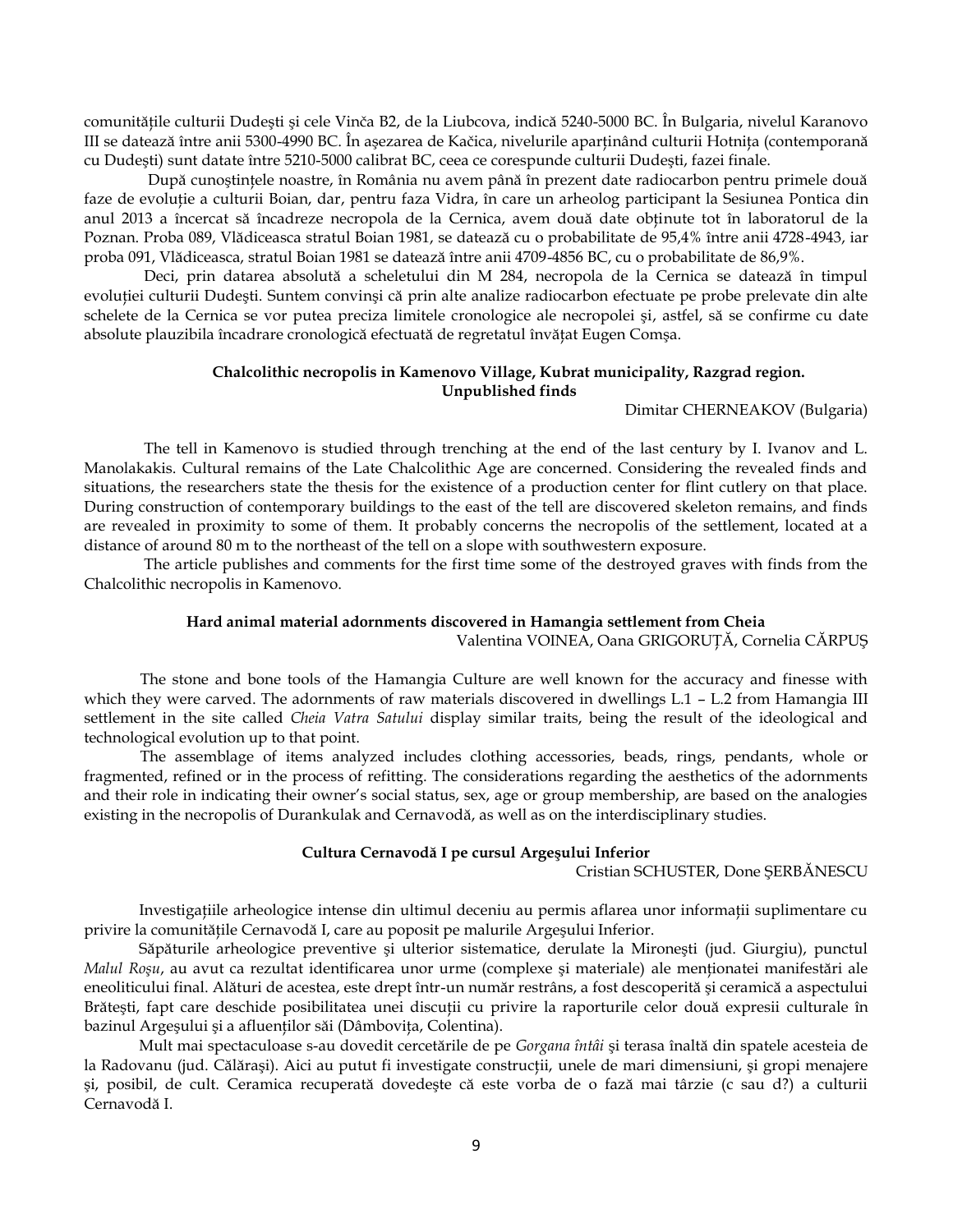## **Living with the Dead. The Burials in Early Iron Age Settlements at Lower Danube** Sorin Cristian AILINCĂI, Mihai CONSTANTINESCU

Even though the sites dating to the beginning of the Iron Age have started to be investigated thoroughly since the '60s, the study of the funerary practices of the early hallstattian populations in the Lower Danube area is a relatively new scientific occupation. Moreover, with few exceptions, these manifestations have rarely been brought up by archeological investigations from southeastern Europe. Necropolises and the so-called isolated tombs discovered outside the area of the "urn-field culture" are very rare and even atypical for the populations in this area.

If we analyze the overall discoveries, the first conclusion we would draw is that, generally speaking, there are at least two types of treatments applied to the dead. First type would be the macabre looking compounds inside the settlements; the second type would be the funerary space organized outside the inhabited area.

Compounds containing human bones have been discovered especially in the Babadag culture settlements, and less in the settlements attributed to the Tãmãoani group or to the early hallstattian group from northeastern Bulgaria. These situations are rather varied, and there couldn't be observed any rules regarding the number of individuals deposited in a compound, their state of anatomical integrity, their position, orientation, or any exceptions related to their sex and age, or any malformations or anomalies.

Taking into account the separation of the inhabited space and the evident planning of the funerary space, we can consider that the discoveries at Folteşti and Sboryanovo are proper necropolises. In the same category we can include, even though with less certitude, the discoveries from Capidava–the Roman tumular necropolis and Izvoarele. Comparatively, even if they can be considered partially contemporary, the known necropolises in the Lower Danube area are very different; however a common characteristic is the small number of buried people.

The data gathered over the last years provide us with new approaches and the possibility to formulate some overall hypotheses regarding the treatment applied to the dead in Early Iron Age in Lower Danube area.

*Research financed through* **"MINERVA - Cooperation for elite career in doctoral and postdoctoral research"** *project, contract code: POSDRU/***159/1.5/S/137832***, project co-financed from the Social European Fund through the Sectoral Operational Programme for Human Resources Development 2007-2013*.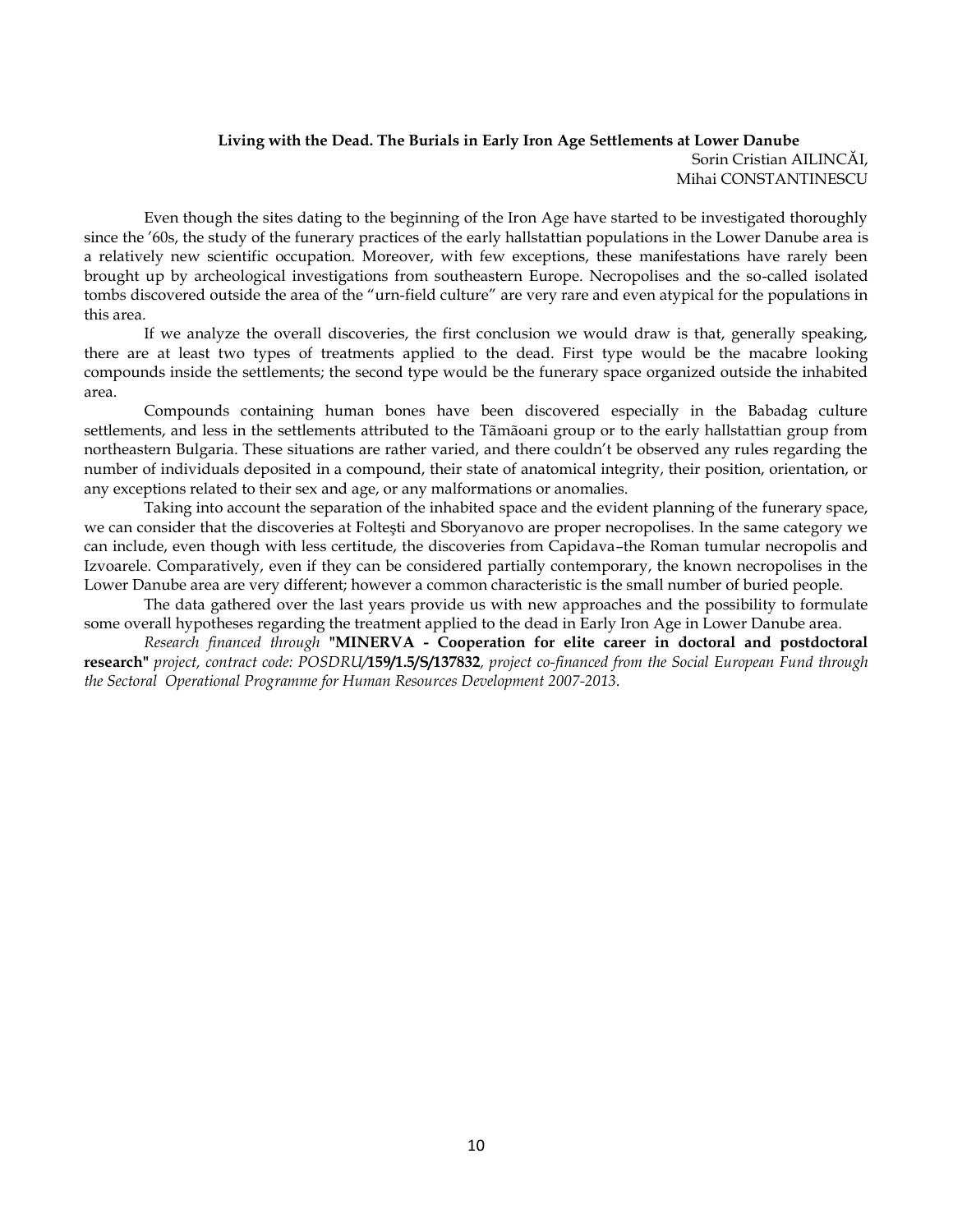# **SECŢIA GRECO - ROMANĂ**

### **Decor, memorie, peisaj: analiza unui crater cu scenă dionisiacă de la Orgame**

Vasilica LUNGU

Obiectul prezentei comunicări îl constituie un crater cu figuri roşii descoperit în necropola cetăţii greceşti Orgame/Argamum (com. Jurilovca, jud. Tulcea), într-un mormânt distrus în mare parte de maşinile agricole. Vasul prezintă un dublu interes: pe de-o parte, el semnalează, atât prin detalii de formă, cât şi de tratament al decorului, un produs al perioade târzii a ceramicii cu figuri roşii; pe de altă parte, el atestă epiphania unei divinităţi masculine, a cărei identificare cu Dionysos ni se pare a fi cea mai verosimilă. Întreaga reprezentare surprinde prin ineditul compoziţiei.

În ceea ce priveşte utilizarea sa, concluzia cercetătoarei franceze Juliette de la Gènière, «vivant, on peut le vider de son contenu, mort, on peut le remplir de ses cendres», emisă în urma unei ample anchete consacrate spaţiului occidental al lumii greceşti, poate servi drept punct de plecare în elaborarea analizei noastre.

#### **Noi descoperiri elenistice în vestul Dobrogei**

Natalia MATEEVICI (Chişinău, Rep. Moldova), Mihaela IACOB, Dorel PARASCHIV

Autorii prezintă o serie de descoperiri recente de perioadă elenistică, de pe raza comunelor Peceneaga şi Ostrov (judeţul Tulcea). În jurul *Movilei Cazacului*, punct situat la Sud de Peceneaga, în dreapta şoselei ce duce spre Ostrov, au fost descoperite mai multe fragmente de amfore elenistice. În punctul *Piscul Sărat* sau *Colţanul Mare*, unde este cunoscut un *quadriburgium*, au fost identificate mai multe aşezări, încadrate cronologic între eneolitic (cultura Gumelniţa) şi epoca medio-bizantină. Materialele de perioadă antică constau în amfore şi ceramică getică, lucrată la mână. În zona *Valea Hogii* sau *Cetatea Baltina*, zonă situată la limita comunelor Peceneaga şi Ostrov (de la cca. 6,5 km nord de ultima localitate, până la cca. 4,5 km), se găseşte o întinsă aşezare elenistică. În urma cercetărilor de suprafaţă au fost recuperate numeroase fragmente de amfore. Aşezarea grecească suprapune un *tell* gumelniţean şi o aşezare din prima epocă a fierului. La cca. 1 km est de Peceneaga şi la vest de *Dealul Nisip*, în zona fostului sediu al CAP, de o parte şi de alta a drumului Peceneaga – Traianu, se găseau mai multe movile; acestea se observau pe hărţile militare din 1962.

Cel mai numeros lot provine din punctul numit *Baltina***.** Analiza fragmentelor de amfore, atât ale celor profilate (piciorușe, buze și ștampile), cât și ale celor neprofilate (pereți și toarte), ne-a permis să evidențiem mai multe centre de producere greceşti: Thasos, Mende, Chios, Heracleea, Sinope şi ambalaj cunoscut ca tip Murighiol.

Mult mai puţin numeric este lotul de fragmente de amfore colectat în punctul *Colţanii Mari*, care este compus din sase fragmente. Printre ele, mentionăm două picioruse de amfore thasiene, care au apartinut unor vase de tip bitronconic, varianta II-B-2 (unul fragmentar, cu talpa deteriorată puternic), ce nu ne-a permis să facem o datare mai exactă. Toarta, fără buză, aparţinuse Heracleei Pontice, iar singura buză reprezintă o amforă chiotă de tipul V-B.

Două picioruşe de amfore provin din materialul colectat în punctul *Movila Cazacului*, printre ele numărându-se unul aparţinând amforei de Thasos, altul - unui recipient de Mende. Doar exemplarul de Mende poate fi atribuit vreunui tip amforistic, întrucât cel de Thasos este păstrat incomplet. Picioruşul de Mende aparține tipului Mellitopol, varinatei II-C (conform clasificării lui Monachov), datată cu sferturile II-III ale sec. IV a.Chr. În afară de aceste două piese, au fost depistate şi alte fragmente de amfore (pereţi şi toarte) aparţinând producţiei de Thasos, Sinope şi Mende.

Un mic lot a fost recuperat în punctul *CAP,* din el facând parte o piesă databilă - picioruşul unei amfore de Thasos, care aparţinuse unui vas bitronconic de tip II-B-2, datat cu sferturile II şi III ale sec. IV a.Chr.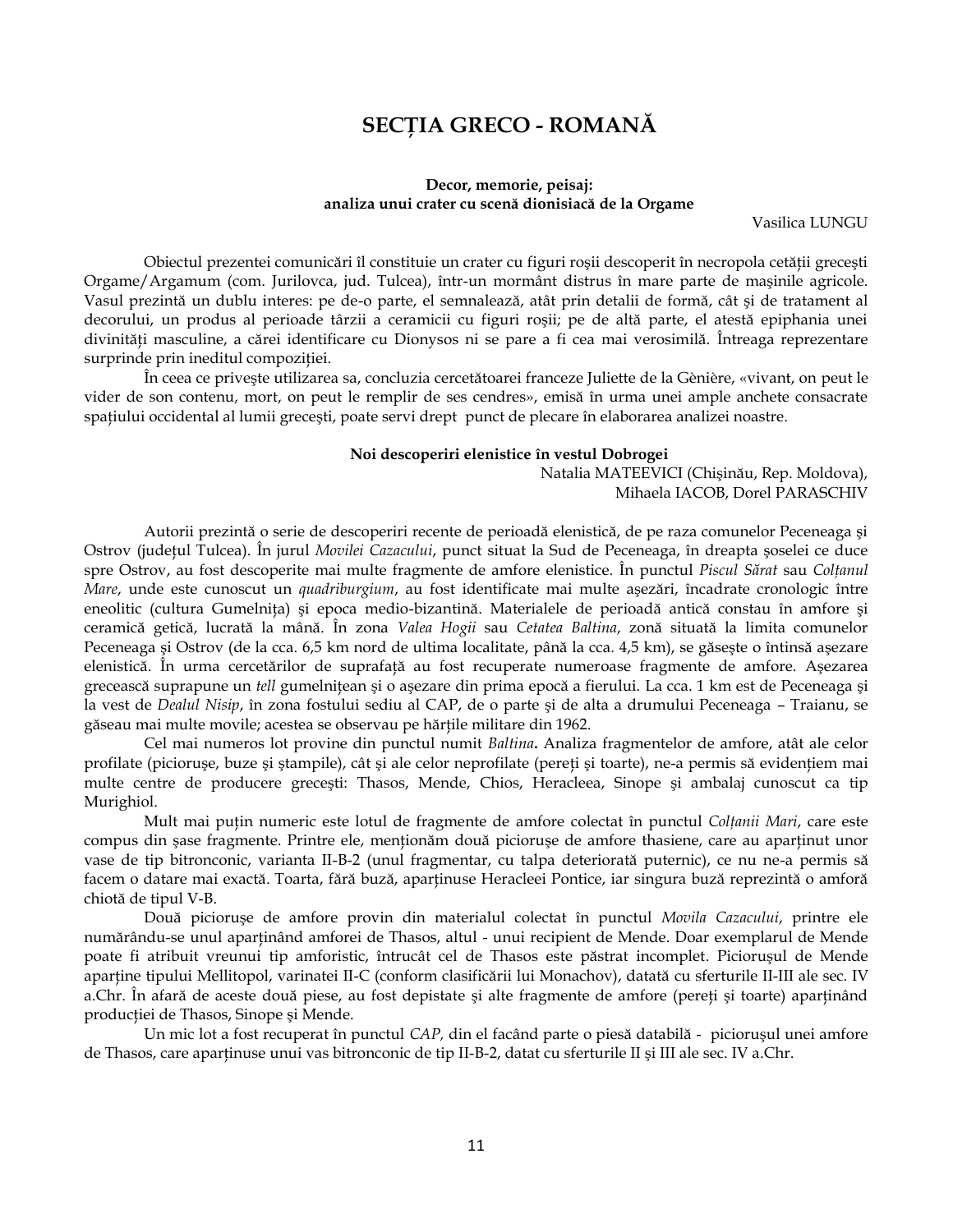Analiza lotului de piese fragmentare greceşti din zona Peceneaga conturează un cadran cronologic ce cuprinde în exclusivitate sec. IV a.Chr. şi atestă o prezenţă masivă a importului thasian, în special la mijlocul şi în a doua jumătate a sec. IV a.Chr.

#### **Vase antice de sticlă din Republica Moldova**

Costel CHIRIAC, Valeriu BUBULICI (Chişinău, Rep. Moldova)

Autorii prezintă un număr de patru vase de sticlă, care au intrat recent în colecţiile Muzeul Naţional de Arheologie şi Istorie a Moldovei, al căror loc de descoperire, deşi este incert, poate fi considerat ca fiind bazinul nordic al Mării Negre. Cele patru forme ilustrează, în cel mai înalt grad, prezenţa vaselor elenistice târzii şi romane timpurii în această zonă în secolele II a.Chr. - II p.Chr. Aceste vase sunt considerate ca fiind produse ale atelierelor vitrice est mediteraneene şi au făcut parte, probabil, din inventarul unor morminte despre care nu avem informaţii.

## **Ceramica de bucătărie descoperită în mediul militar. Studiu de caz Durostorum, Troesmis şi Noviodunum**

Ştefan HONCU

Autorul expune situaţia descoperirilor privitoare la ceramica de bucătărie, de epocă romană (sec. I-III p.Chr.) din Dobrogea, cu unele comentarii asupra producţiei, cronologiei şi circulaţia vaselor de uz comun în mediul militar.

## **Ceramică getică din perioada romană descoperită la Ulmetum**

Constantin ŞOVA

Populaţia getică din Dobrogea, în perioada romană, reprezintă un subiect care, în studiile de specialitate din ultimele decenii, a fost mai puţin tratat (vezi C. Scorpan, M. Babeş, M. Mănucu-Adameşteanu etc.). Artefactele getice sunt, cu precădere, rezultate ale unor periegheze şi săpături preventive, mult mai puţine fiind înregistrate în timpul săpăturilor arheologice sistematice, fapt ce sprijină afirmaţia noastră anterioară.

Materialul arheologic de factură getică descoperit la Ulmetum-Pantelimonu de Sus provine atât din nivelul de locuire roman timpuriu, cât şi din complexe aparţinând aceluiaşi interval cronologic. Acesta provine din zona turnului T2, dintr-un nivel anterior celui de construcție al acestuia, din zona extramuros din apropierea turnului T8 (sectorul de sud-vest), precum și din sectorul "Cartaș-cuptor Panaitescu".

Cercetarea a fost finanțată prin proiectul "MINERVA - Cooperare pentru cariera de elită în cercetarea doctorală şi postdoctorală", codul contractului: POSDRU/159/1.5/S137832, proiect cofinanţat de Fondul Social European prin Programul Operaţional Sectorial Dezvoltarea Resurselor Umane 2007-2013.

# **Amforele şi ceramica de uz domestic de la Pompeiopolis. Unele aspecte ale vieţii economice de la Pompeiopolis (Turcia)**

Andrei OPAIŢ (Canada)

Săpăturile arheologice începute din 2006 în Pompeiopolis (Πομπηϊούπολις), fost un oraş roman în Paflagonia, aflat la 45 km nord de Kastamonu şi 150 km sud de Sinope, au scos la lumină mai multe edificii de epocă imperială şi romană târzie, care îşi încetează existenţa cândva la începutul secolului VII p.Chr.

Misiunea mea a fost de a studia amforele şi ceramica de uz domestic descoperită în acest sit. Timp de două campanii a fost posibil să tipologizez şi cataloghez aproape toată ceramica de acest tip descoperită la Pompeiopolis. Fragmentele ceramice diagnostice au fost inventariate, fotografiate, desenate şi introduse într-o bază de date.

Studiul amforelor a demonstrat relaţiile speciale avute de acest oraş pentru aprovizionarea cu vin din zona egeeană în perioada imperială, în timp ce în perioada secolelor IV - VI p.Chr. se favorizeaza vinul levantin. Uleiul mediteranean este puţin importat, ceea ce sugerează o dietă bazată cu precadere pe grăsimea animală.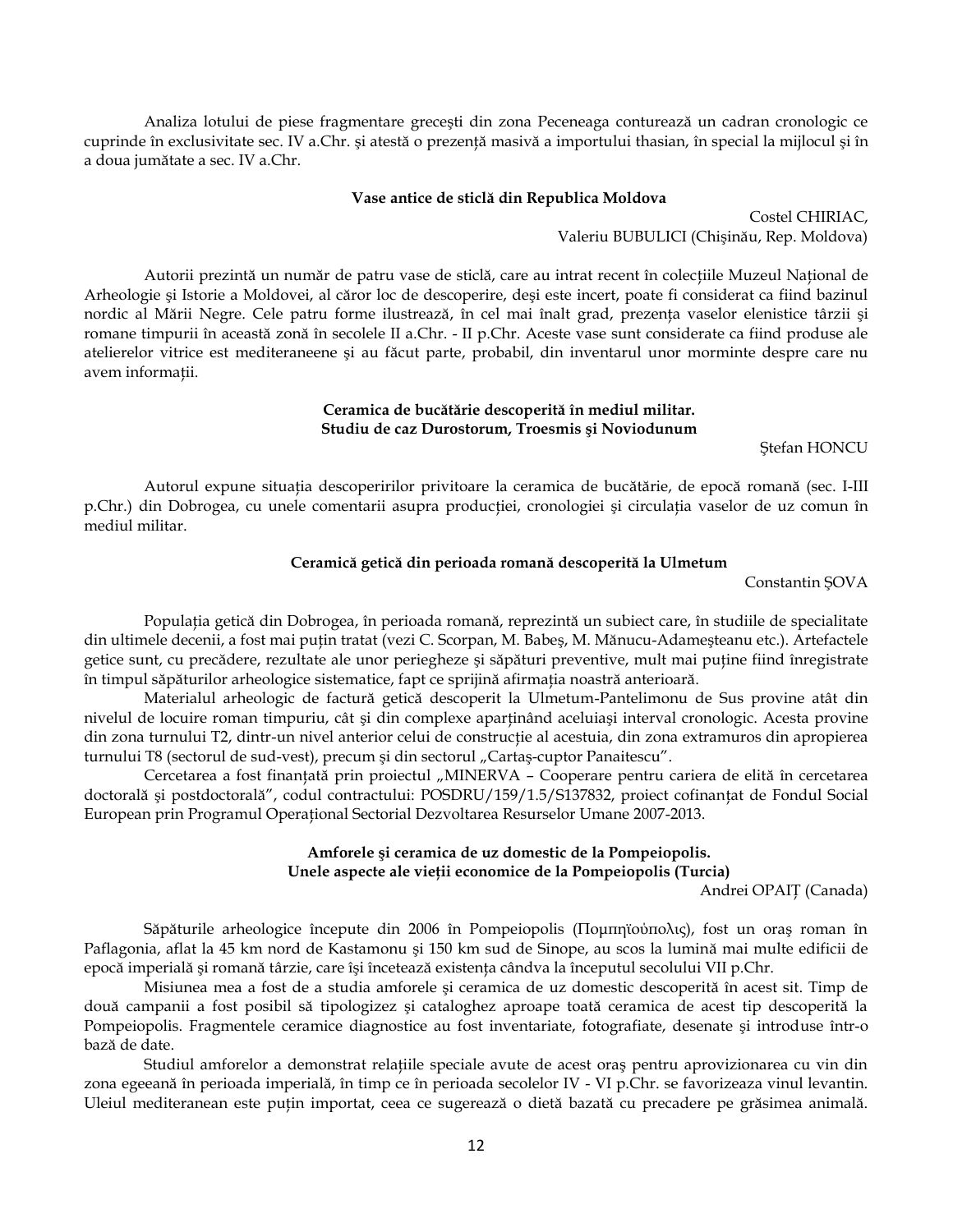Multimea ulcioarelor și a amforelor de masă indică însă existența unei producții de vin local pentru consumul de masă.

Mulțimea vaselor de provizii sugerează intensa activitate agricolă a locuitorilor acestui oraș, în timp ce multitudinea bazinelor de mari, medii şi mici dimensiuni indică prezenţa unor intense activităţi industriale existente cu precădere în epoca bizantină timpurie.

#### *Troesmis* **- proiectul de cercetare 2011-2014**

Cristina ALEXANDRESCU, C. GUGL (Austria)

Unul dintre siturile de pe teritoriul dobrogean cu începuturi de cercetare dintre cele mai timpurii este cel de la *Troesmis*, intrat în atenţia lumii ştiinţifice încă din 1861.

Proiectul de cercetare privind procesele de transformare prin care au trecut aşezările antice de la *Troesmis*, inițiat în 2011 de Institutul de Arheologie "Vasile Pârvan", în cooperare cu Academia Austriacă de Ştiinţe, s-a desfăşurat în ultimii patru ani, utilizând metode inovative de cercetare şi evaluare arheologică (documentare digitală, fotogrammetrie, prospecţiuni geofizice, tehnologie GIS şi ALS). Situl *Troesmis* a fost ales ca exemplu elocvent pentru transformările aşezărilor şi ale mediului înconjurător în perioada secolelor II - VI/VII p.Chr.

Rezultatele - care vor putea fi prezentate pe scurt - sunt deosebit de interesante şi valoroase pentru zona Dunării de Jos şi nu numai. Acestea privesc, în primul rând, localizarea castrului legiunii a V-a Macedonica, identificarea nucleelor de locuire şi datarea acestora, precum şi observarea structurilor de locuire de pe platoul dintre cele două fortificaţii târzii, parte din aşezările civile de epocă romană şi necropolele acestora.

## **Tipologia fortificaţiilor romane de pe promontoriul Tirighina, Bărboşi şi "Cartier Dunărea" - Galaţi. Studiu interdisciplinar**

Mihaela Denisia LIUŞNEA

În ceea ce priveşte fortificaţia de la Bărboşi, rezultatele descoperirilor efectuate, sistematic sau fortuit, au condus la o serie de inadvertente, legate de semnificatia complexelor arheologice situate pe promontoriul Tirighina, într-o zonă considerată drept incintă a unui eventual castru, şi cronologia lor.

Este cunoscut faptul că fortificaţia de la Bărboşi a constituit un punct important pe drumul comercial ce lega Asia, prin Tyras, Orlovka şi mai departe, prin Poiana (antica *Piroboridava*), Răcătău (*Tamasidava*), Brad (*Zargidava*) şi Valea Oituzului, Breţcu (*Angustia*), cu Dacia şi, tot prin acelaşi punct, cu Moesia. Conştienţi şi de importanţa strategică a acesteia, romanii au luat cu siguranţă măsuri suplimentare de întărire şi apărare, realizând un complicat sistem defensiv în faţa capului de pod – cu val, şanţ de pământ şi palisadă pe alocuri.

Drumul urca pe afluenții Siret și Prut, acestea fiind navigabile până în prima parte a regresiunii dacice (jumătatea mil. I î.Hr. – sec. I-II d.Hr.), după cum se poate estima cercetând solurile de luncă (depozite fluviale: pietrişuri, nisip, argile) din zona Bărboşilor, întrucât procesul de formare a solurilor reflectă foarte bine evoluţia fito-climatică microregională.

Având în vedere importanța vestigiilor romane de la Bărboși, precum și a celor din "Cartierul Dunărea" Galați, ne-am propus să determinăm tipologia acestora, pentru a înțelege mai bine rolul pe care l-au jucat în sistemul defensiv constituit pe linia Dunării.

### **Peisajul roman în Moesia Inferior. Studiu de caz: Tropaeum Traiani**

Adriana PANAITE

O componentă esenţială a cercetării arheologice o reprezintă studiul peisajului. Studierea sistematică a acestuia a început să prindă contur în anii '70 ai secolului trecut, când se lansează conceptul de "arheologia peisajului" (landscape archaeology). În spatele acestuia se găseşte, de fapt, legătura între cercetarea de teren şi observarea modificărilor aduse mediului înconjurător la un moment dat, acesta încetând să mai reprezinte un simplu loc de desfăşurare a activităţilor umane. Astfel, peisajul arheologic trebuie perceput ca fiind rezultatul interacţiunii dintre factorii naturali şi antropici.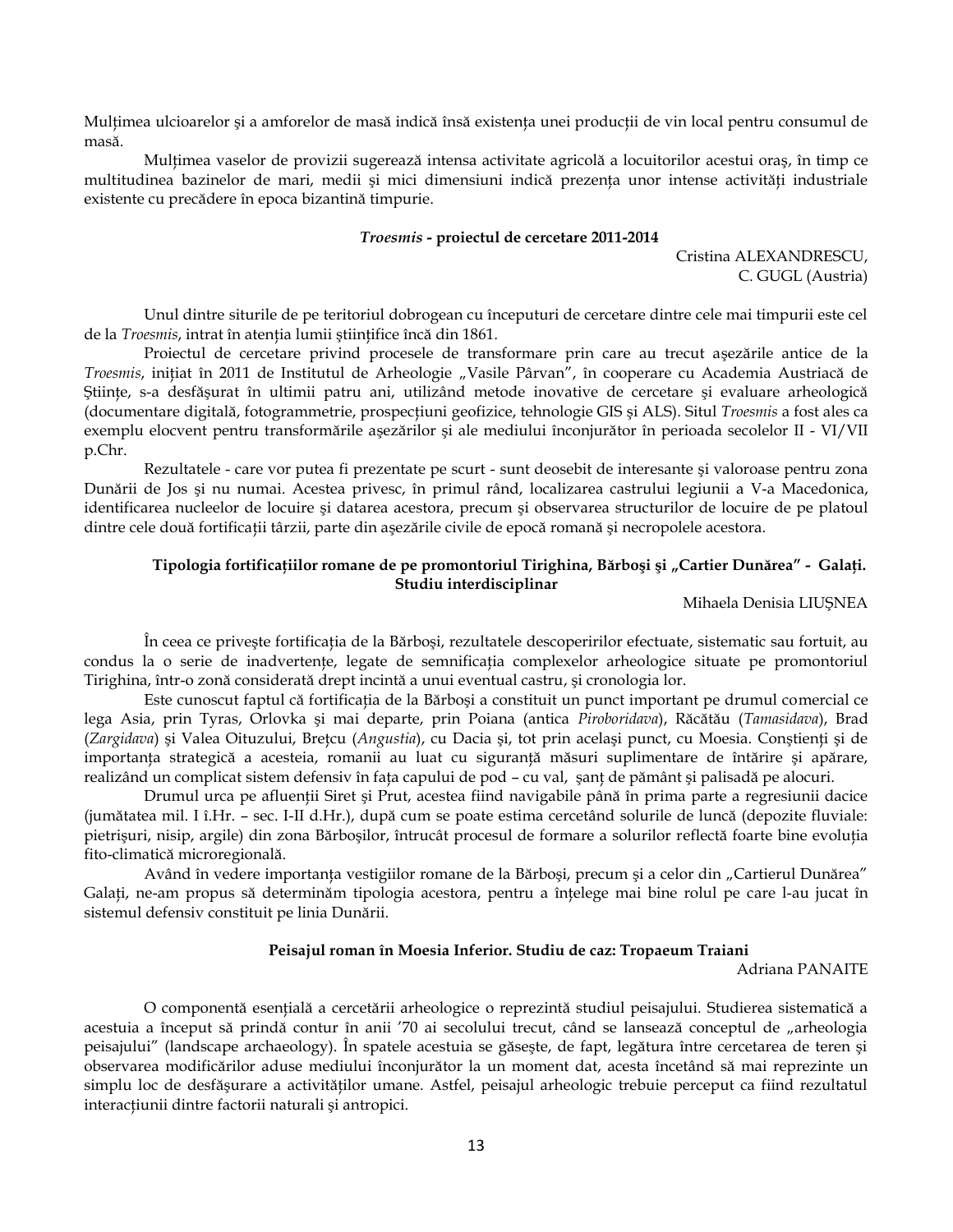Sosirea romanilor şi introducerea zonei de la Dunărea de Jos în interiorul graniţelor Imperiului Roman, în forma provinciei Moesia Inferior, duce la modificarea radicală a peisajului. Acest spaţiu este cucerit şi reorganizat, în primul rând cu ajutorul armatei romane, acţiunea fiind dublată de măsuri cu caracter civil, care duc, pe de o parte, la integrarea aşezărilor deja existente (autohtone şi oraşele greceşti de la malul Mării Negre) în noul organism administrativ, dar şi la apariţia unora noi.

Între aşezările nou apărute se numără şi Tropaeum Traiani, oraşul de lângă Monumentul Triumfal construit de Traian, inaugurat în anul 109. Ca fiecare aşezare, şi aceasta dispunea de un teritoriu. Prin analiza componentelor acesteia (aşezări, drumuri, fortificaţii, apeducte, cariere de piatră etc.), vom încerca să stabilim trăsăturile peisajului roman de la Tropaeum Traiani.

Cercetare finanţată prin proiectul "MINERVA – Cooperare pentru cariera de elită în cercetarea doctorală şi post-doctorală", cod contract: POSDRU/159/1.5/S/137832, proiect cofinanţat din Fondul Social European prin Programul Operaţional Sectorial Dezvoltarea Resurselor Umane 2007-2013.

#### **Noi descoperiri din necropolele Tomisului (2014)**

Octavian MITROI, Constantin ŞOVA

În mai 2014, cu ocazia construirii unui imobil pe Str. Griviţa nr. 4, în imediata apropiere a Poştei mari din Constanţa, au fost descoperite 13 complexe funerare. Opt dintre acestea au putut fi cercetate, celelalte au fost numai identificate în malurile săpăturii de fundaţie, ele depăşind limitele proprietăţii. Unul dintre mormintele care au putut fi cercetate datează din sec. III p.Chr. Celelalte complexe funerare sunt creştine, iar, în lipsa obiectelor de inventar, se datează larg, în sec. IV – VI p.Chr.

#### **Edificiul C.1 de la Capidava**

Ioan C. OPRIŞ, Alexandru RAŢIU

Edificiul care constituie obiectul comunicării noastre, C1, este o clădire civilă de dimensiuni medii amplasată la intrarea în cetate, adiacent *via principalis,* în imediata apropiere a porţii principale şi a turnului de poartă (nr. 7). Cercetările acestui edificiu s-au derulat între anii 1993-1997, respectiv între 2007-2011. Importanţa acestui edificiu constă în faptul că, prin cercetarea sa exhaustivă, s-au confirmat, prin metode arheologic, apoi, de amenajarea şantului fortificației datate în secolul VII, respectiv a unui bordei medio-bizantin (sec. IX-XI).

## **Morminte cu echipament militar de la Capidava. Contribuţii la tipologia centiroanelor militare romane**

Liviu PETCULESCU

În cimitirul *vicus*-ului castrului auxiliar Capidava au fost descoperite două morminte, fiecare dintre ele continând o sabie scurtă. Amândouă mormintele, datate în secolul II, unul de inhumație și celălalt de incinerație de tipul *bustum*, au fost amenajate în acelaşi tumul.

Printre cele patru morminte de tip *bustum* din alt tumul, toate datând din secolul II, unul conține în inventarul său aplice de argint ale unui centiron şi ale tecii unui cuţit. La Capidava a fost incartiruită, probabil, la sfârşitul secolului I *cohors I Ubiorum*, iar de la Traian şi până cel puţin la sfârşitul secolului II, *cohors I Germanorum c. R.* Prin urmare, mormintele cu arme au aparţinut soldaţilor din una dintre aceste unităţi, cel mai probabil cea de a doua. Mormântul cu aplice de centiron, datat după domnia lui Traian, poate fi atribuit cu certitudine unui soldat din *cohors I Germanorum.*

Pe frontiera dobrogeană a Moesie Inferior mai există câteva alte morminte cu arme aparținând auxiliarilor germanici şi, probabil, traci şi orientali, la Ostrov, Noviodunum şi Barboşi. Pe lângă acestea, există şi inventare funerare conţinând numai centiroane, la Canlia, Noviodunum şi Tomis.

Întrucât mormintele cu centiroane se găsesc, în general, în cimitirele aşezărilor militare, iar, în multe cazuri, ca la Noviodunum, sunt asociate cu arme, este probabil că ele au aparținut unor persoane asociate cu armata romană, soldaţi sau veterani.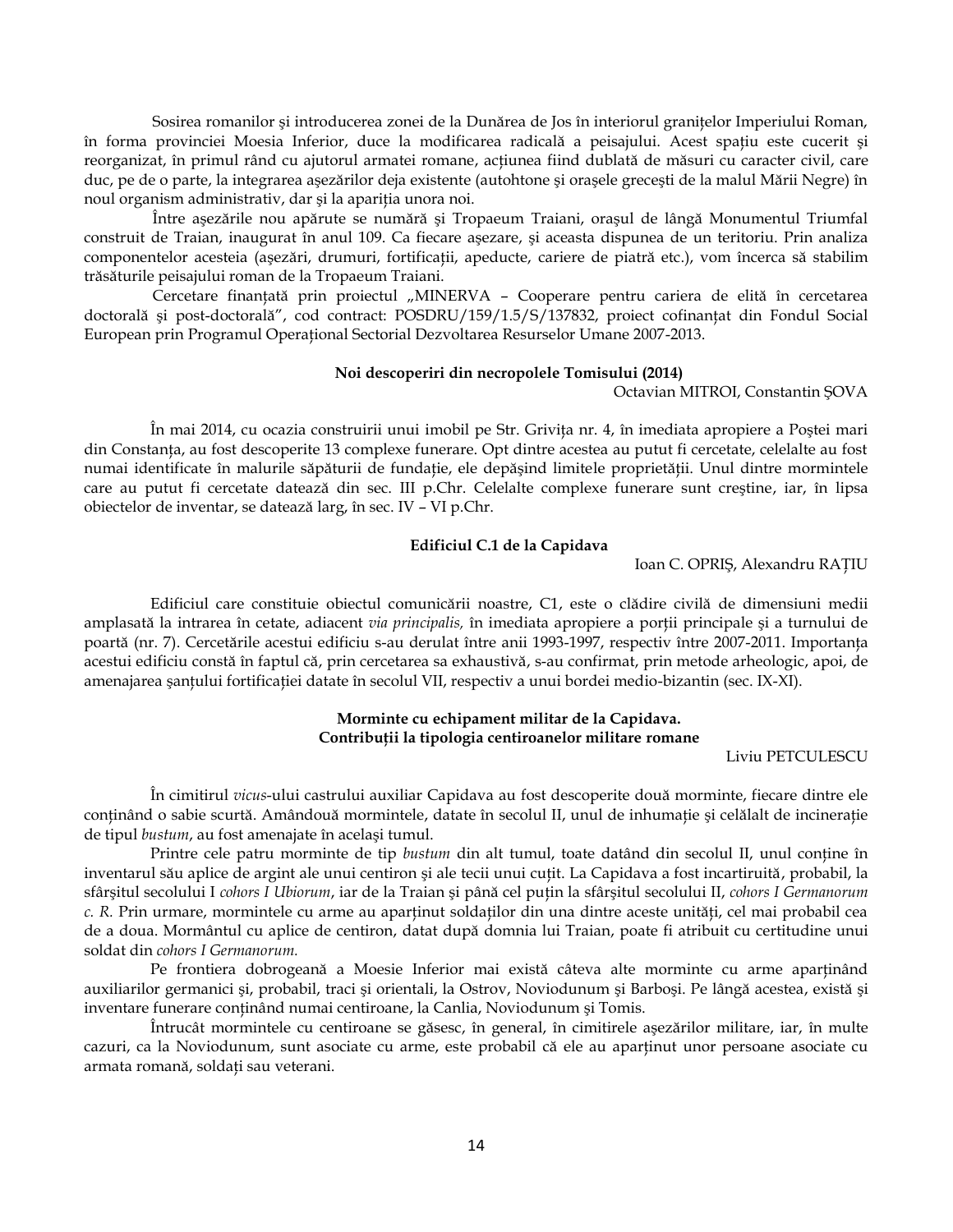#### **Cercetări arheologice de salvare la Callatis**

### Mihai IONESCU, Sorin Marcel COLESNIUC

În aprilie 2014, a fost efectuată o cercetare de salvare în zona centrală a oraşului Mangalia, pe str. Ţepeş Vodă nr. 5, unde urma să se contruiască un imobil. Terenul a suferit rectificări de pantă, în perioada interbelică, după cum s-a observat şi în alte cercetări efectuate în zonă. Din pământul adus cu acea ocazie, au fost recuperate fragmente ceramice moderne şi antice. Ca metodologie de cercetare, au fost trasate două secţiuni, orientate N-S: S1 de 15x3 m şi S2 de 15x4 m, cu martor de 1 m.

În sectiunea S1, caroul 3, a fost cercetat zidul Z1, realizat din blochete de calcar fasonate, legate cu pământ, şi o vatră din *tegulae* fragmentare, care continuă şi în caroul 4. În caroul 4 a apărut şi zidul Z2, alcătuit din blochete de calcar nefasonate, paralel cu Z1. Zidul Z3, perpendicular cu Z1 şi Z2, a fost cercetat în carourile 4 şi 5 şi, probabil, împreună făceau parte din acelaşi edificiu.

În sectiunea S2, zidul Z1 continuă în caroul 3. În carourile 3 și 4 a apărut un pavaj din dale de calcar fasonate, cu o grosime de 10-15 cm. În caroul 5, a fost cercetată continuarea zidului Z2. Cercetarea a continuat în capătul nordic al secţiunii, până la -1,70 m, unde s-a putut observa faptul că Z2 este aşezat pe un strat de pământ roşu.

Materialul arheologic este format din: toarte de amfore ştampilate, de provenienţă din Thasos, Rhodos şi Chersonesos; fragmente de amfore de Heracleea Pontica, Kos şi Chios; fragmente de *fish-plates*, boluri, *mortaria* şi opaiţe şi două fragmente de statuete ceramice. Materialul arheologic poate fi datat în epoca elenistica, sec. IV-III a.Chr.

În concluzie, cercetarea completează informaţiile planimetrice şi stratigrafice în aria urbană de epocă elenistică a oraşului Callatis. A fost confirmat faptul că, pe măsură ce cercetările se apropie de zidul de incintă al cetăţii, din epoca elenistică, construcţiile sunt din ce în ce mai rare sau lipsesc, aşa cum este şi în cazul cercetărilor de pe str. Mihai Viteazul, unde nu a fost descoperit decât un zid din calcar legat cu pământ.

#### **Date preliminare cu privire la planimetria cetăţii** *Carsium* **(sec. II-VI)**

Constantin NICOLAE

Fazele de construcție și planimetria cetății antice de la Hârșova sunt total necunoscute. În lipsa unei cercetări arheologice, multă vreme, zidurile aflate pe suprafaţa rezervată au fost atribuite, în mod eronat, epocii antice. Prin urmare, în literatura de specialitate s-a utilizat un plan care nu corespunde realitaţii. Cercetările din ultimul deceniu sunt în măsură să pună în discuţie, cu titlul preliminar, date noi cu privire la planimetria şi fazele de construcție ale fortificației antice, după cum urmează:

-fortificaţia din secolele II-III – se cunoaşte, din săpături mai vechi, un turn de pe incinta de vest, aflat la cca 300 m de malul Dunării, spre interiorul oraşului, descoperit de Gh. Cantacuzino în anii 1988-1989;

-fortificaţia din secolele IV-V - se cunoaşte poarta de pe incinta de nord, pe strada Unirii. A fost descoperită în anul 2009. Se află la cca. 300 m de Dunăre;

-fortificaţia de secol VI se restrânge spre Dunăre şi se identifică cu prima fază a incintei mari.

Reconstrucția cetății în secolul X, apoi în secolul al XIII-lea, intervențiile din secolul al XIV-lea, reconstrucțiile și refacerile din secolele XV-XIX, toate pe același amplasament într-o oarecare măsură, la care se adaugă suprapunerea aşezării moderne, ridică o serie de probleme în stabilirea cu exactitate a planimetriei cetăţii Carsium în stadiul actual al cercetării.

### **Noi considerații asupra Edificiului cu mozaic din Tomis**

Irina NASTASI

Edificiul cu mozaic a fost descoperit într-o perioadă în care avântul urbanistic al Constanței a scos la lumină multe alte frânturi din existența materială a anticului Tomis. Abundența desoperirilor din numeroase puncte cercetate în peninsulă și timpul îndelungat în care s-a produs cercetarea în unele dintre ele (Parcul catedralei, Faleza de vest – edificiul cu mozaic, sectorul antrepozite, *Lentriarion*) au făcut ca multe dintre aspectele privitoare la aceste obiective să rămână inedite. Cu toate acestea, în timpul campaniilor arheologice rezultatele au fost riguros înregistrate. Clișeele din arhiva fotografică a Muzeului de Istorie Națională și Arheologie din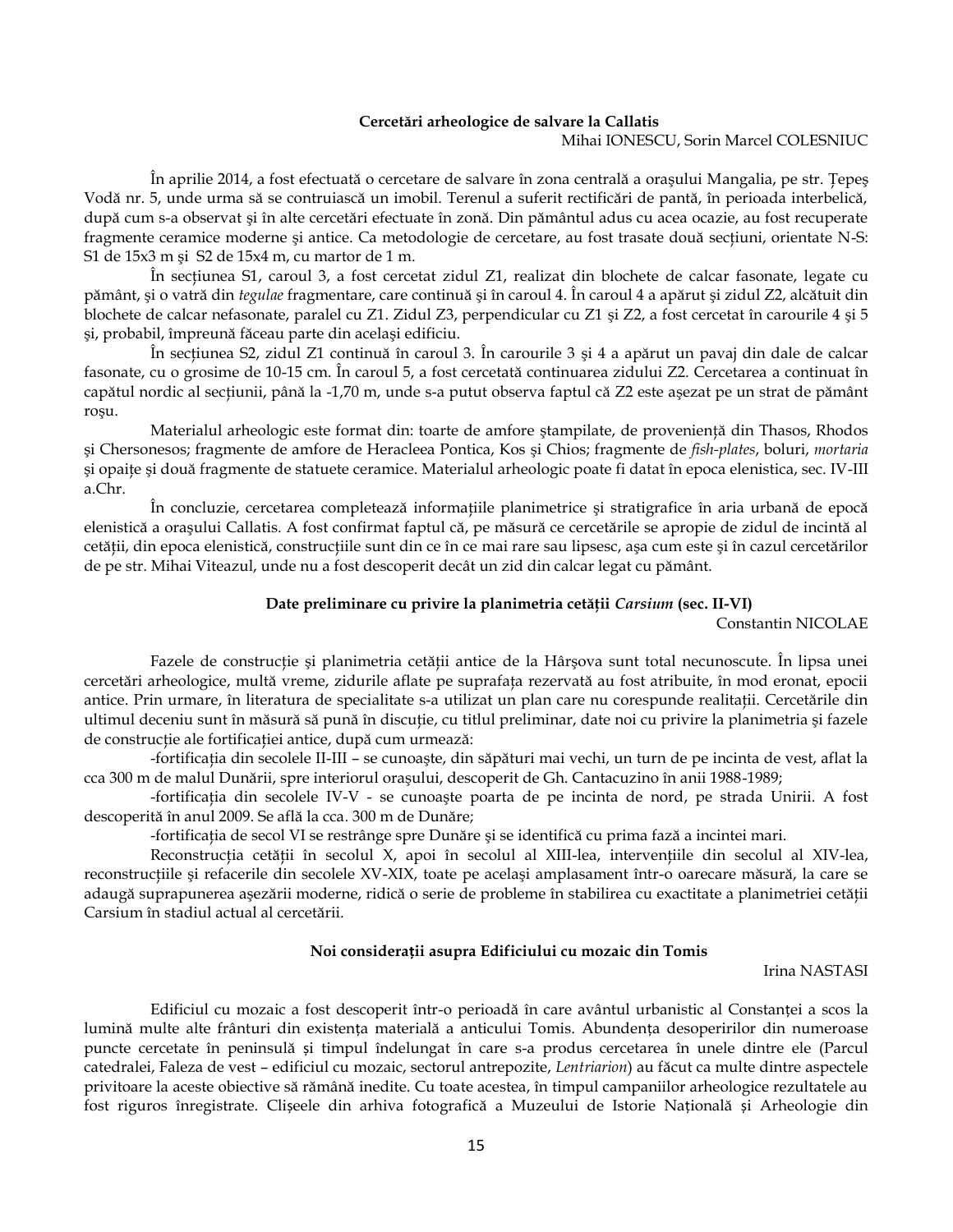Constanța (MINAC), precum și planuri sau succinte notații din carnetele de șantier (anii 1959-1963), păstrate în arhiva documentară a aceleiași instituții, oferă informații cuprinzătoare pentru lămurirea unor aspecte esențiale privitoare la Edificiul cu mozaic: stabilirea unor faze de funcționare, prin raportarea nu numai la situația arheologică înregistrată în momentul cercetării, ci și la stratigrafia generală a Tomisului; locul și rolul edificiului în peisajul urban tomitan și raportul pe care îl stabilește între orașul propriu-zis și spațiul portuar. Din aceste considerente, am ales câteva situații arheologice, înregistrate în documentele fotografice din arhiva MINAC, care aduc noutății cu privire la edificiul cu mozaic și la faleza de vest a orașului: reparațiile efectuate la nivelul structurii nivelului superior, reparațiile înregistrate la nivelul pavimentului cu mozaic, modificările petrecute asupra încăperilor de pe terasa mediană (cea mai sugestivă este B5), situația din B14 (așa-numita "cameră cu amfore" de pe terasa inferioară).

## **Instituţia proxeniei în spaţiul pontic. Câteva observaţii finale pe marginea unui proiect de cercetare**

Victor COJOCARU

La finalul unui proiect de cercetare intitulat "Instituția proxeniei în spațiul pontic", autorul propune - în limitele permise unei comunicări – câteva observații legate de următoarele aspecte: 1) Decretele de proxenie ca sursă documentară în arealul supus cercetării; 2) Probleme metodologice; 3) Istoricul cercetării; 4) Repertoriu şi date statistice; 5) Structura textelor şi evoluţia formularului; 6) Emitenţi şi beneficiari ai decretelor de proxenie; 7) Obligaţii, împuterniciri, privilegii acordate.

## **Câteva observaţii privind administrarea podului de la Drobeta într-o inscripţie de la Ulpia Traiana Sarmizegetusa (CIL III,90\*)**

Doinea BENEA

Inscripţia, considerată falsă şi pierdută astăzi ( CIL,III, 90\*), cuprinde carierea unui cavaler cu numele de M. Papirius……, care a deţinut trei funcţii militare de: *praefectus in cohors I Pannoniorum in Dacia, praefectus ripae Tibissi-Danuvii, curator pontis Augusti in Moesia*, credem că ar trebui privită ca un document autentic din Dacia, chiar dacă apar anumite erori în textul inscripţiei, precum lipsa cognomenului personajului şi poate chiar forma aparte a carierei sale cu cele două funcții extraordinare.

Dacă consideram monumentul autentic, atunci sunt câteva lucruri extrem de importante pentru istoria romană a sectorului Porţilor de Fier şi anume: cucerirea iniţială romană a Daciei de către Traian a inclus întregul teritoriu al Banatului până la Tisa.

Momentele de dificultate militară pe Tibiscus (Tisa) au fost, probabil, cele din anii 117-118, când triburile de sarmați iazigi și daci liberi au putut coborî cu corăbiile, amenințând frontierele provinciei Dacia. Oricum, traficul fluvial pe Dunăre avea un caracter internaţional şi de el beneficiau atât romanii, cât şi corăbiile barbare. În acest context, comanda militară asupra administraţiei romane devenea firească, pentru că se baza pe cele două fortificaţii: *Pontes* şi *Drobeta,* menite a asigura securitatea trecerilor peste fluviu. Chiar dacă, aşa cum menționează inscripția, M. Papirius [...] își îndeplinea atribuțiile în cadrul provinciei sud-dunărene, el trebuia să aibă în vedere cele două maluri ale fluviului. Tot surprinzător este faptul ca monumentul îi este ridicat de *populus plebsque* din Ulpia Traiana, lucru cu totul inedit în epigrafia Daciei romane

#### **Spre începuturile creştinismului dobrogean: gema creştină de la Tomis**

Acad. Emilian POPESCU

Descoperită în a doua jumătate a secolului al XIX-lea, gema creştină a ajuns, curând, în tezaurul Muzeului Britanic (British Museum), unde se află şi astăzi. Ea a fost publicată, prima oară, de către Cecil Smith în *Anuarul Şcolii Britanice din Athena* (III, 1896-1897, pp. 201-206) şi, după aceea, reluată de numeroşi cercetători. În toate publicaţiile de până acum nu s-a pus la dispoziţia cititorului decât un desen, de fapt, copia unui mulaj în ipsos. Datarea gemei de către C. Smith în secolele II-III și considerată că "oferă cea mai veche reprezentare a Răstignirii Mântuitorului Iisus Hristos", a fost adoptată de unii cercetători, dar refuzată de alţii. O altă datare mai târzie, în secolul al V-lea, a aparţinut lui Franz Joseph Dölger, cunoscut specialist al Antichităţii romane târzii şi a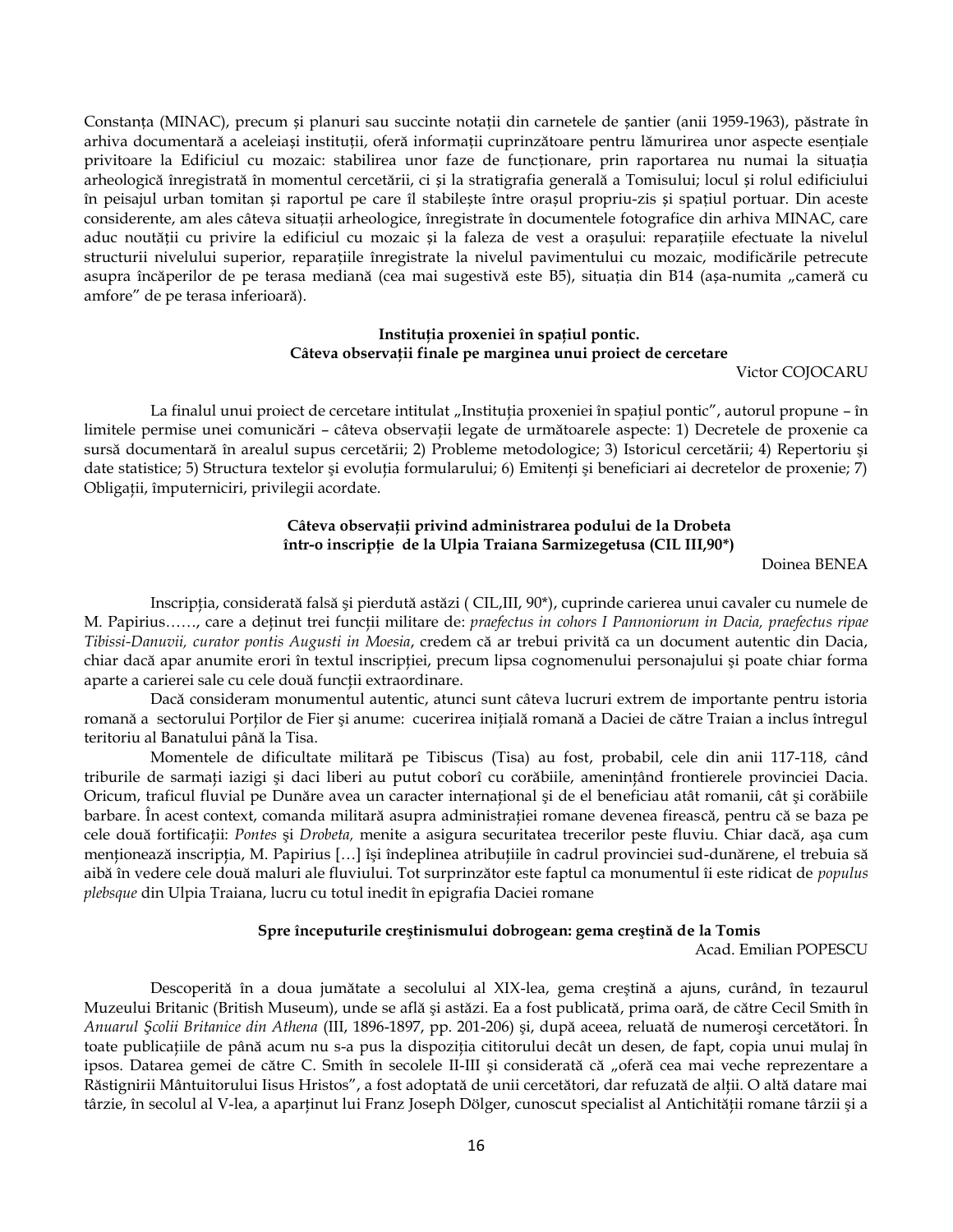creştinismului timpuriu. Această datare a lui Dölger a adoptat-o şi autorul prezentei comunicări în volumul *Inscripţiile greceşti şi latine din secolele IV-XIV descoperite în România*, Bucureşti, 1976, nr. 53, precum şi alţi cercetători români şi străini.

Literatura ştiinţifică bogată provocată de această gemă până în zilele noastre, precum şi prilejul avut, în anul 2006, de autorul comunicării de a studia personal gema la British Museum şi a obţine după ea imagini fotografice, relevante de noi realităţi istorice, neştiute până acum, a stat la originea acestei comunicări, care propune o datare şi noi interpretări, în consonanţă cu descoperirile arheologice, mai vechi sau mai noi, din zona dobrogeană şi din alte părţi.

## **About the dating and history of the urn-sarcophagus with the relics of St. Dassius from Dorostol + 20 November 303 AD**

Georgi ATANASOV, Zdravko DIMITROV

The martyrdom's history of St. Dassius from Dorostol, respectively, of his relics are to the attention of leading European scientists more than a century. To this must be added the many dozens of articles in encyclopedic dictionaries of Christian history and archeology. Twenty-five years ago was printed monograph of prof. R. Pillinger, summarizing the achievements of several generations of historians, theologians and archaeologists and put a new beginning.

In several articles and monographs in recent years prof. G. Atanasov tried to update the theme for the life of St. Dassius to which there is something to add, and this article is just another attempt in this direction.

Indeed there are many written sources for the legendary life-story and martyrdom of St. Dassius. But in this report authors have opportunity to continue the studies with the newest interpretation of the historical sources, combined with architectural analysis of one very important monument – marble urn-sarcophagus, originating from Durostorum-Dorostol.

This remarkable stone monument, stored today in the Italian city of Ancona, undoubtedly is with the inscription of St. Dassius from 6th century AD. Naturally most attention and most studies have been devoted to the legendary life-story of the saint, entitled *"The Acts of St. Dassius"*. Therefore, this study is a new look at problems due to their consideration by previously unused methods - historical interpretation, combined with the analysis of the decoration over the urn-sarcophagus.

## **Urmările hotărârilor Sinodului al III-lea ecumenic (Efes, 431) asupra vieţii bisericeşti din Scythia Minor**

Ionuţ HOLUBEANU

În secolul al V-lea d.Hr., învăţătura teologică a Bisericii din Scythia Minor a suferit o importantă prefacere: învăţătura soteriologică locală, întemeiată pe spiritualitatea filocalică răsăriteană, a fost înlocuită cu *predestinaţia* de tip augustinian.

Scopul prezentei comunicări îl constituie identificarea contextului în care a fost posibilă această schimbare.

Cel mai important eveniment bisericesc din secolul al V-lea, care ar fi putut stârni interesul teologilor răsăriteni faţă de învăţătura soteriologică a Fer. Augustin (+430), a fost Sinodul al III-lea ecumenic (Efes, 431). Participanţii la Sinod au condamnat atât nestorianismul, cât şi pelagianismul.

Biserica Scythiei Minor a fost reprezentată la Efes de Timotei al Tomisului (-431-). Alături de majoritatea ierarhilor participanți, el a semnat sentința de condamnare a lui Nestorie, patriarhul eretic al Constantinopolului. Prin această semnătură, Timotei a acceptat, implicit, toate hotărârile dogmatice ale Sinodului.

Este de presupus că, la întoarcea în Scythia Minor, Timotei s-a străduit să promoveze, în rândul clerului şi al credincioşilor săi, credinţa stabilită la Efes. Dar, având în vedere că sinodalii de la Efes nu au expus în hotărârile lor dogmatice învăţătura Bisericii opusă ereziei pelagiene, ci s-au limitat doar la a condamna nominal pelagianismul, se pare că Timotei, în efortul său de eradicare a oricărui focar pelagian din Scythia Minor, a recurs la scrierile Fer. Augustin. În felul acesta, vechea învăţătură soteriologică locală, suspectată, în mod greşit, de pelagianism, a fost înlocuită cu predestinaţianismul de tip augustinian.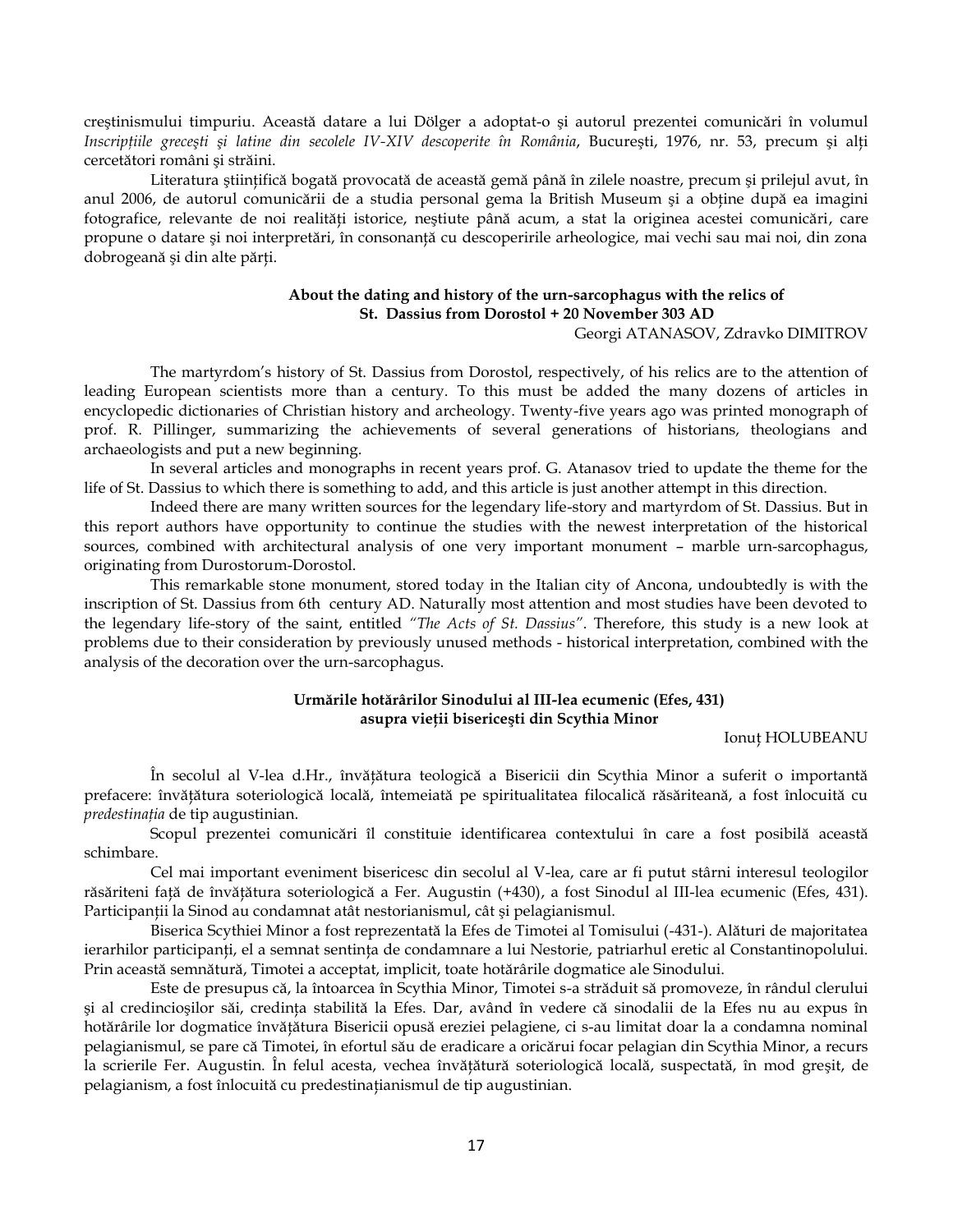## *Miracula Sancti Demetrii* **II 5. Cine sunt sermesienii?**

#### Mihai Ovidiu CĂŢOI

În comunicare, autorul analizează informația oferită de un izvor foarte puțin folosit în istoriografia română. Este vorba despre cronica hagiografică cunoscută sub numele de *Miracula Sancti Demetrii*. Lucrarea, alcătuită de un autor anonim, în Tesalonic, la sfârşitul secolului al VII-lea, relatează diferite episoade în care, prin intervenţia salutară a Sfântului protector, urbea şi locuitorii ei au fost salvaţi de diferitele încercări de cucerire a oraşului de către populaţiile barbare slavo-bulgaro-avare. La una dintre aceste tentative a participat şi un grup etnic special, denumit *sermesieni*, ale cărui caracteristici generale erau: pregnanta amintire romană, creştinismul şi folosirea limbii latine în comunicare.

### **The Late Antique Fortress at Cape Sveti Atanas. Archaeological results**

Valeri YOTOV, Alexander MINCHEV, Yoto VALERIEV (Bulgaria)

Even if some scholarly publications proposed different hypothesis regarding its name, the common name of the Cape and of the area around is Sveti Atanas (St Athanasius). It is possible that the name dates back to the Late Antiquity, referring to St. Athanasius the Great, also known as Athanasius I the Great, archbishop of Alexandria, one of the most prominent theologians and apologists of purity of Early Christian religion and fate.

In this report we will present the results of our research conducted in the last five years. We will divide them in the following chapters: 1. Archaeological results; 2. Early Christian Compound (that include: a basilica, the residence of the main priest, two baptisteries, a depository for gifts to the Church and a holy spring); 3. Coins circulation; 4. The Late Antique Fortress and Small Port Town.

Built about the end of  $4<sup>th</sup>$  century AD, the fortress gradually turned into a little port town with growing industrial importance. At first it was a religious centre for conversion of the locals to Christianity, and later – a centre of the local bishopric.

The inner town, protected by a fortified stone wall and a ditch in front of it, had an area of slightly over 35 decares (8.65 acres), and more than half of it was thickly built. The population in the inner town and the vicinity has been estimated to about 1000 residents. Of course, in the months of active sailing this number grew with the number of coming sailors, traders and other visitors.

The town had undergone many natural cataclysms and Barbarian invasions but always had been rebuilt afterwards. It was finally burnt to ashes and abandoned at the time of the Avar- and Slavic invasions in 614 AD.

### **Bolile arheologiei - Bilanţ la un sfert de veac**

Ioana BOGDAN-CĂTĂNICIU

Condiții obiective: cadrul organizatoric și legislativ cu modificările, puțin benefice, suferite, năravuri moştenite şi dobândite în condiţiile capitalismului sălbatic. Soarta patrimoniului arheologic în condiţiile oferite de noua perioadă istorică. Soluția este să devenim o adevărată asociație profesionistă, care să își spună cu fermitate punctul de vedere, bine argumentat, ca să impunem eliminarea cauzelor ce stau la baza lipsei de performanţă reală.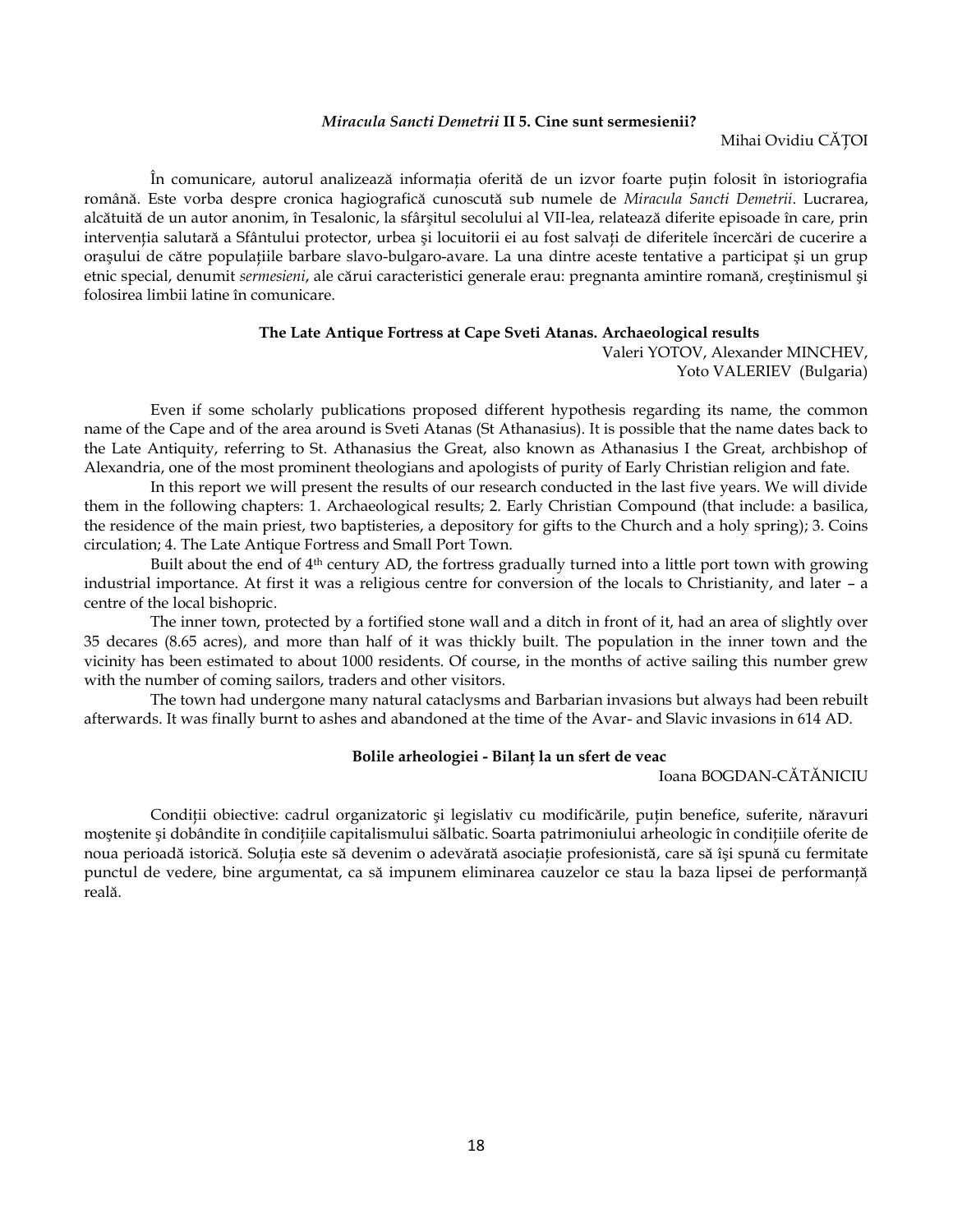# **SECŢIA GRECO – ROMANĂ**

# **MASĂ ROTUNDĂ** *HISTRIA – 100 DE ANI DE CERCETĂRI ARHEOLOGICE*

## **Histria 100 - Vasile Pârvan şi descoperirea istoriei Dobrogei**

Sergiu IOSIPESCU

La 13 mai 1914, Vasile Pârvan solicita Academiei Române fondurile necesare pentru începerea şantierului arheologic de la Histria. Graţie susţinerii unora dintre academicieni şi, în primul rând, a lui Grigore Antipa, la 16 mai, fondurile erau aprobate. Semnificativ, în proxima şedinţă, la 19 mai 1914, savantul prezenta ilustrului forum un *Memoriu asupra săpăturilor arheologice în România*, care integra investigaţia subterană a pământului românesc dintre Dunăre şi Mare ansamblului cercetării antichităţilor din ţara noastră. Dar şantierul arheologic deschis în iulie 1914 la Histria – sub orizonturile întunecate ale izbucnirii Primului Război Mondial – nu era cea dintâi zăbavă a lui Vasile Pârvan asupra Dobrogei. Încă din 1906, publicase un studiu despre Salsovia, iar, în anii 1911 şi 1912, împreună cu o primă echipă a discipolilor săi, săpase castrul roman de la Ulmetum. Devenit, în 1909, după decesul subit al lui Grigore Tocilescu, directorul Muzeului de Antichităţi, Pârvan renunţase să se imobilizeze în săpăturile de la Adamclisi spre a explora întreaga Dobroge.

Săpăturile arheologice iniţiate de Vasile Pârvan la Histria, continuate de el în anii 1915-1916, 1921-1922, constituie nu numai o şcoală pentru arheologia românească, ci, deopotrivă, o contribuţie de prim ordin la descoperirea istoriei Dobrogei. Din nou semnificativ, odată cu reluarea campanilor de la Histria, el publica, în revista "Transilvania", *Probleme de arheologie în România*, un larg program de cercetare arheologică în tara reîntregită.

#### **Sculpturi neterminate de la Histria. Producţii locale sau importuri nefinisate?**

Florina Panait BÎRZESCU

Este cunoscut faptul că Histria nu a dezvoltat un stil propriu în sculptură, ci s-a aflat sub influenţa centrelor artistice egeene, de unde a importat piese finite, materii prime (în primul rând marmură) şi modelele iconografice, după care lucrau meșterii itineranți sau locali. Producția sculpturală de la Histria este atestată deja din epocă elenistică prin folosirea calcarului local (ex. reliefuri cu bucranii), de "barbarizarea" unor modele iconografice greceşti în mediul rural (e.g. relief cu reprezentarea lui Dionysos într-un context elenistic de la Tariverde), apoi, într-o epocă ulterioară, de existenţa anumitor modele iconografice particulare regiunii (e.g. cavalerul trac) şi, nu în ultimul rând, de piese neterminate descoperite la Histria. Comunicarea de faţă prezintă o serie de astfel de sculpturi neterminate, în încercarea de a urmării începuturile producției locale, iar, pe de altă parte, de a definii categoriile de sculpturi realizate de atelierele locale.

#### **Un perirrhanterion din templul M din Zona sacră de la Histria**

Iulian BÎRZESCU

În campaniile 2007-2009, a fost descoperit şi cercetat un mic templu (M), aflat în colţul de sud-est al Zonei sacre de la Histria. Construit la sfârşitul epocii arhaice, templul a fost incendiat în prima jumătate a secolului al V-lea a.Chr. Din stratul de distrugere au putut fi recuperate mai multe piese, care cel mai probabil au aparținut inventarului acestui templu. Printre aceste descoperiri se află și un perirrhanterion din ceramică, vas de cult folosit pentru lustraţii. Pe lângă problematica tipologiei şi cronologiei, este luată în discuţia de faţă şi originea vaselor de cult din sanctuarele pontice în epocile arhaică şi clasică.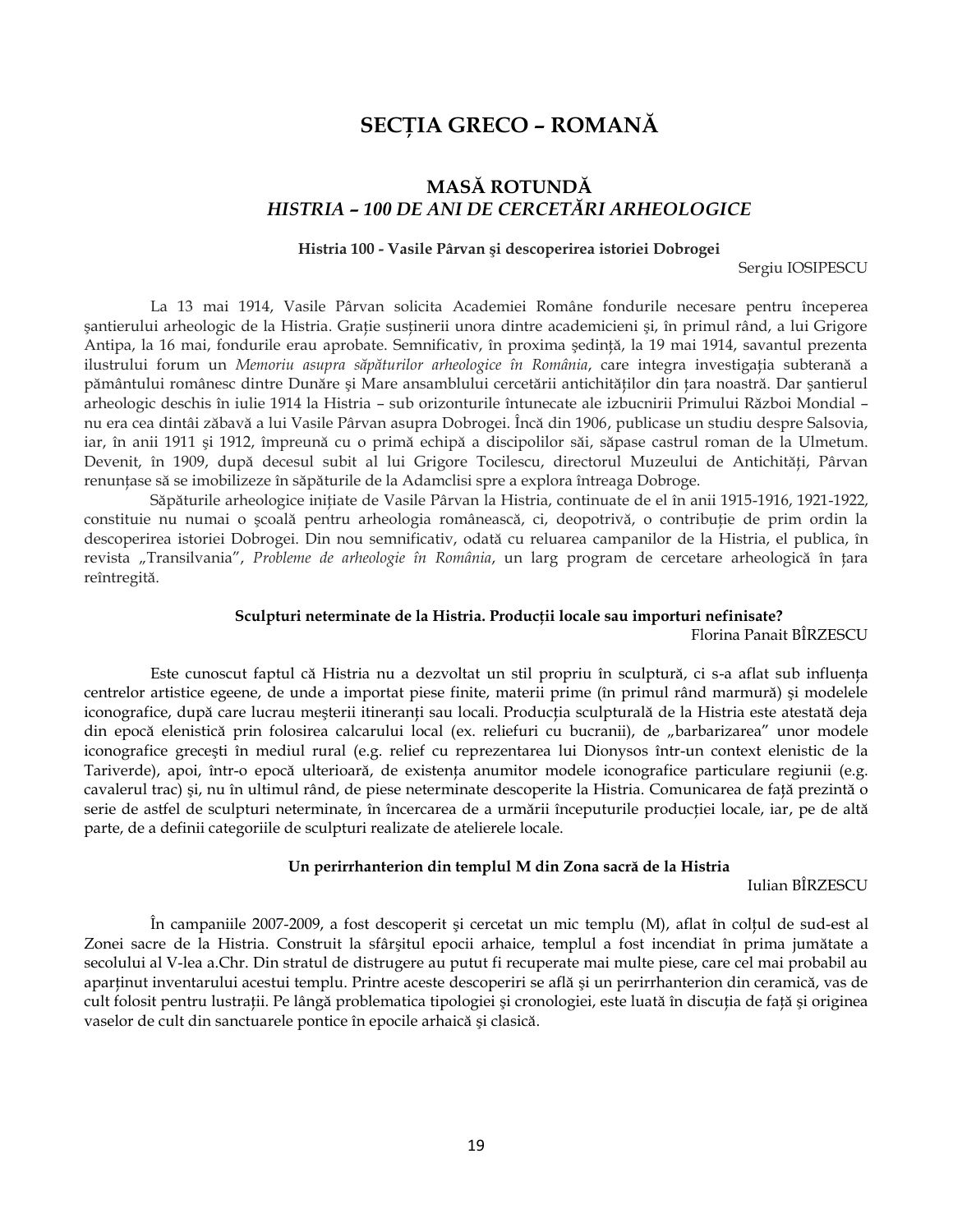## **Cercetări recente ale Basilicii** *extra muros* **de la Histria. Bilanţ şi perspective**

Viorica RUSU-BOLINDEŢ, Alexandru BĂDESCU, Vlad-Andrei LĂZĂRESCU, Mihai DIMA, Claudia RADU, Norbert SZEREDAI, Beatrice KELEMEN

*Basilica extra muros* este unul dintre primele monumente de la Histria, a cărui cercetare a început odată cu descoperirea sitului de către Vasile Pârvan, în anul 1914. Dezvelirea singurei basilici creştine timpurii din zona extramurană a Histriei a continuat de-a lungul timpului în câteva campanii (1917 – arhitectul german J. Jacobs; 1955-1956 – Em. Popescu; 1961-1964 – N. Hamparţumian), ducând la descoperirea aproape exhaustivă a monumentului, precum şi la atestarea a două necropole în zonă – una anterioară basilicii (secolele IV-V p.Chr.) şi alta contemporană cu aceasta (sfârşitul secolului al V-lea – prima jumătate a secolului al VII-lea p.Chr.).

Din iniţiativa Profesorului Alexandru Suceveanu, cercetarea Basilicii *extra muros* a fost reluată în anul 2001 de către un colectiv constituit inițial din Viorica Rusu-Bolindeț (MNIT), Karl von de Lohe (Universitatea "Ludwig Maxilmilian" din München – campania 2001) şi Alexandru Bădescu (MNIR), căruia i s-a adăugat din anul 2008, Vlad-Andrei Lăzărescu (IAIAC). În cele cinci campanii derulate până în prezent (2001, 2006, 2008-2010, 2013) s-au realizat: un releveu actualizat al basilicii (2001), respectiv cercetări arheologice la anexa de pe latura de nord-est (2006) și în zona aflată la sud de cele trei construcții anexă ale monumentului creștin (2008-2010, 2013).

Comunicarea noastră va încerca să ofere o sinteză a rezultatelor cercetărilor arheologice din campaniile menționate. Pe baza stratigrafiei și a materialelor arheologice, vor fi prezentate atât noile informații obținute, menite să contribuie la rafinarea cronologiei, a etapelor de construcţie şi de funcţionare ale Basilicii *extra muros*, cât şi datele noi privind evoluţia zonei extramurane a Histriei. Astfel, s-a constatat că locuirea romană târzie (sfârşitul secolului al V-lea – prima jumătate a secolului al VII-lea p.Chr.) este prezentă, atât la nord, cât şi la sud de *Basilica extra muros*, elementele constructive descoperite în zona aflată la sud de cele trei clădiri anexă ale monumentului creştin, spre sud, confirmând cele constatate în cercetările făcute până acum de noi la nord de basilică (2001-2012). Totodată, s-au obţinut noi date referitoare la necropolele existente în zonă – au fost descoperite alte 23 de morminte de inhumație pe latura sudică a basilicii (din care au fost cercetate deocamdată 10), aparţinând, în principal, unei necropole anterioare basilicii (secolele IV-V p.Chr.), dar şi celei contemporane cu aceasta (sfârşitul secolului al V-lea – prima jumatate a secolului al VII-lea). Prezentarea acestor morminte, împreună cu inventarul aferent, tipologia şi încadrarea lor cronologică, precum şi analiza antropologică făcută scheletelor, reprezintă o parte însemnată a rezultatelor obţinute în cercetările arheologice întreprinse de echipa sectorului *Basilica extra muros* în ultimii ani. Continuarea sapăturilor arheologice în această zonă, combinate cu cele efectuate în sectorul Histria Sud de către colegul Mircea Dabîca (IAB), sperăm să aducă un plus de informaţie legată de posibilele limite dintre aria de locuire şi necropolele din zonă şi amplasamentul portului oraşului grecoroman Histria.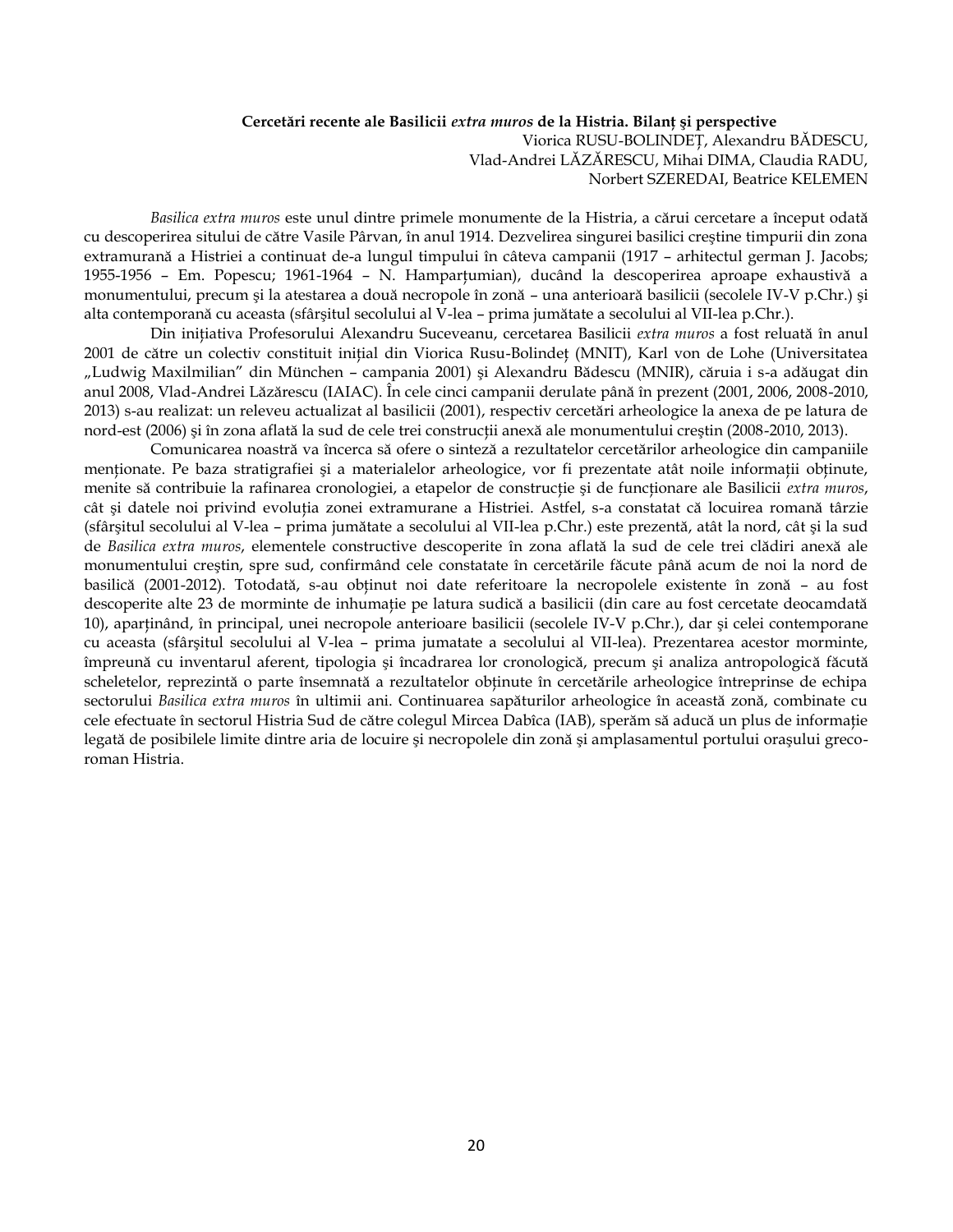# **SECŢIA GRECO - ROMANĂ**

## **MASĂ ROTUNDĂ** *AUGUSTUS - 2000 DE ANI*

#### **Augustus şi organizarea militară a Moesiei**

Doina BENEA

Lucrarea îşi propune analiza, pe baza izvoarelor literare, a trei campanii militare romane, desfăşurate în nordul Pennisulei Balcanice, de cucerire a acestui teritoriu. Ele au fost conduse pe rând de **M. Licinius Crassus**, între anii 29-27 a.Chr. (cf. Dio Cassius, LI, 3-26), apoi, în anul 12, de generalul **M. Vinicius** şi, acelea din timpul răscoalei dalmato-pannonice (anii 6-9 p. Chr.), în care a fost implicat generalul A. Caecina Severus. Evenimentele relatate de către Dio Cassius în principal constituie un indiciu important în reconstituirea faptelor istrice. În privinţa campaniilor lui M. Licinius Crassus, propunem o cu totul altă cronologie a evenimentelor şi anume prima direcţie a armatei romane a fost spre nord, la Segetica, împotriva dacilor nord dunăreni şi abia apoi spre estul Balcanilor, înspre Dobrogea. Credem necesar a aminti faptul că apare mult mai probabilă identificarea **Segetica=Segestica** fortificaţie locală pannonică din apropierea viitoarei aşezări de la Siscia (Sisak-Croaţia de azi).

Cea de a doua campanie a lui M. Vinicius (anul 12 a.Chr) îndreptată împotriva dacilor nord-dunăreni venea din vestul Balcanilor, din Illyricum şi a pornit din dreptul Sisciei direct înspre spaţiul dintre Tisa şi Dunăre.

În timpul răscoalei dalmato-pannonice (anii 6-9 p.Chr.), se constată că în Moesia se afla un comandant militar, în persoana lui A. Caecina Severus, care s-a deplasat în nordul Dunării, având mai multe conflicte militare directe. La acea dată, **vestul Moesiei se afla deja sub ocupaţie romană.**

#### **Casa lui Augustus de pe Palatin – plan, ipoteze de reconstituire, decor**

Radu CIOBANU

De colina Palatinului de la Roma s-au legat destinele mai multor împăraţi, Augustus fiind poate primul care a văzut lumina zilei chiar acolo, într-o casă modestă situată către Colossum, într-un loc cunoscut sub numele de "*at Capita bubula*". Mult mai târziu, când avea să dobândească gloria imperiului, Augustus avea să cumpere, tot pe colina Palatinului, o reşedinţă celebră în epocă, aparţinând lui Hortensius, şi pe care autorii clasici o descriu în detaliu. În pofida textelor scrise cunoscute deja, Casa lui Augustus, înglobând alături şi templul lui Apollo, ridică totuşi numeroase semne de întrebare legate de planimetria sa exactă şi de imaginea de ansamblu a monumentului în sine, ale cărui semnificaţii simbolice sunt încă extrem de interesante. În cele ce urmează, vor fi trecute în revistă toate aceste aspecte, împreună cu ipotezele de reconstiuire ale acestui important monument, aşa cum reies ele din analiza decorurilor murale aduse la lumină în urma cercetărilor recente.

#### Eneas - de la eroul "de cărămidă" la eroul "de marmură"

Florica BECHET

Ne este cunoacută tuturor marea mândrie a lui Augustus și anume faptul de "a fi găsit o Romă de cărămidă şi de a fi lăsat o Romă de marmură". *Mutatis mutandis* este ceea ce ilustrul Principe va fi realizat în toate domeniile în care s-a implicat şi de a căror reformă radicală şi benefică s-a ocupat cu asiduitate. Este, de asemenea, cunoscut faptul că perioada în care Augustus s-a aflat la cârma Romei a intrat în istorie, mai ales când este vorba de creaţiile literare, cu numele "secolul lui Augustus" sau *aurea latinitas*. Într-adevăr, în această perioadă sunt concentrate cele mai multe nume mari de scriitori latini, chiar cele mai mari şi mai reprezentative pentru genurile literare abordate de aceşia, precum Vergiliu, Horațiu, Ovidiu, Properțiu, Tibul sau Titus Livius, înregimentaţi în cohorta culturală a inegalabilului Meacenas. Fiecare dintre ei, prin opera creată, s-a străduit să slujească, în felul său, marea lucrare augustană, să pună, în edificiul cultural roman dorit de Augustus, un bloc de marmură în locul unei cărămizi.

De departe cea mai cunoscută operă ce ilustrează această perioadă, cu toate tendinţele ei, este epopeea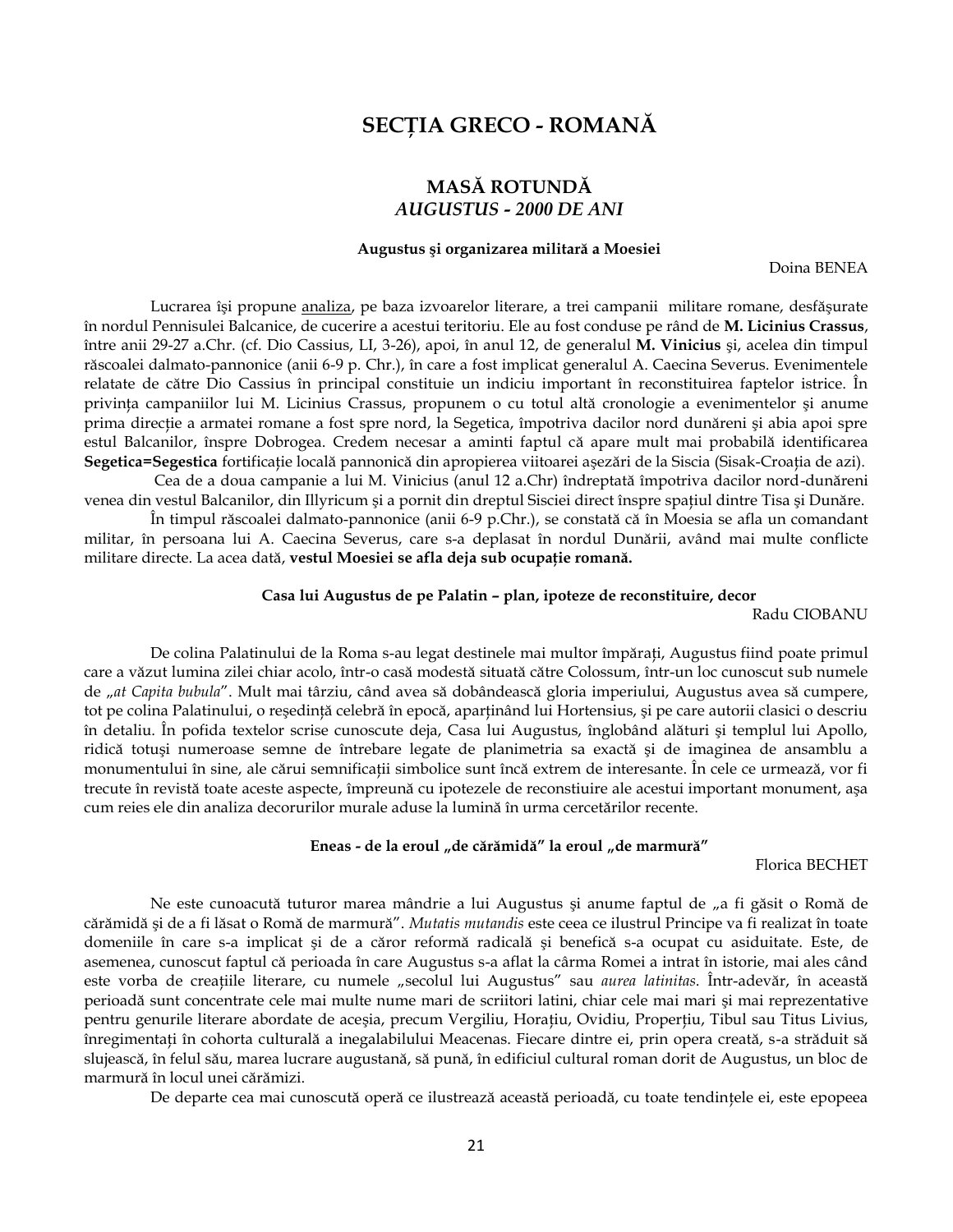vergiliană *Eneida*. Nu vom înşira elementele prin care această operă exemplară răspunde comandamentelor politicii augustane. Intenţia noastră este de a ne opri asupra personajului principal, definit prin două fragmente, pe care le socotim de cea mai mare importanţă pentru evoluţia eroului. Sau, mai degrabă, pentru modul în care Eneas devine, dintr-un troian destul de puţin conturat şi căruia tradiţia nu-i atribuia fapte de vitejie pe măsura unui Hector (os regesc, desigur, din familia lui Priam, dar nu neapărat unul din stâlpii de rezistenţă ai Troiei), sau erou adevărat, capabil să reînvie, pe ţărmuri latine, distrusa Troie. Primul fragment pe care îl vom analiza este descrierea celebrei furtuni dezlănţuite de Eol, la porunca Iunonei (I, 81-101), în care îl găsim pe Eneas în genunchi, plîngîndu-şi soarta, următorul fiind sfârşitul epopeii, unde Eneas se înalţă, ca un adevărat Erou, după ce va fi parcurs un drum lung şi, cu fiecare încercare, va fi achiziţionat încă una dintre virtuţile fundamentale ale Eroului, virtuți pe care le lasă moștenire fiului său. Contribuția noastră se va axa pe mijloacele literare folosite de Vergiliu pentru a realiza acest lucru. Vom analiza amănunţit structura pasajelor, de la lexic, sintagme şi locul cuvintelor în vers şi în frază, până la sunetele dominante. Altfel spus, vom încerca să arătăm cum se construieşte un erou din vorbe, nu "goale, ce din coadă au să sune", ci pline de miez, din consoane și vocale.

## **Augustus în scrierile antice târzii (cu privire specială asupra breviariilor istoriografice)**

Nelu ZUGRAVU

Deși personalitatea lui Augustus și principatul său au atras atenția relativ constantă a autorilor antici și postantici, informaţiile despre *princeps,* în sursele târzii, nu sunt foarte bogate. Comunicarea prezintă câteva dintre ideile de care este legat numele acestuia în scrierile din secolele IV-VI, accentul căzând pe informaţiile din *Liber de Caesaribus* al lui Aurelius Victor (cca 358-360/1), *Breviarium ab Vrbe condita* al lui Eutropius (369), *Breviarium rerum gestarum populi Romani* al lui Festus (369-370), *Liber de viris illustribus Vrbis Romae* redactat de un anonim în ultimul sfert al secolului al IV-lea şi *Epitome de Caesaribus* compusă de un alt anonim în primii ani ai secolului al V-lea. Este vorba despre: 1) trecerea de la *libertas* la *principatus*: Augustus – *oppressor libertatis* (*Epit. Caes.*, I, 29); 2) vârstele istoriei romane şi ciclurile monarhiei imperiale: sub Augustus, *Romana res floruit* (Eutr., VII, 9) şi *mos Romae incessit uni prorsus parendi* (Aur. Vict., *Caes.*, 1, 1); 3) ideologia imperialistă: Augustus – de la *exemplum* de promotor al expansionismului roman la model de comportament defensiv; 4) suveranul ideal: Augustus – *princeps bonus*, dar inferior lui Traianus.

#### **Era lui Augustus în Orient**

Adrian George DUMITRU

Prezenta comunicare își propune să analize modul în care cetățile din Orient (atât cele grecești cât și cele cu populație "indigenă", mai mult sau mai puțin elenizate - e.g. Byblos sau Tyr) au ales (- sau au fost obligate?) să îl onoreze pe Augustus, instaurând o eră nouă de numerotare a anilor, numită azi, în mod convențional, "era actiacă", întrucât punctul ei de pornire este anul 31 î.Hr, anul victoriei de la Actium. Principalele probleme care rezultă ca urmare a acestui fenomen sunt:

1. adesea, unele oraşe (e.g. - Antiochia pe Orontes) au abandonat folosirea erei actiace odată cu urcarea pe tron a lui Tiberius - ori, în acest caz nu mai putem vorbi de o numerotare a anilor conform unei ere, ci de obişnuita notare a anilor în conformitate cu anii de domnie a suveranului.

2. unele comunități (e.g. - Tyr) au folosit în paralel atât "era actiacă" cât și era "locală" a cetății - și atunci suntem îndrituiți să ne întrebăm care a fost semnificația folosirii "erei actiace"în viața cotidiană

3. în ce măsură (și în care cazuri) putem vorbi de o impunere a folosirii "erei actiace" de către autoritatea centrală/provincială romană şi în ce măsură a fost ea lăsată la libera alegere a autorităţilor locale ?

#### **Augustus and Ovid - Pillars of the Romanian civilization, in the vision of Dimitrie Cantemir**

Florentina NICOLAE

Dimitrie Cantemir was the most emblematic figure of Romanian culture in Moldavia in what is called in Romanian history: the pre-modern era (C18). His preoccupations covered different fields of science, such as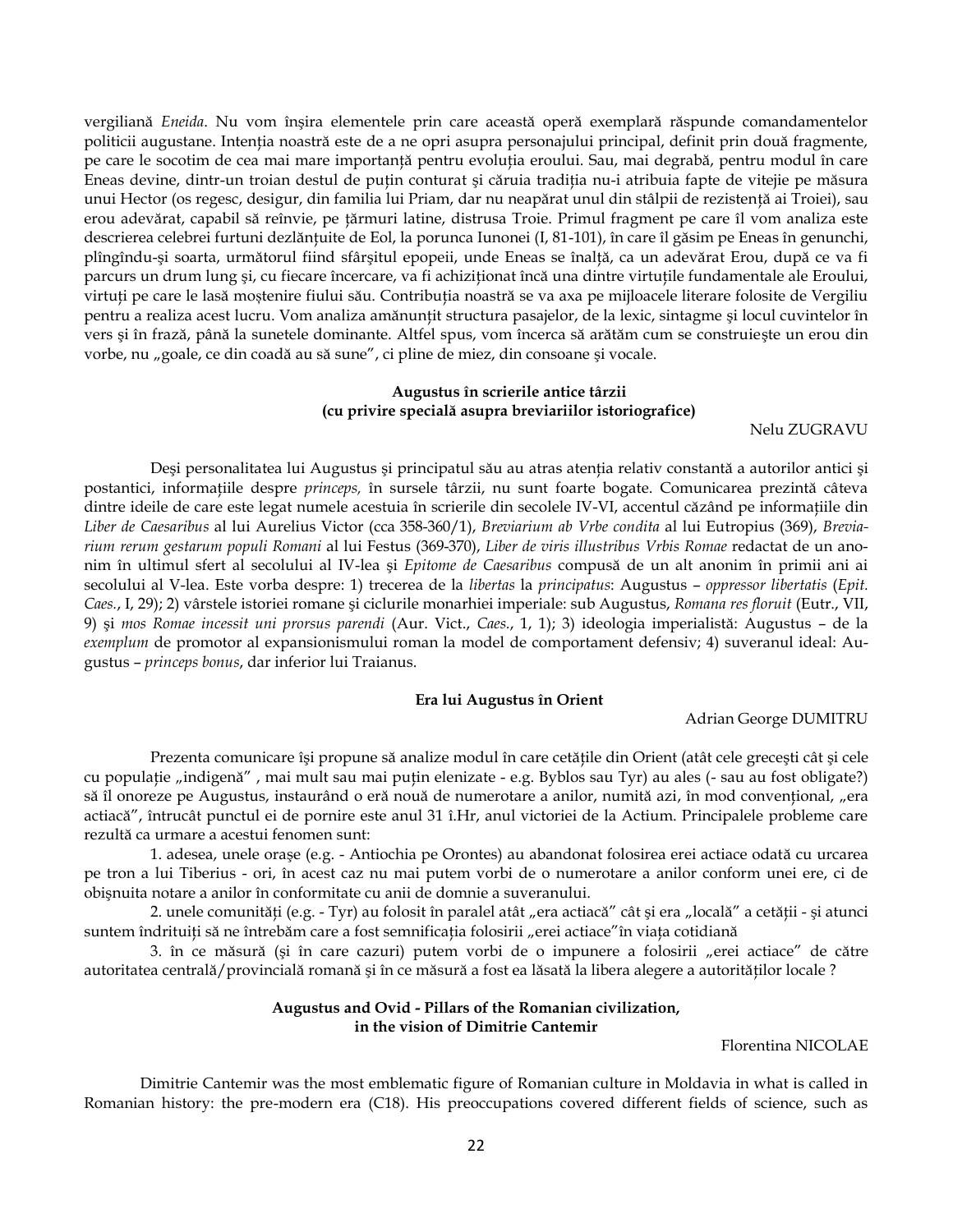history, philosophy, music and literature. He excelled in all of them, but gained international fame for his historic works, focused mainly on the Ottoman and Romanian areas (i.e. Moldavian and Wallachian). His works were written in Latin, Turkish, Russian and Romanian, some of them being translated during his lifetime, or soon after, into Greek, Arabic, French, English. He wrote in Latin and Romanian because his target audience was both the Westerners and the locals. Cantemir considered that Roman history was the most important source providing information about the Dacians, before the Roman conquest. Therefore, the period of Augustus and, then, of Trajan were seminal for the historical references to the local Dacians. Cantemir also took into account the information provided by Ovid in his poetry of exile, even though – as it will be underlined in this presentation – the Romanian scholar did not access Ovid's works directly, but through intermediary sources. The paper will also discuss the references to Augustus and his time in Descriptio Moldaviae, Historia Moldo-Vlachica (written in Latin) as well as in the Romanian translation of Historia Moldo-Vlachica (Chronicle of the durability of Romans-Moldavians-Wallachians/ Hronicul vechimei a Romano-Moldo-Vlahilor).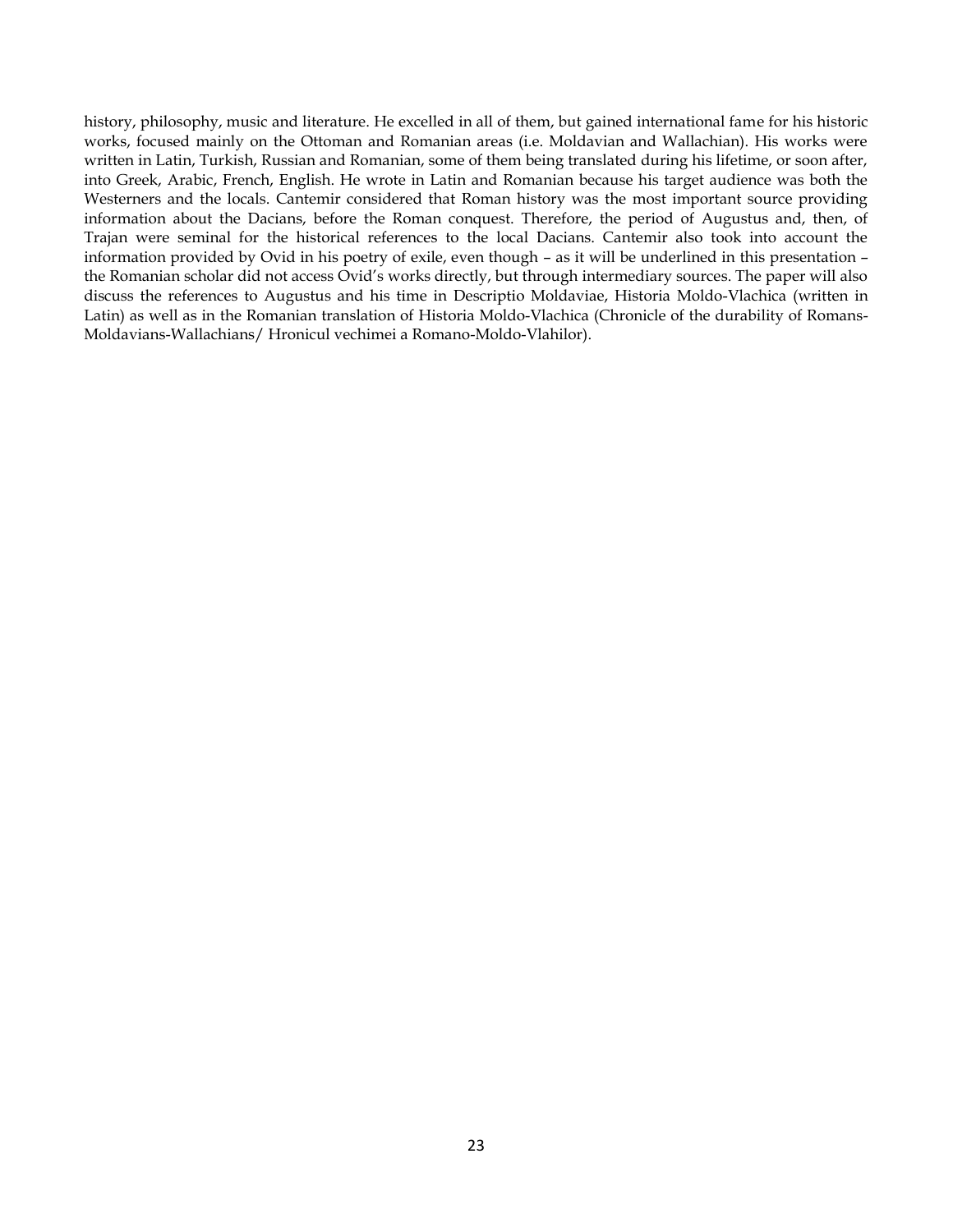# **SECŢIA NUMISMATICĂ**

## **Tipuri de aliaje folosite la semnele monetare găsite în Dobrogea - considerații geologice și metalurgice -**

Bogdan CONSTANTINESCU, Daniela STAN, Gabriel TALMAȚCHI

Au fost analizate compozițional o sută de semne monetare de tip vârfuri de săgeți (termen generic) din descoperirile de depozite de la Tariverde (jud. Constanța), Floriile (punct Adâncata, jud. Constanța), Sinoie (jud. Constanța), Cogealac (jud. Constanța), Golovița (punct aflat pe malul lacului Golovița, jud. Tulcea) și izolate din cetatea Histria. S-a folosit metoda fluorescenței de raze X (XRF). Compoziția aliajelor fiind foarte diferită - de la cupru și bronz "obișnuit" (cupru-staniu) până la aliaje rare precum cupru-mangan sau cupru-stibiu -, ne-a permis să formulăm ipoteza provenienței acestor semne de la centre de producție diferite, poziționate geografic în bazinul Mării Negre, astfel:

1. - **Histria** pentru semnele de bronz simplu (cupru-staniu, deoarece Histria nu avea în jur zăcăminte metalice); probabil foloseau bronzul importat din zona Mării Egee pe mare, din care făceau şi alte obiecte (de exemplu săgeţi) - este cazul marii majorităţi a semnelor găsite la Tariverde;

2. - **Olbia** pentru piesele cu zinc şi mangan (manganul era luat de la sciţii din zona Niprului; manganul de acolo a fost cunoscut încă de la Cucuteni ca pigment negru) - este cazul semnelor găsite la Floriile, Cogealac şi Golovita; 3. - **probabil un centru din jurul Trabzonului** actual (probabil tot o colonie milesiană), pentru piesele cu mangan, zinc, arsen, stibiu (din zăcăminte polimetalice existente în zonă), dacă facem abstracţie de zona cunoscută cu descoperiri de acest tip delimitată costier nord-sud de coloniile Olbia (Berezan) şi Apollonia Pontică;

4. - **probabil un centru din Anatolia de nord** (probabil o colonie milesiană), pentru piesele cu stibiu (există importante depozite de minerale de stibiu în zonă, încă din Epoca Bronzului, aici producându-se artefacte din aliaj Cu-Sn-Sb), dacă facem abstracţie de zona cunoscută cu descoperiri de acest tip delimitată costier nord-sud de coloniile Olbia (Berezan) şi Apollonia Pontică.

În viitor ne propunem să analizăm vârfuri de săgeţi de luptă propriu-zise (produse ca atare) din aceeaşi perioadă cu semnele găsite în Dobrogea şi să lărgim numărul de semne analizate, pentru a vedea dacă se poate obţine o grupare cât mai coerentă a lor după compoziţia aliajului. Avem în vedere să studiem şi eventuale asemănări dintre semnele cu acelaşi aliaj - formă, greutatea etc.

## **Recent Studies Concerning Celtic Coinage from Lower Danube În căutarea celţilor pierduţi...**

### Virgil MIHĂILESCU-BÎRLIBA

New discoveries of Celtic or imitative coins have been rather scarce and distributted unevenly across the mentioned time period and area. Besides a number of coins from collections and of small discoveries of isolated coins, as well as two scant treasures, the hoard from Cârlomăneşti (124 tetradrachmas of the Vârteju-Bucureşti type) is noteworthy; the respective silver coins, analyzed from the technical and stylistic point of view, were divided into two groups: an early one, of a good fineness, composed of cast coins, and a later one, of a lower fineness, comprising struck coins.

Northern Bulgaria similarly witnessed several discoveries of imitative coins, some of which exceptional, such as the deposit of tetradrachmas of the Vârteju-Bucureşti and Adâncata-Mânăstirea types from Sexaginta Prista. The mentioned monetary Vârteju-Bucureşti type was also produced south of the Danube, as evidenced by the discovery of a mother-die for this type around Roussé.

Novel stylistic and chronological considerations were brought forward after the reinvestigation of the treasures from Huşi and from Tabani, as well as of the treasure from Rasa.

The late Preda added a list of discoveries of Celtic and imitative coins from 14 Dacian settlements (dava) from the outside of the Carpathian range. Discoveries of Celtic and imitative coins seem to be quite numerous today also in Dobrudja, in which, at the same time, attention is also turned towards the local issues of the Moskon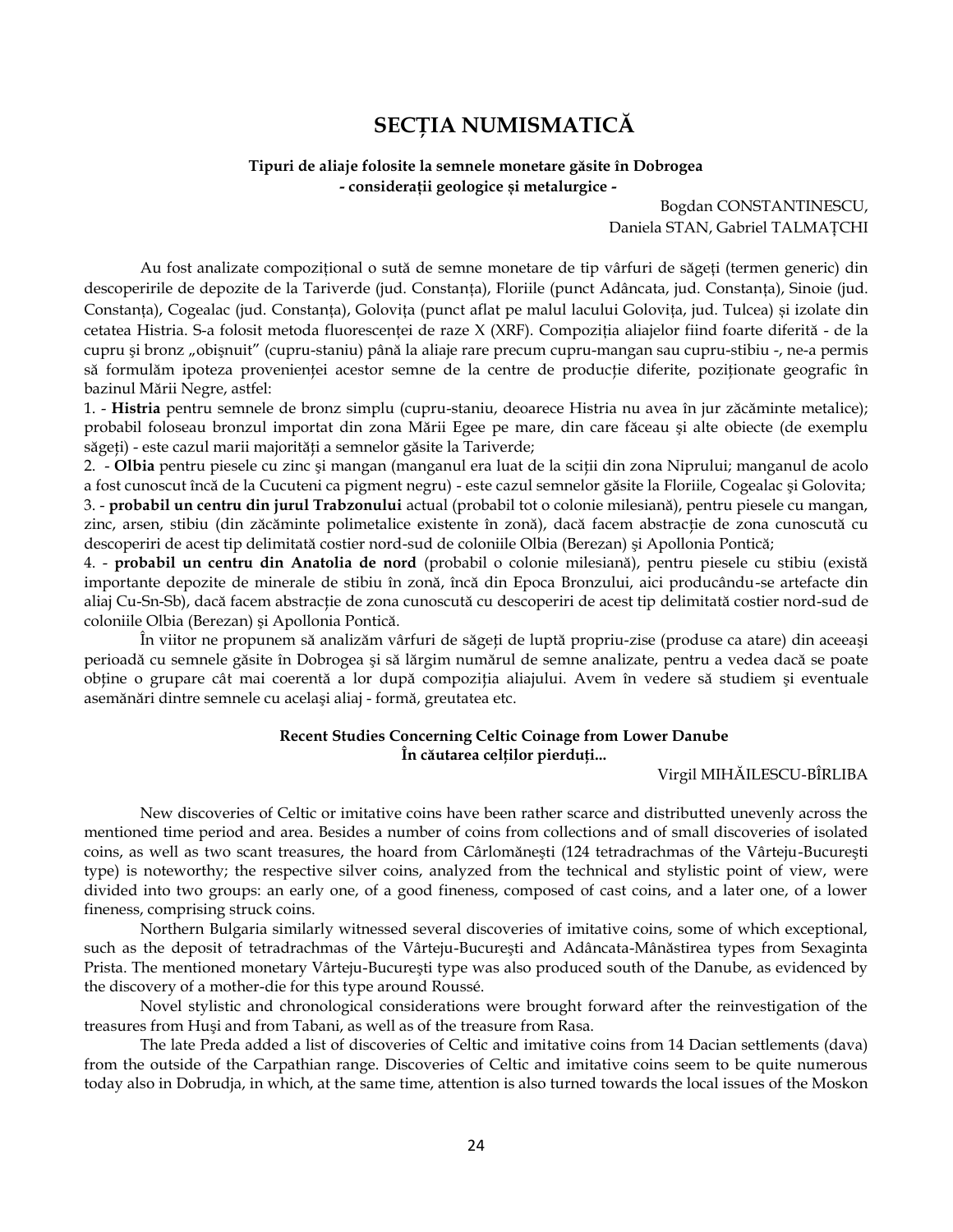legend, followed by those of Măcin type; both types concentrate on the Lower Danube, and this points to a relationship with the Celtic placenames from this area mentioned in ancient sources.

It was analyzed the issues of the last Celtic king of Tylis, Cavaros (230–218), and from the distribution of bronze coins he inferred that the king's realm was centered at Arkunis/Arkovna and located in the north-eastern part of the Balkan Peninsula.

Finally, in 2013 it defended a ample PhD thesis, which recorded and discussed the entire Celtic and imitative coinage from the south of the Danube.

## **Aurul monetizat la Dunărea de Jos în secolul III a.Chr.**

Aurel VÎLCU

Analiza efectuată asupra tezaurelor şi a descoperirilor izolate dezvăluie noi aspecte ale pătrunderii aurului monetizat la Dunărea de Jos în secolul III a.Chr. Rezultatele obţinute în urma cercetării structurii tezaurelor din punct de vedere al regiunilor de proveniență a materialului numismatic relevă etapele și contextul în care a avut loc procesul de difuziune al monedelor de aur. Aprovizionarea cu aur monetizat în zona Dunării de Jos se dovedește a fi strâns legată de evoluția centrelor de putere din lumea elenistică și a relațiilor cu orașele vest-pontice. Sunt discutate căile de pătrundere, legăturile politice dintre lumea elenistică şi populaţiile locale, dar şi posibile surse de aprovizionare cu aur monetizat.

 Cercetare efectuată în cadrul proiectului *Habitat, mediu şi resurse naturale în zona Dunării de Jos în pre- şi protoistorie.*

#### **Monedele de argint ale cetăţii Istros în epoca elenistică**

Mihai DIMA

Autorul prezintă rezultatele unui studiu asupra monedelor istriene de argint emise începând din a doua jumătate a sec. al IV-lea a.Chr. În ceea ce priveşte monedele de tip clasic, este propusă o nouă clasificare, în opt subgrupe, a celor considerate a fi bătute după standardul eginetic (grupa a IV-a), piesele "barbarizate" fiind separate în emisiuni neregulate (contemporane celor din grupa a IV-a), emisiuni târzii și imitații propriu-zise. Sunt discutate, totodată, monedele autonome de tip Demetra, precum şi emisiunile regale, atât de tip Alexandru cel Mare, cât şi de tip seleucid.

### **Consideraţii asupra unor tetradrahme tip Alexandru cel Mare bătute la Odessos**

Emanuel PETAC, Aurel VÎLCU

Autorii examinează evoluţiile monetarilor ce semnează staterii de tip Lysimach, respectiv tetradrahmele de tip Alexandru, de pe monedele odessitane de la mijlocul secolului al III-lea a.Chr. Sunt evaluate situatiile specifice şi alternanţa prezenţei pe aur, respectiv argint, a celor ce semnează cu numele KOI, KOIP, ΚΛΕΑΝ, ΚΑ, aceștia fiind puși în relație cu evoluția siglelor de atelier prezente pe monede. Se constată astfel mobilitatea monetarilor, a căror prezenţă alternează pe monedele de aur, respectiv argint. Totodată, situaţia pare a sugera existența a doua serii de tetradrahme odessitane de tip Alexandru cel Mare, dintre care prima bătută în paralel cu emiterea staterilor de tip Alexandru, iar cea ulterioară în paralel cu staterii de tip Lysimach.

#### **Monnaies découvertes à Cochirleni, commune de Rasova, dép. de Constanţa**

Steluța GRĂMĂTICU

En 1965, on a présenté pour acquisition au Cabinet Numismatique du Musée de la Ville de Bucarest 16 monnaies antiques, qui avaient été découvertes dans la localité Cochirleni, commune de Rasova, dép. de Constanţa. Parmi elles, il y a quatre pièces de argent géto-daces qui proviennent d'un trésor découvert dans l'année 1940 sur la rive du Danube, dans un pot noir, à la profondeur de 6 m. Elles sont de type Inoteşti-Răcoasa, qui est daté à la fin du II<sup>e</sup> siècle et au Ier siècle av. J.-C.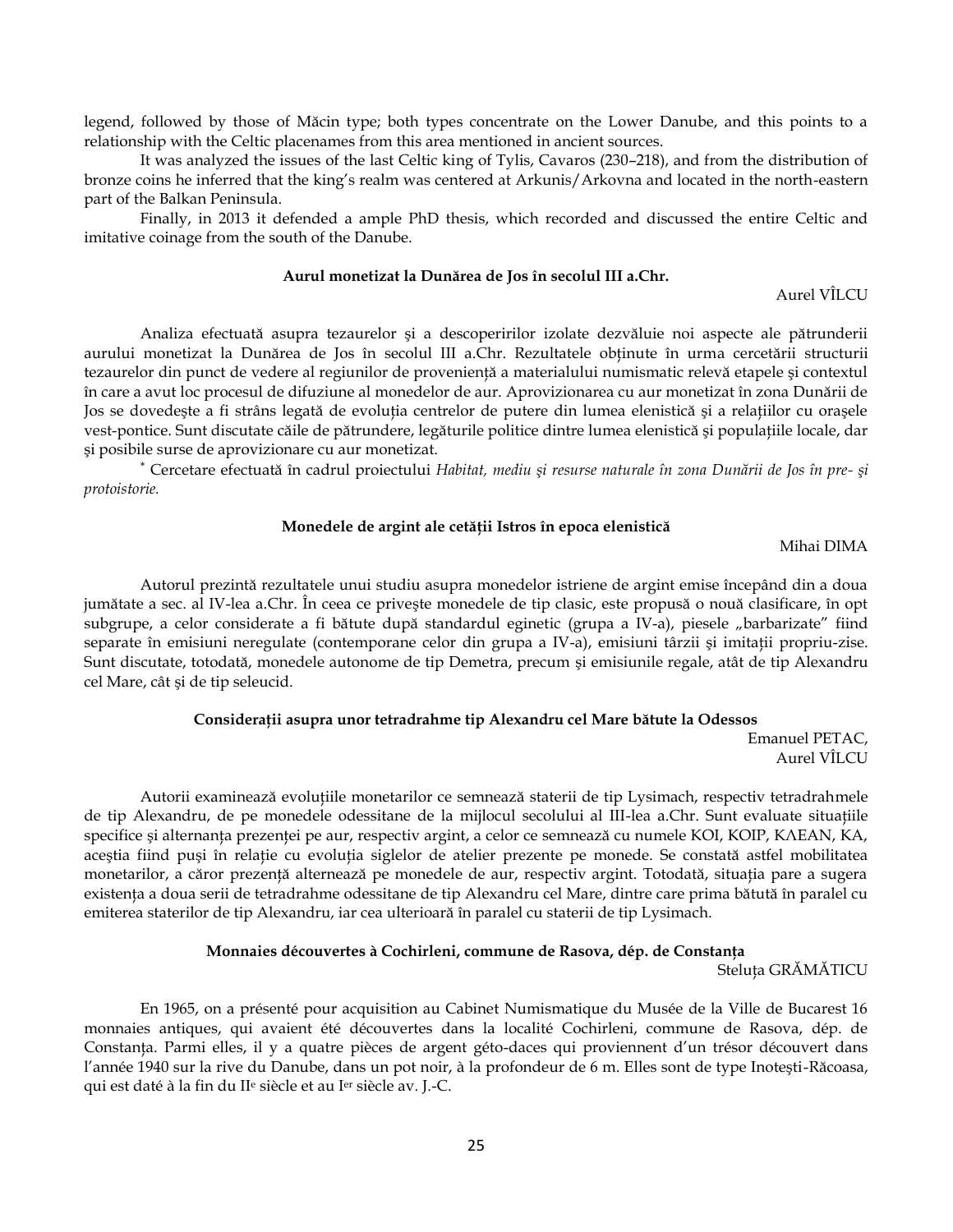Toujours en 1940 furent trouvées deux pièces romaines impériales, deux sesterces de Tibère et Trajan, mais sans aucun rapport avec le dépôt de pièces géto-daces. Celles-ci sont suivies par un lot beaucoup plus compact de pièces de bronze du I<sup>e</sup> siècle, à partir de deux monnaies de Licinius de type IOVI CONSERVATORI, continuant avec des émissions de Constance II, Valens et Flacilla et en terminant avec des bronzes d'Arcadius. Les deux dernières pièces sont de l'époque byzantine, un demi-follis de Justin I et un pentanummion de Justin II et Sofia. Ces pièces proviennent de découvertes isolées de cette localité, qui ont été faites jusqu'au moment de l'offre.

Sur le sesterce de Tiberius ont été appliquées trois contremarques. La première contremarque représente la tête d'un personnage féminin portant une couronne d'épis de blé, qui pourrait être identifié avec Déméter / Cérès, et est datée au temps de Claudius I. Le deuxième poinçon, avec NERCPP, date de la période de Nero et il a été plus rarement utilisé. Le plus recent porte le nom de l'empereur GALBA, qui a été apliqué sur l'avers des sesterces de Tibère et surtout à l'epoque de Claude et de Néron.

#### **Noi descoperiri numismatice şi de podoabe în zona Cicăneşti-Curtea de Argeş**

## Daniela STAN, Bogdan CONSTANTINESCU, Gheorghe PĂUN

Cicăneşti este un sat menţionat încă din secolul XV, situat la circa 15 km N-V de municipiul Curtea de Argeş, pe unde trecea, probabil, drumul spre Ardeal, prin Valea Oltului. În ultimii ani, atât prin preocupările acad. Gheorghe Păun, fiu al satului, cât și prin pătrunderea și în această zonă a "căutătorilor" de comori înarmați cu detectoare de metal, s-au făcut câteva descoperiri interesante. Astfel, s-a descoperit un cimitir lângă temeliile unei biserici abandonate (probabil în secolele XVII-XVIII), într-unul din morminte găsindu-se urmele unui veşmânt având bumbi de argint şi un inel tot din argint. La analiza XRF, bumbii s-au dovedit a fi din argint de foarte bună calitate, cu urme de bismut, deci de origine balcanică, acoperiți cu un strat foarte subțire de aur, depus prin procedura amalgamării (aliaj aur-mercur). Argintul inelului (şi el foarte bun) nu provenea din zona Balcanilor, ci probabil din Transilvania. Conform arheologului Ion Dumitrescu de la Muzeul din Piteşti, cel care a condus şantierul, s-au mai găsit şi fragmente de ceramică din secolele XIV-XV. La câteva sute de metri de aceste morminte, "căutătorii" au găsit două monede interesante: una de aur de tip Ioan al III-lea Ducas Vatatzes (împărat bizantin de la Niceea) şi una de argint a lui Ivan Alexander (ţar al Bulgariei). Vom prezenta rezultatele analizelor XRF şi le vom compara cu alte monede similare.

Recent, tot în zonă, s-au descoperit doi denari romani republicani: unul al lui P. Crepusius, bătut la Roma, în anul 82 a.Chr, şi altul T. Didius, bătut tot la Roma, în anii 113-112 a.Chr. Vom prezenta analizele lor şi comparaţii cu monede similare.

Toate aceste descoperiri atestă o permanenţă bimilenară pe aceste meleaguri, legată de drumul comercial Muntenia-Transilvania prin Valea Oltului, Cicăneşti fiind probabil unul din punctele de control ale acestei căi de comunicaţie, înainte de urcarea pe culmea Salatrucului.

#### **Tezaurul monetar roman republican şi imperial descoperit la Casicea (jud. Constanţa)**

Gabriel TALMAŢCHI, Gabriel CUSTUREA

În cursul primăverii anului 2014, a fost descoperit în localitatea Casicea (com. Amzacea, jud. Constanţa) un tezaur monetar compus din denari romani republicani şi imperiali. Descoperirea sa este întâmplătoare (la aproximativ 100 m distanţă nord de cimitirul din marginea localităţii) şi a fost prilejuită de mutarea unui gard de proprietate. Tezaurul era păstrat într-un vas (cană) datând din epoca romană timpurie, fiind reperat în apropierea unor pietre de dimensiuni medii, care înconjurau şi protejau descoperirea. În total, au fost recuperaţi 149 de denari, din care 135 republicani și 14 imperiali. Din cei republicani, 24 sunt bătuți în monetării aflate în mișcare pentru Marcus Antonius. Este cel de al doilea tezaur de denari romani republicani şi imperiali descoperit în localitate, după cel apărut în anul 1953 şi recuperat fragmentar (care pare să fi avut o structură asemănătoare).

Prezența denarilor romani republicani într-o acumulare alături de exemplare imperiale în secolul I p.Chr. este o situație normală, fapt atestat și pentru numeroase alte astfel de descoperiri din Dobrogea. De asemenea, existenţa în cadrul tezaurelor care sunt îngropate după perioada domniei împăratului Claudius a denarilor legionari emişi pentru Marcus Antonius a fost considerată ca o primă etapă de tezaurizare a acestora.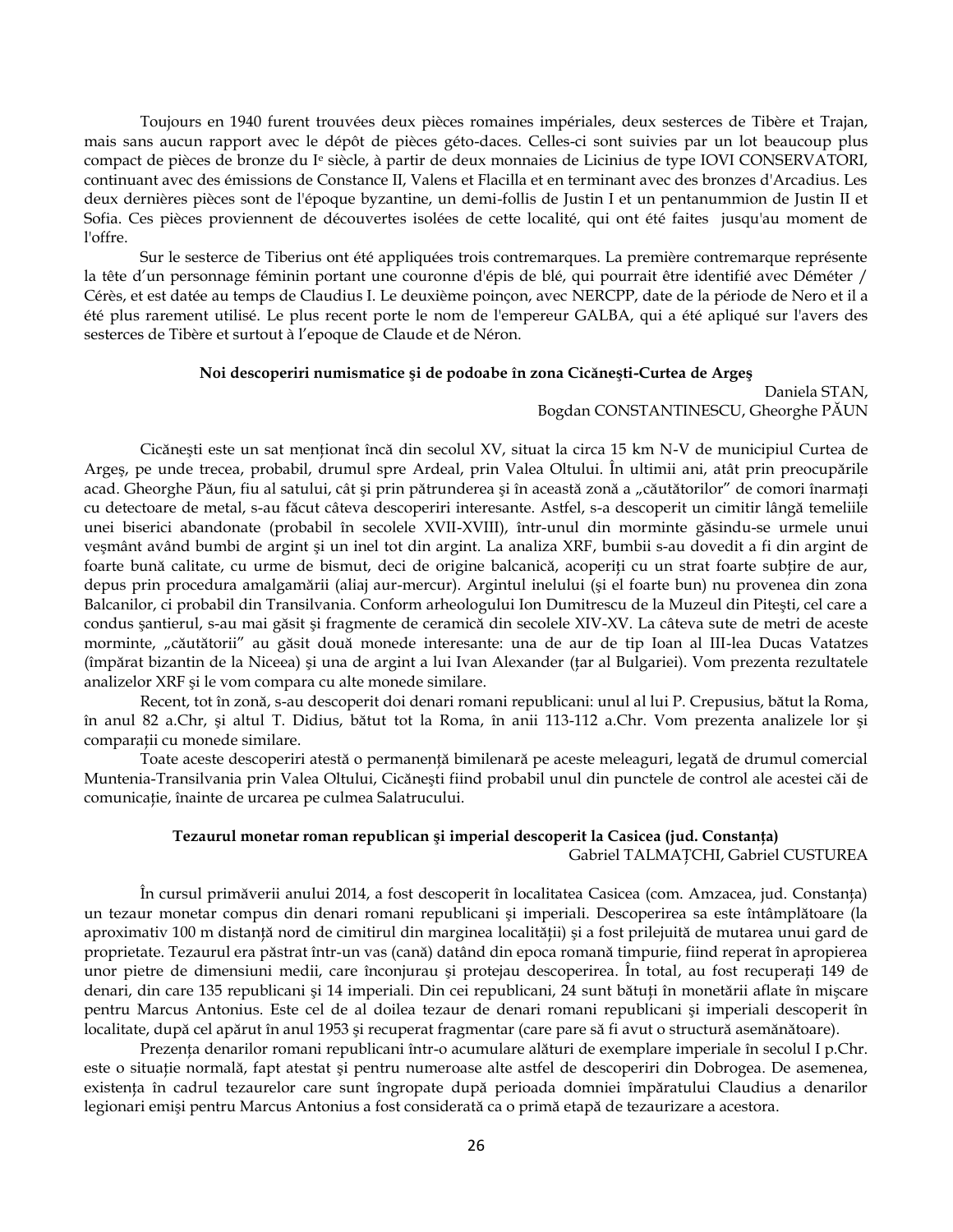Îngroparea acestui tezaur, ca şi a altor descoperiri similare din Dobrogea, probabil ar putea fi pusă pe seama raidurilor populațiilor nord-dunărene (ulterioare expediției lui Tiberius M. F. Plautius Silvanus Aelianus), evenimente petrecute în a doua jumătate a secolului I p.Chr., cu precădere în anii dinastiei Flaviilor.

#### **Consideraţii preliminare pe marginea lotului de monede de la Puieşti**

Lucian MUNTEANU, Eugenia POPUŞOI

Lotul de monede de la Puiești (jud. Vaslui), păstrat în colecțiile Muzeului de Istorie "Vasile Pârvan" din Bârlad, este unul de dimensiuni medii, continând 140 de piese. Structura cronologică și compoziția lui, pe nominaluri și emitenți, este una ieșită din comun. Astfel, din punct de vedere cronologic, monedele se eșalonează pe parcursul a aproape opt secole (din secolul IV a.Chr. până în veacul al IV-lea p.Chr.). În compunerea lui intră o varietate neobişnuită de nominaluri, din argint şi din bronz, bătute de către diverşi suverani, în numeroase ateliere. În afara pieselor din muzeu, mai avem cunostintă de încă două loturi de monede, aflate în colectii particulare din Bârlad (cea a lui Constantin Giurcanu) şi din Bucureşti (a lui Mihai Raportaru), care au fost aflate tot în comuna Puieşti, mai precis în satul Iezer. Lucrarea noastră încearcă să identifice originea probabilă a acestor monede aflate în Muzeul din Bârlad.

## **Utilizarea descoperirilor monetare în determinarea sfârşitului locuirii romane de la Stolniceni, jud. Vâlcea**

Silviu I. PURECE

Cele cinci niveluri arheologice identificate în băile romane de la Stolniceni au fost încadrate cronologic după cum urmează: nivelul 1. Traian- prima parte a domniei lui Antoninus Pius; nivelul 2. ultima parte a domniei lui Antoninus Pius – Commodus; nivelul 3. Commodus – Caracalla; nivelul 4. Caracalla - Philippus Arab şi nivelul 5. perioada Philippus Arabs - Aurelianus. Sfârşitul acestor cinci etape menţionate mai sus a fost determinat de evenimente violente, cele mai puternice distrugeri au fost caracteristice nivelurilor 3 și 4. Diferența dintre distrugeri accidentale și distrugeri intenționate poate fi stabilită apelând la o gamă mai largă de informații obţinute nu doar din site-ul în cauză, ci şi dintr-un areal mai mare. Pentru clarificarea acestor aspecte trebuie utilizate date variate provenite din surse literare, arheologice şi numismatice. Un rol aparte în înţelegerea realităților istorice regionale îl au orizonturile de tezaure. În cazul așezării de la Stolniceni am observat că distrugerile constatate sunt asociate cu orizonturile de tezaure formate în regiune, cu excepția orizontului creat în anul 260. Această situaţie ne determină să reevaluăm situaţia cronologică şi să presupunem că acest ultim orizont de tezaure coincide cu sfârşitul locuirii romane de la Stolniceni, ce trebuie plasat nu în timpul lui Aurelian, ci la începutul domniei lui Gallienus ca împărat unic.

# **Informaţii privind descoperirea unui tezaur monetar roman la Sibiu în anul 1881**

Claudiu MUNTEANU

O notă păstrată în Biblioteca Brukenthal menţionează descoperirea la Sibiu, în anul 1881, a unui tezaur monetar roman format din peste 2800 piese din bronz (sesterți și dupondii). Emitenții pieselor erau Traian, Hadrian şi Antoninus Pius. Acesta a fost cel mai mare tezaur cu piese din bronz descoperit în Dacia romană, fiind astăzi pierdut. Cel mai probabil, îngroparea lui poate fi pusă în legătură cu evenimentele din anii 156-157.

## **Monede descoperite la Histria - sectorul Sud, în zona edificiului roman (campaniile 2011-2013) Coins found in the Southern Sector of Histria, in the area of the Roman building (the investigations of 2011-2013)**

Theodor ISVORANU, Mircea DABÎCA

The authors present the coins recovered in the main sections made in the southern area of the Pontic ancient city, excavations having as main objectives establishing of the general stratigraphy of the area between the southern boundary of Histria and the Basilica extra muros, respectively fixing of the southern and western boundaries of the necropolis area from the immediate neighborhood of the mentioned Basilica. The most part of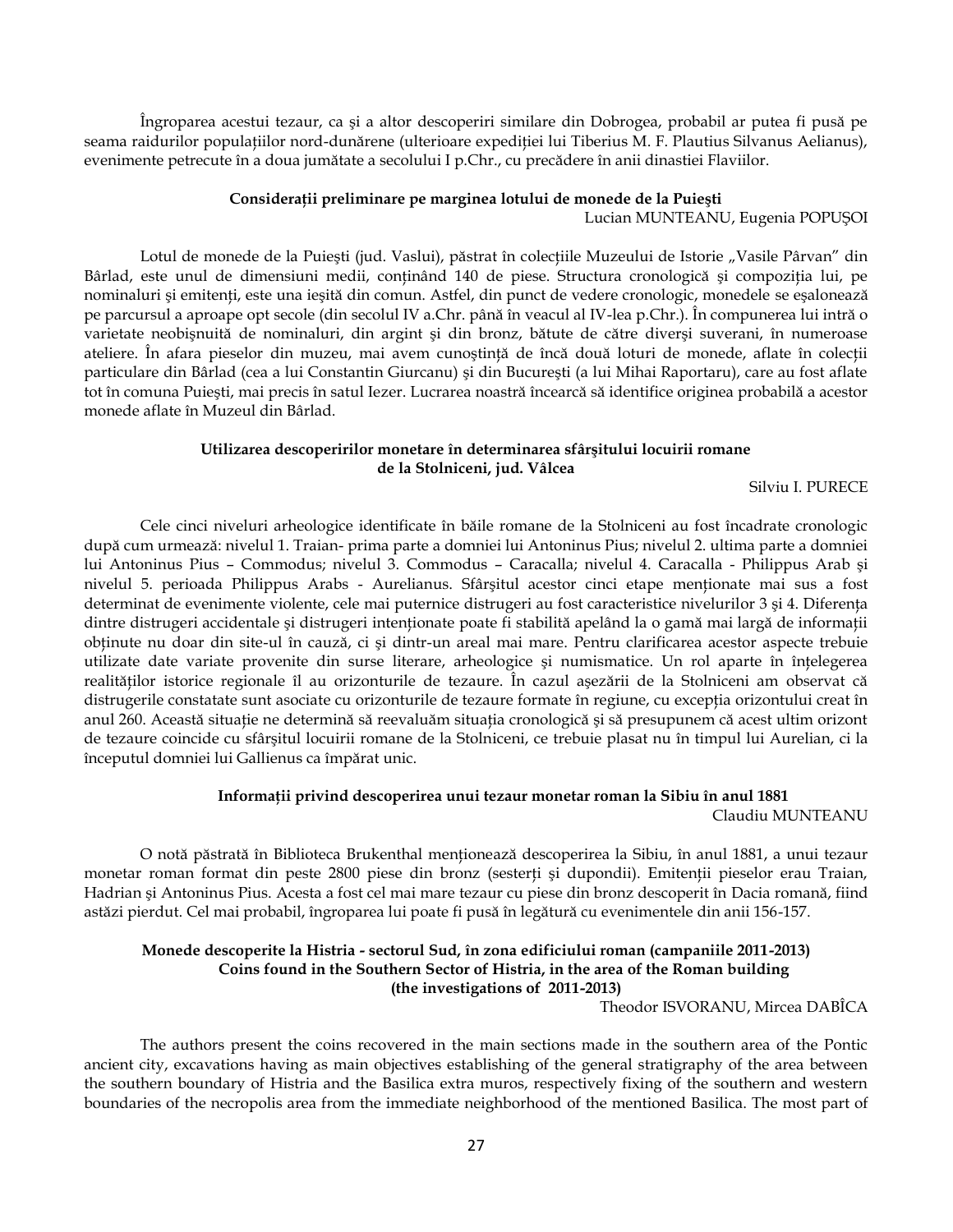the determined coins (more than 50 ex.) comes from the area of a great Roman building which seems have been destroyed by fire, as indicated by the monetary pieces' state of preservation. The coins of the 2<sup>nd</sup>-3<sup>rd</sup> centuries and of the first quarter of the  $4<sup>th</sup>$  Century A.D. are the majority in the batch. They provide chronological clues concerning the end of the habitation in this zone, also about its subsequent use as a cemetery area.

The research was financed by the Project "MINERVA – Cooperation for elite career in the doctoral and postdoctoral research", contract code: POSDRU/159/1.5/S/137832, project cofinanced from the European Social Fund through the Sectoral Operational Programme Human Resources Development 2007-2013.

## **Monedele romane târzii de la Edificiul cu Mozaic, Constanţa - o privire actuală asupra unui material numismatic descoperit în urmă cu o jumătate de secol** Delia MOISIL,

Gabriel CUSTUREA, Gabriel TALMAŢCHI

Ne propunem, în această comunicare, o analiză primară a materialului numismatic rezultat din săpăturile arheologice efectuate la Edificiul cu Mozaic în perioada 1959-1963, rămas încă inedit în cea mai mare parte.

Starea de conservare în care se află astăzi monedele împiedică, de multe ori, identificarea lor completă, iar unele dintre ele poartă urme ale trecerii printr-un incendiu violent. Chiar şi aşa, acest material numismatic este important, având un *terminus ante quem* cum se regăseşte de puţine ori în literatura numismatică: prăbuşirea edificiului a avut loc în urma unui cutremur, plasat în prima jumătate a secolului al VI-lea p.Chr.

Monedele găsite la Edificiul cu Mozaic au fost emise preponderent în ultimul sfert al secolului al IV-lea şi în secolul al V-lea. Ele oferă, împreună cu tezaurul de *minimmi* din secolul al V-lea p.Chr. de la Edificiul cu Mozaic, cu un mic depozit monetar identificat în acelaşi loc, poate şi cu tezaurul de *minimmi* din Piaţa Ovidiu, o fotografie a numerarului de bronz utilizat în zona centrală, comercială, a oraşului Tomis în momentul producerii cataclismului.

#### **Descoperiri monetare la Ibida/Slava Rusă**

Mihaela IACOB

Autorul face o trecere în revistă a descoperirilor monetare de la Ibida - peste 2000 de piese provenind din donații, achiziții, cercetare arheologică sistematică și preventivă.

Ele se eşalonează din sec. VI a.Chr. până la începutul sec. XIX p.Chr. Descoperirile sunt discutate în context istoric şi arheologic, pe epoci şi complexe.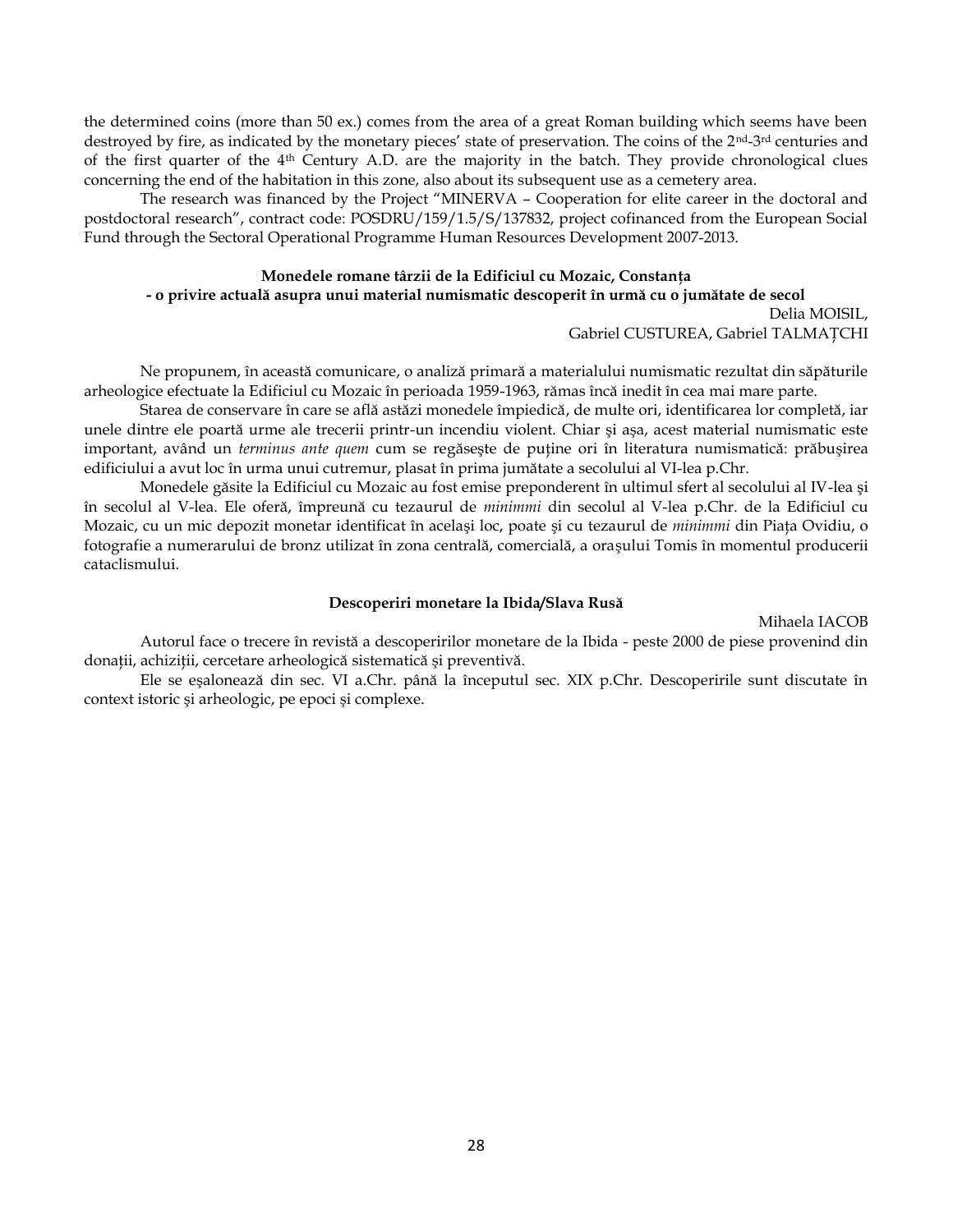# **SECŢIA MEDIEVALĂ**

#### **Şanţul de apărare de la Vlădeni-Popina Blagodeasca. Ipoteze istorice şi arheologice**

Emilia CORBU

Şanţul de apărare de la Popina Blagodeasca este un obiectiv aflat încă în lucru. Chiar şi în timpul săpăturilor din 2014, am investigat o zonă în care a fost evidențiată limita nordică a acestuia. Ne oprim cu deosebire asupra lui pentru unicitatea și relevanța istorică și arheologică a acestuia, chiar dacă în acest moment nu se poate vorbi decât de ipoteze de lucru şi concluzii parţiale.

Pe Popina Blagodeasca au fost descoperite patru palisade și un șanț de apărare, ceea ce ne îndreptățește să vorbim despre un sistem defensiv, singurul descoperit pe malul stâng al Dunării. În Muntenia a mai fost cercetată până în prezent o singură cetate, este vorba de Slon-Prahova (jud. Prahova). În stadiul actual al cercetărilor de pe Popina Blagodeasca nu se poate vorbi despre o cetate de pământ. Aceasta presupune coexistenţa aşezării cu sistemul defensiv. Nu excludem însă utilizarea unor segmente de palisadă şi în cadrul aşezării.

În urma ridicării topografice a suprafeţei investigate până în anul 2013, s-a constatat că şanţul de apărare descrie un arc de cerc. Acest lucru sugerează ipoteza că, iniţial, şanţul a avut formă inelară sau de potcoavă. Lungimea totală a segmentului cercetat este de 105 m. Considerăm că malurile santului au fost întărite cu pari de lemn, aşa cum dovedesc o serie de gropi de par. Pe toate secțiunile şanțul se delimita la - 0,30 m (cu excepția SH, unde apare la - 0,40 m sub un nivel de locuire), coborând din stratul medieval-timpuriu aflat sub stratul arabil. Actualmente, şanţul prezintă un profil albiat cu deschiderea superioară mai largă decât baza. Deschiderea superioară era variabilă de 8,75 m-9 m şi respectiv 11,70 m (pe traseul SH). La bază avea constant doar 7 m. Adâncimea era de 2 m (pe traseul SE), de 1,75 m (SF, SH) şi 1 m (SG). La capetele şanţului se mai păstrau gropi de pari, groşi de 0,30 m, probabil de la o gardină de lemn ce sprijinea pereţii.

Din punct de vedere istoric, ipoteza de lucru în acest moment este aceea de a atribui acest sistem defensiv bizantinilor care l-au construit în timpul conflictului cu bulgarii de la finele secolului al VII-lea. Argumentele pe care le aducem pentru o astfel de interpretare sunt de ordin istoric şi arheologic.

## **Chronological aspects of the occupation of The South Dobrudja by the Protobulgarians based on facts of the biritual necropoli (end of 7th – first half of 8th centuries)**

Maria CHRISTOVA (Bulgaria)

The proposed paper discusses the chronological aspects of the settlement of the Asparuh's Bulgarians in South Dobrudja documented in the inventory of their biritual necropoli. The main goal is to identify (separate) the first stages of the settlement of the Bulgarians in these territories. The analysis of the inventory of the necropolis allows one to differentiate two separate groups of graves. The first group is characterized by the presence of Byzantium belt buckles dating from the first years past the historic year 681. The second includes specific buckles as well as some other ornaments (earrings, bracelets, etc.) related to the style "Врап – Ерсеке" and dated in the first half of the 8<sup>th</sup> century. The cartography of the synchronous graves marks the entering of the Protobulgarians into Dobrudja. This allows us to outline the initial division of the territory between the protobulgarian tribes marked by the graves of the first group and the necropolis found to the South of them belonging to the Severs tribes, which are type "Разделна." The gradual movement in west, south and northwest directions is associated with the second group of graves and can be dated to the beginning of the  $8<sup>th</sup>$  century. The partial studies of some necropolis, as well as the lack of publications of complete studies of these graves don't allow us to make better concrete conclusions based on statistical models. Making a complete conclusion is a future task and this paper is just the first step.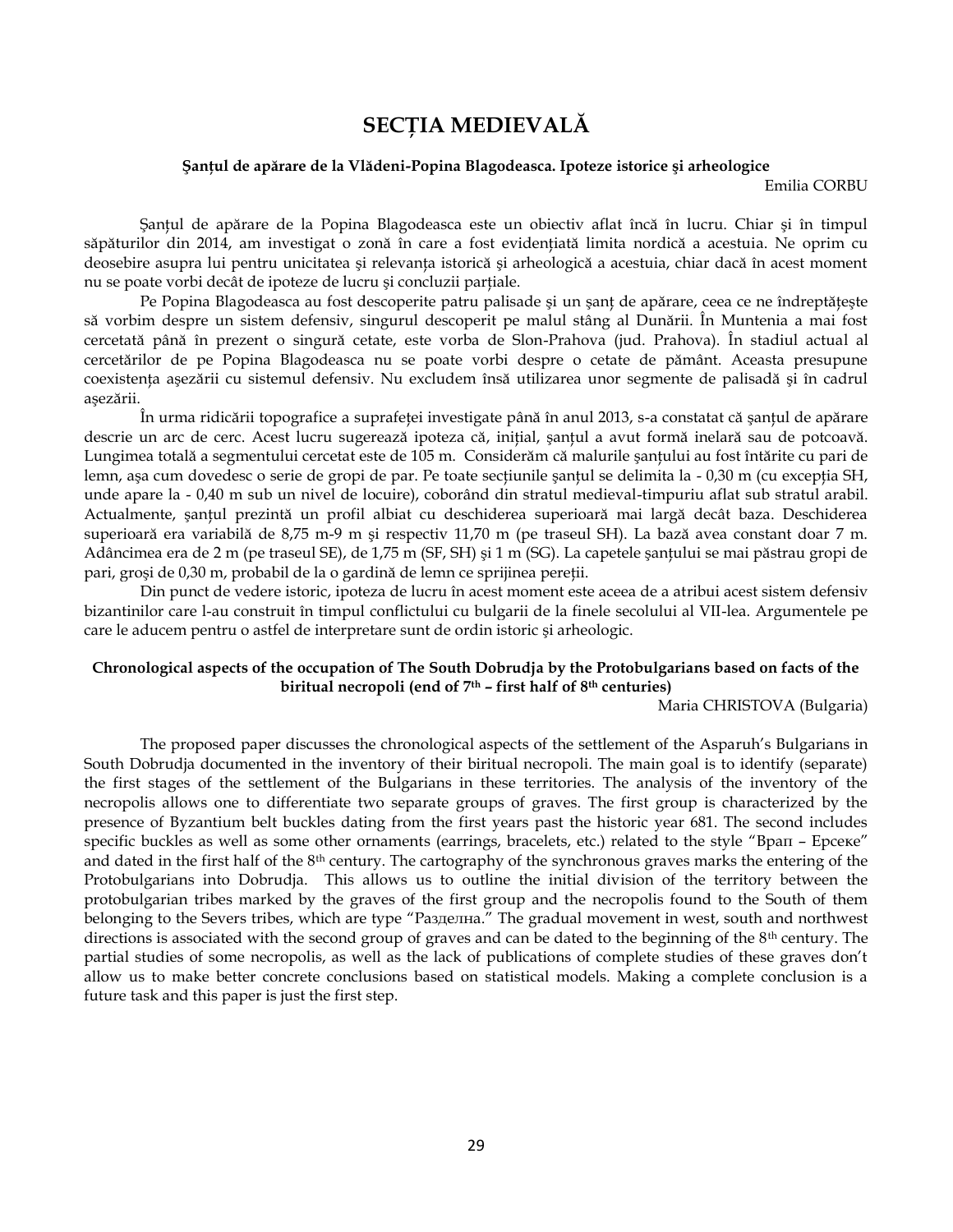## **Aşezarea medievală timpurie nefortificată de la Hârşova** Cristina PARASCHIV-TALMAŢCHI,

Gabriel TALMAŢCHI, Vitalie BODOLICĂ

Comunicarea prezintă rezultatele cercetării arheologice preventive efectuate în perioada septembrie 2013 - mai 2014 la Hârşova (jud. Constanţa), pe str. Luncii, nr. 1, ca urmare a începerii lucrărilor la obiectivul "Staţie de epurare nouă, inclusiv treaptă terțiară-localitatea Hârșova". Zona este cunoscută în toponimia locală "la Abator", iar amplasamentul în cauză se găseşte în partea de sud-vest a oraşului.

Pe suprafaţa de cca. 2900 mp a fost descoperită o mare parte dintr-o aşezare medieval-timpurie (sec. IX-X), nefortificată, necunoscută până acum specialiştilor. Aici au fost identificate 52 de locuinţe (semiîngropate sau de suprafaţă), probabil un atelier pentru prelucrarea osului, 11 cuptoare menajere (unele cu groapă de acces), 6 gropi de provizii şi două gropi menajere. Acestora li se adaugă un mormânt de inhumaţie, orientat V-E, ce suprapunea una din locuinţe. Complexelor medieval-timpurii li se adaugă două gropi cu materiale din perioadele preromană şi romană timpurie şi un mormânt cu defunctul depus în poziţie chircită.

Cercetarea a reuşit să salveze o mare parte din aşezarea medieval-timpurie. A fost surprinsă limita ei de nord. Spre vest se află vechea staţie de epurare, ceea ce duce la presupunerea că adevărata limită a aşezării în această parte pare a fi imposibil de conturat, fiind deja distrusă. De altfel, în secțiunile vestice au fost constatate acțiuni antropice. Greu de conturat sunt și celelalte două limite. Spre est au fost înregistrate alte acțiuni antropice, iar la sud cercetarea s-a oprit la drumul de pământ de lângă digul de protecție împotriva apelor Dunării. Suprafaţa cercetată a fost grav afectată de lucrări antropice moderne (tranşee) şi contemporane (instalarea unor stâlpi de înaltă tensiune, amenajarea unei gropi menajere, decaparea parțială la momentul construirii vechii stații de epurare), fapt ce a dus la distrugerea parţială sau totală a unor complexe medieval-timpurii.

Noile descoperiri pot fi corelate cu urnele descoperite în anii `60 ai secolului trecut la aproximativ 220 m nord-est de terenul cercetat.

### **Buckles with Images of Animals and Mythological Creatures from Medieval Bulgaria**

Stella DONCHEVA, Ivajlo BUNZELOV (Bulgaria)

This work aims to present a fairly large collection of new and previously unpublished articles. They belong to the group of bronze buckles with images of animals and mythological creatures and represent almost all the popular and common types - with images of lions, griffins, winged horses, fighting animals ("agony") and one previously unknown type in our land - birds to Eucharistic vessel. Created in the area of Byzantine culture and influenced by the new style, which is imposed in Byzantine art until the end of X century buckles with mythological images are a work of various workshops. The preparation of this type of bronze buckles is part of a varied repertoire in the production of metal art in our country, as evidenced by present objects. Production is mainly determined by the model, which has the master, customer preferences and not least of the available raw material.

Buckles have broad chronological range - from the end of  $8<sup>th</sup>$  to the end of 12-13<sup>th</sup> century. Basically, however, they are popular in the X century. Buckles that are made in Bulgaria determined mostly to the end of 10<sup>th</sup> and early 11<sup>th</sup> century. Such is the dating of most of the monuments found outside the country. The combination of the practical role of purely utilitarian functions of apotropaic and protective equipment are the basis of their widespread popularity.

#### **Cercetările arheologice din sectorul X extramuran al cetăţii Capidava – campania 2014**

 Cătălin DOBRINESCU, Zeno Karl PINTER, Claudia URDUZIA, Beatrice KELEMEN

Cercetările din sectorul X extramuran al cetății Capidava, din campania 2014, continuă cercetările din anii anteriori din aria terasei B. Acestea s-au concentrat în special pe dezvelirea mormintelor de inhumatie din necropola medievală, din care 5 morminte au fost cercetate anterior în campania 2010 şi 4 în campania 2013. În acest scop, au fost deschise două noi suprafeţe (S III şi S IV) la vest de secţiunile S Ib şi S II. Noile suprafeţe au permis descoperirea şi cercetarea a opt noi morminte, din care unul singur aparţinea unui adult. Inventarul,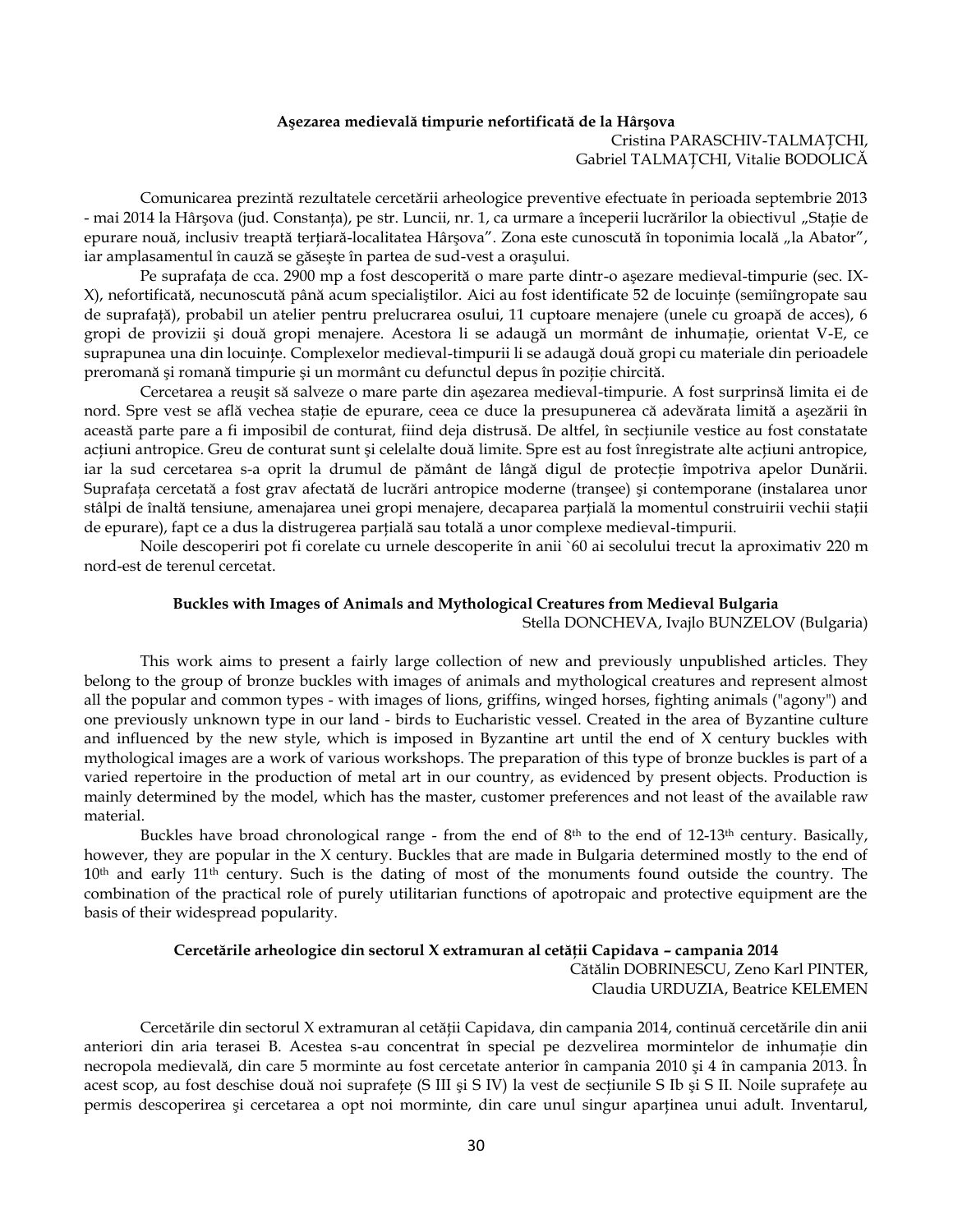relativ sărăcăcios, constă în fragmente feroase cu utilitate incertă, verigi de bronz, întregi sau fragmentare, şi un pandantiv globular de sticlă, piese ce conduc spre datarea acestor morminte, de asemenea, în secolul al X-lea p.Chr.

#### **Un sigiliu inedit de kommerkiar din Develtos (sec. X)**

Costel CHIRIAC, Adriana PESCARU

Autorii prezintă un sigiliu bizantin, inedit, aflat în colecţiile Muzeului din Deva, provenind din Dobrogea, cu numele şi titulatura unui kommerkiar de Develtos (Bulgaria de astăzi).

## **Between Scandinavia, Rus and Steppe. Cutural interactions in the Middle Europe during the Middle Ages (10th-11th centuries AD) seen in the luxury items from the Milicz stronghold (border area of Silesia and Great Poland)**

Justyna KOLENDA (Polonia)

In recent years we have observed significant intensification of archeological research in Poland, both in the cognitive and verifying character. As a result of these works, there has been an increase of new sources of data, which require re-analysing settlement and cultural changes which occurred in the early Middle Ages, at the turn of the first and the second millenniums. This analysis is especially substantial in the context of increasingly numerous imports which came from the area of Central Europe. Objects of foreign provenance are found not only in the cultural strata of the central towns of the Piast state, but also in local strongholds. The early medieval settlement complex of Milicz deserves special attention. This complex is located on the northern bank of the Barycza, a right-side tributary of the Oder (borderland Lower Silesia and Great Poland). In the light of the latest arrangements, the beginning of early medieval settlements on this area dates back to the first half of the 10<sup>th</sup> century. Then an open village appeared (site no. 10), situated in the valley of Barycz, in the neighbourhood of the river ford. Major changes in the structure of the settlement appeared in the second half of the 10<sup>th</sup> century, when a stronghold (site no. 1) was built to the south of the existing settlement, and an older settlement was converted into an unfortified borough. Subsequent transformations took place in the middle of the 12th century**,** as a result of which a graveyard was established (site no. 9). The years 2004-2006 contributed substantially to forming a new picture of this local center in the academic literature. The gilded fittings found in Milicz at that time are regarded as part of a larger assemblage of foreign origins. These items presumably combine the features of Scandinavian art dating back to the Viking period with the elements of the cultures found in the Great Steppe and Rus' in the 10<sup>th</sup> century. The research conducted so far does not determine distinctly whether the fittings decorated an ornamental belt, bag or horse harness. The form, decoration style and materials indicate that the character of these items is unique in Poland. It is assumed that these fittings were made on commission for a specific customer. Judging by the combination of the heart-shaped motif and palmette, it may be assumed that the artistic form of the items came or was copied from eastern or southeastern Europe. The fittings discovered in Milicz were considered to be luxury items characterizing social elites in the early Middle Ages.

## **Picture of Nomads of the Black Sea Steppe in the Byzantine Historiography of the 10th-12th centuries. Perceiving of the "Other" and the Political Practice**

Aleksander PAROŃ (Polonia)

Gyula Moravcsik, when he characterized 70 years ago in his monumental Byzantinoturcica Byzantine sources, emphasized the special qualities of the historiographical tradition which them created. Above all he underlined its continuity from the early classical era  $(5<sup>th</sup>$  century BC) and the constant presence of the great, derived mainly from Thucydides describing patterns of the past. The alleged fidelity of Byzantine authors to the ancient canon meant that their historiographical works represented a much higher level than West European. The obvious consequence of this was that the data on foreign peoples (including nomads), contained in the Byzantine sources took on a special value. After all, they came from depositors of excellent historiographical tradition, belonging to a community that has maintained for centuries, not to say, millennia regular contacts with the world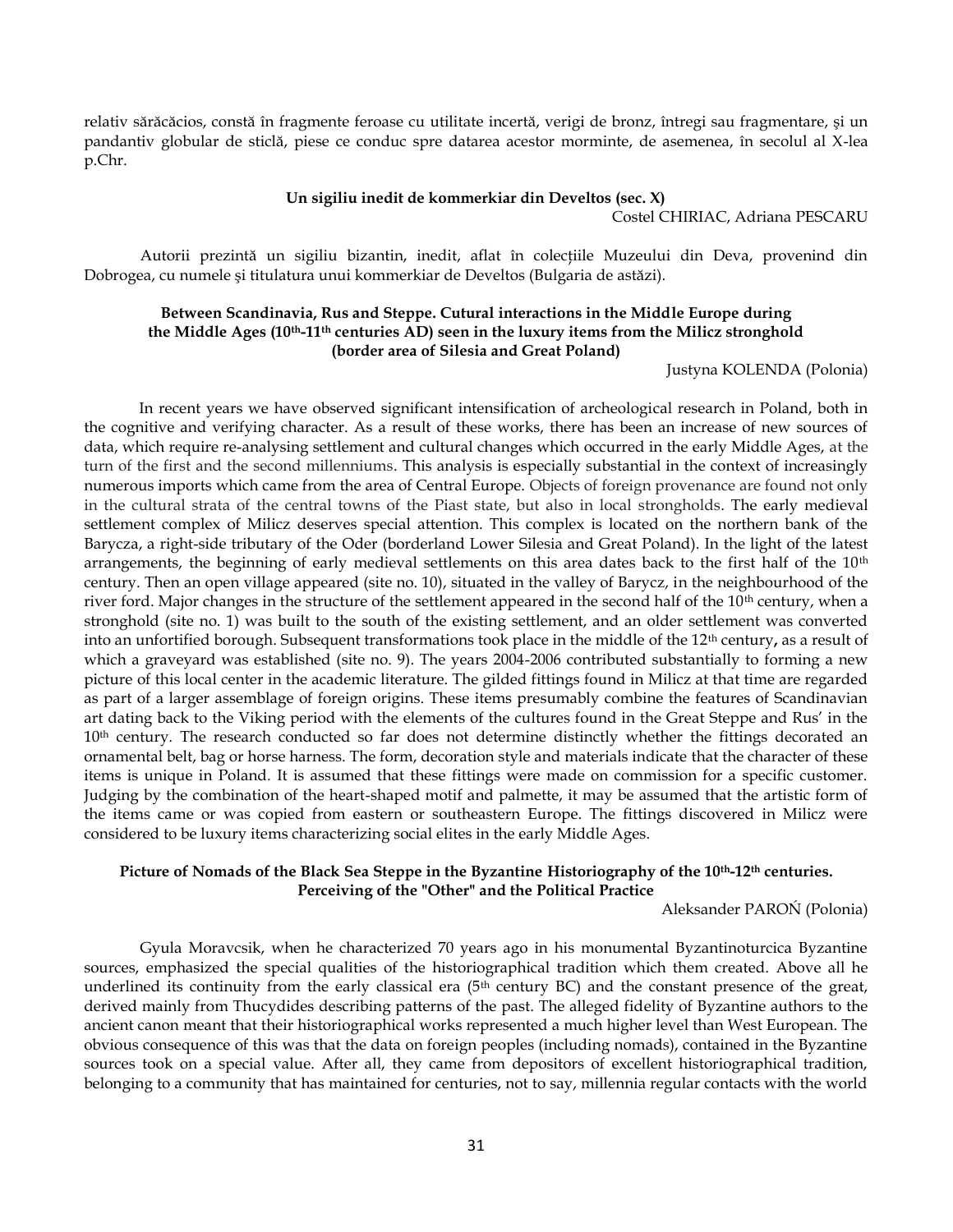of the steppe. In addition to high intellectual standards appeared, therefore, also a long, constantly renewed experience of direct relations with the nomads.

If these observations refer to a specific, interesting to me period (end of  $9<sup>th</sup>$  - beginning of the 13<sup>th</sup> century), then there are doubts about their truthfulness. It is not about to completely challenge the opinions of eminent Hungarian byzantinist, but subject them to validation based on a specific corps of works describing nomadic ethnoses who existed in the above defined period on the area of the Black Sea steppes and inevitably maintained contacts with Byzantium. The subject of consideration will be the question: to what extent the experience of contacts with certain nomadic peoples contributed to modify their image in the historiography? Whether in their descriptions, we can find real experience, or only remnants of the stereotype already settled, then amplified in the description of the particular ethnos? The influence of the great literary and scientific tradition, which stand behind the Byzantines could paradoxically be ambivalent. By providing ready-made descriptive strategy it could derive the author to the wide and straight, although distant from reality, way of commonplaces and generalizations.

On the other hand the living historiografical tradition had to emerge from the specific needs and experiences. This circumstance leads to the question of the Constantinople's policy towards the inhabitants of the Black Sea steppe. Reading of *De administrando imperio* by Constantine Porphyrogenitus often leads researchers one of the most famous was Dimitri Obolensky - to accept the idea that this region was an area of intense influence of Byzantine diplomacy. But can we prove its existence throughout the period since the end of ninth to the beginning of the thirteenth century? If so, then this state should find a clear representation in contemporary sources. Chronological framework of my project is determined by the fact that the time from the late ninth century (Hungarian exodus) to the first third of 13th century (the coming of the Mongols) is a period of dominance in the Black Sea steppes of the last wave of nomadic peoples of Turkic origin. It coincides almost exactly with the last powerful period of Byzantine history, which was ended definitely by the events of the fourth crusade. After 1204 AD any possible effects of Constantinople to the situation in the steppe was very limited.

#### **Aşezarea medieval timpurie de la Oltina "Capul dealului". Repere arheologice**

Gabriel CUSTUREA, Cristina PARASCHIV-TALMAŢCHI, Constantin ŞOVA

În anul 2001, au fost începute cercetările arheologice sistematice în aşezarea medievală timpurie de la Oltina - "Capul dealului". Efectuate, inițial, în partea centrală și vestică a terenului, săpăturile au relevat existența unui sistem defensiv pe partea de vest a aşezării, format dintr-un val de pământ şi un şanţ, ultimul pierzându-se treptat într-o adâncitură naturală a terenului, și a câtorva complexe (locuințe, gropi de provizii sau menajere etc.). Din anul 2008, săpăturile au fost extinse, deschizându-se un nou sector în partea estică a capului de deal cercetat, având ca scop descoperirea zidului (sau fundaţiilor acestuia) observat de Pamfil Polonic aici, la începutul secolului XX, şi a altor complexe, care să poată completa o imagine a ceea ce a fost aşezarea medievală timpurie din punctul respectiv. Prin intermediul acestei comunicări, dorim să prezentăm rezultatele cercetărilor efectuate în perioada 2008-2014 în sectorul de est (Sectorul B), cu precădere cele mai relevante, arătând, totodată, stadiul actual al cercetărilor.

# **Medieval Rural Space and Agriculture: Research Currents and Tasks in Romania (Spaţiul rural medieval şi agricultura: teme şi metode de cercetare în istoriografia românească)**

George BILAVSCHI

Rural landscape and medieval communities have often been regarded as being mainly static, belonging to some "traditional" or unchanging past. This stereotype point of view can be rejected, by regarding the agriculture as a dynamic process, where the main roles were held by nature, rural landscape and ecological space and the individual with his concerns, feelings and experiences, permanently balancing between stability, change, resilience, crisis and innovation. The daily routine and the medieval man's concern to provide food, structured its relationship with the environment, as well as inter-community relations. The knowledge regarding crops and plants, soils and climate were complemented by skills and experience in agriculture, metalwork and tool manufacture, all these being placed in a natural, anthropogenetic and socially distinct environment.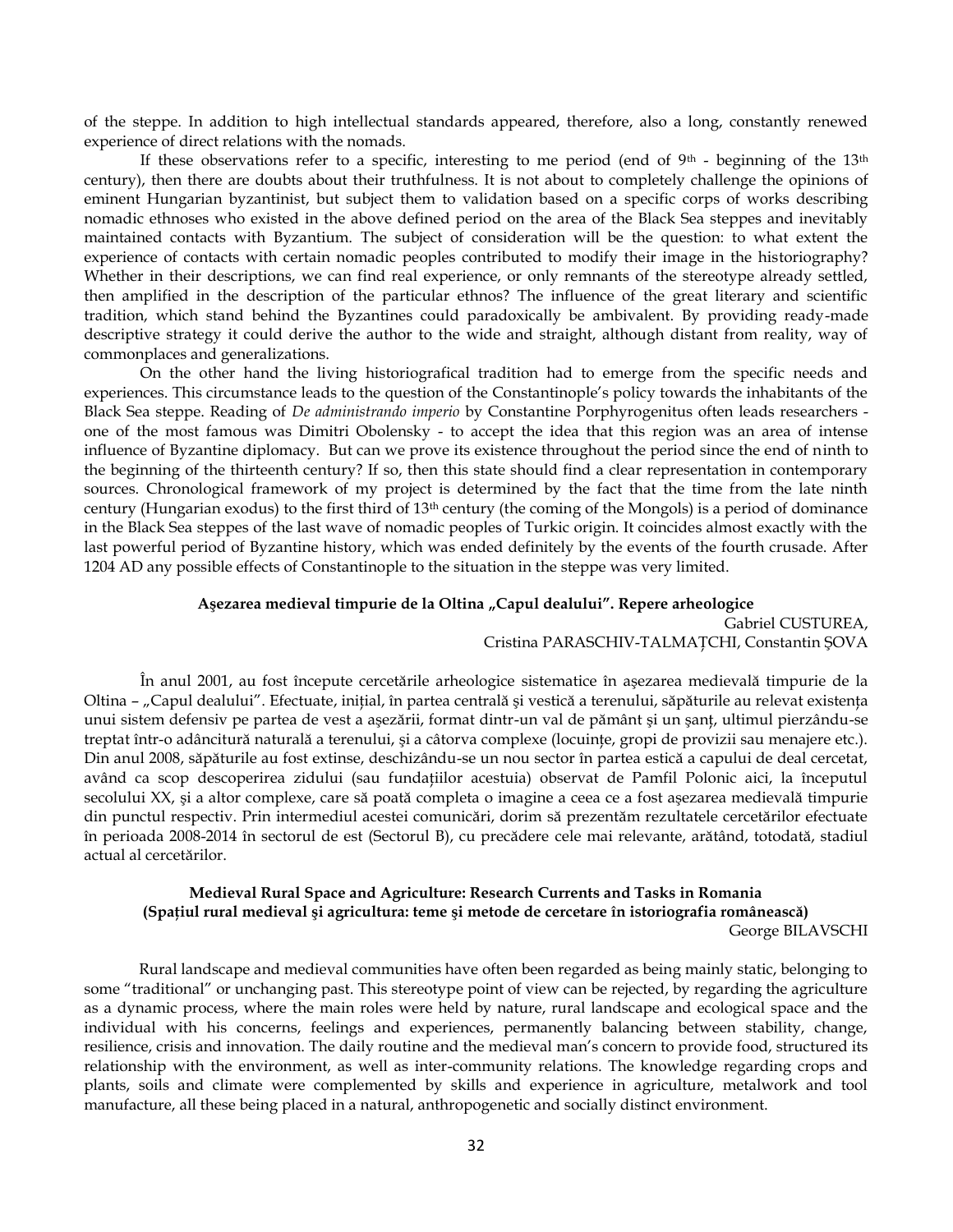The present paper stands for an introduction to an intricate analysis of the historiography concerning medieval rural world of Romania. Such a task meets the necessity of an enlarged database, as it takes into consideration information provided by corroborating disparate and often anachronistic or confusing archaeological and historical data. Medieval rural research started quite late in Romania, in the second half of the 19<sup>th</sup> century, when a few studies were published by ethnologists, linguists and agronomists. It was only towards the middle of the 20th century, when the rural areas started to be archaeologically investigated but without substance and consistency.

In our country, elements of "everyday life" and agricultural-space organization were briefly discussed, the research being tainted by the lack of historical sources (written sources and archaeological research). Our historical and archaeological data cannot be compared to the situation in other European countries and, moreover, what we have has not been exploited enough. In addition, such a topic requires the use of a very large range of information provided by several complementary fields of research, interdisciplinarity being instrumental in this case.

#### **Despre două recente tentative de localizare a Vicinei**

#### Alexandru MADGEARU

Comunicarea comentează opiniile recente exprimate de Virgil Ciocîltan şi Denis Căprăroiu asupra localizării oraşului Vicina, primul la Măcin, iar al doilea la Axiopolis. Pentru Măcin ar pleda interpretarea surselor cartografice și etimologia numelui, iar propunerea de amplasare la Axiopolis se bazează pe distanța menționată în portulanul Il compasso da navigare.

Consider că orice tentativă de localizare a Vicinei trebuie să concorde cu ceea ce rezultă din sursele genoveze: amploarea schimburilor comerciale desfăşurate acolo, care presupun legături terestre cu pieţe de desfacere şi cu regiuni de aprovizionare cu mărfuri exportate prin Vicina spre Ungaria şi Hoarda de Aur.

Ţinând seama de condiţia necesară a conexiunii terestre, Axiopolis este exclusă, deoarece nu este de conceput existenţa unui drum comercial prin Bărăgan care să fi ajuns la Cernavodă. Perechea de porturi Măcin-Brăila este în principiu corespunzătoare acestei condiţii, deoarece, după dispariţia Vicinei, Brăila a preluat cu totul funcția acesteia. Totuși, este imposibil ca după distrugerea edificiilor de la Măcin să nu fi rămas pe teren un număr oarecare de monede datate în secolele XIII-XIV, care să fie recuperate atât prin cercetări arheologice, cât şi întâmplător. Aşa ceva nu există. A doua obiecţie care exclude Măcinul este poziţia Vicinei, pe frontiera dintre formaţiunea statală bizantino-genoveză şi Hoarda de Aur.

Prin urmare, consider că Vicina a fost ori o localitate dezvoltată lângă Isaccea, ori, aşa cum presupunea Marcu Botzan, o insulă din zona cotului Dunării, care a fost înghiţită de ape.

### **Contribuţii şi interpretări istorice dobrogene (secolele XIII-XV)**

Raluca IOSIPESCU, Sergiu IOSIPESCU

Reducerea drastică a numărului de pagini consacrat istoriei medievale a Dobrogei în ultima sinteză de Istorie a românilor, publicată recent de Academia Română, impune celor care au stăruit în ultimii ani asupra trecutului ţinutului dintre Dunăre şi Mare să-şi pună chestiunea valabilităţii cercetărilor, rezultatelor investigaţiilor şi contribuţiilor lor la această problemă.

Autorii fac o trecere în revistă a datelor şi interpretărilor de arheologie şi istorie medievală dobrogeană,începând de la Cruciada a IV-a şi până în a doua jumătate a secolului XV, insistând asupra apartenenței ținutului dintre Dunăre și Mare în prima și a doua jumătate a secolului al XIII-lea, în anii 1388 și 1417. Ele au fost impuse de către P.P. Panaitescu, în 1944, şi au fost omologate până la ultima sinteză, ca date ale "cuceririi" de Mircea cel Bătrân și a "pierderii", de către același domnitor, a Dobrogei. Contribuțiile se bazează pe studiul oraşelor porturi, pe săpăturile arheologice de la Enisala, ca şi pe reluarea cercetării atente a surselor.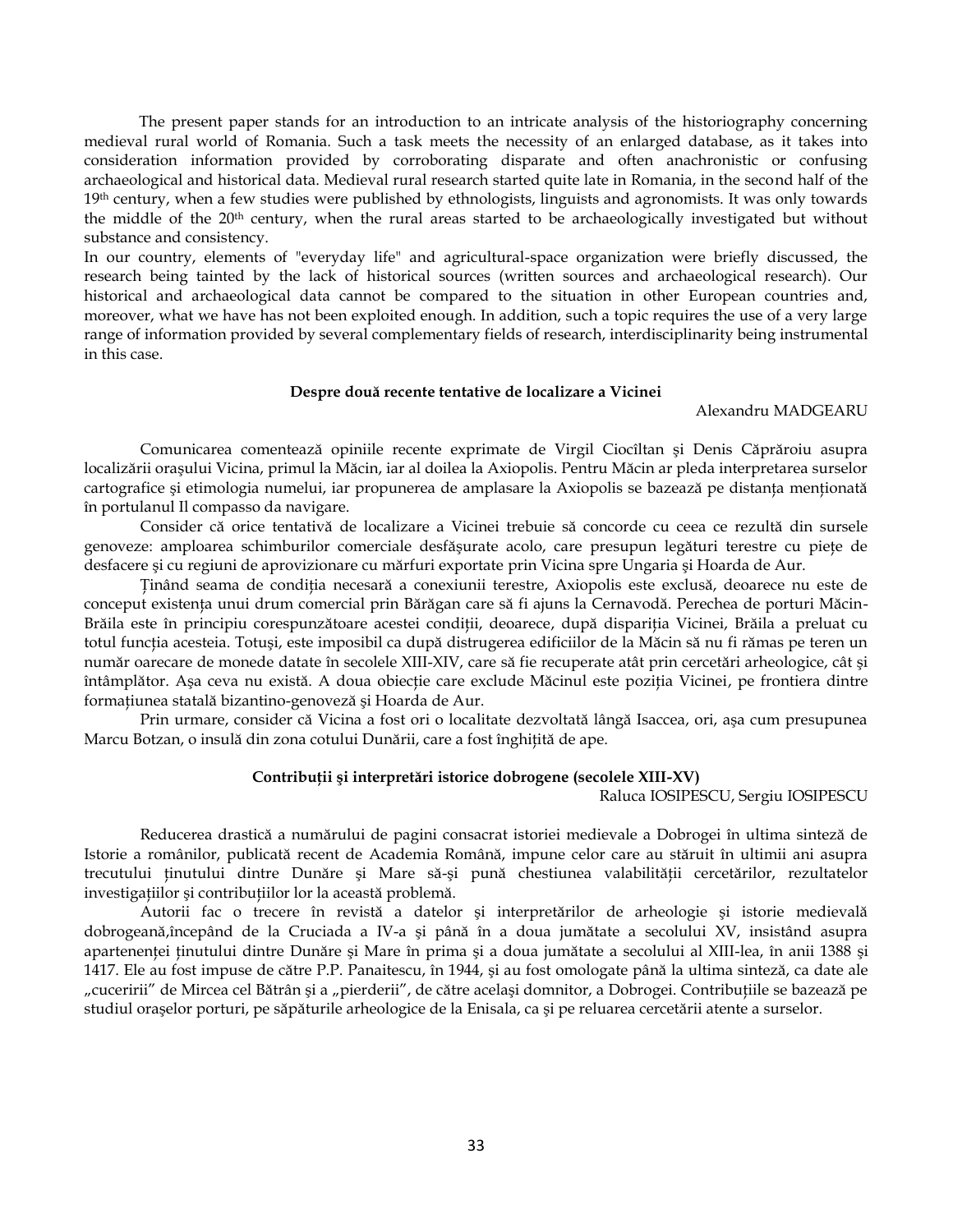## **Nicolae Iorga şi problemele Dobrogei**

## Radu Ştefan VERGATTI, Cristina VERGATTI

Problema stăpânirii Dobrogei de către despotul Dobrotici din Caliacra, în a doua parte a secolului al XIVlea, are la bază un singur izvor: Emanuele Federico Bollati di San Pierre, *Illustrazioni della spedizione in Oriente di Amedeo VI (Il Conte Verde)*, Fratelli Bocca Librai, Torino, 1900. Interpretarea şi traducerea eronată de către Nicolae Iorga a numelui castrului Aquille/Aquillo prin Chilia, port dunărean, a determinat afirmaţia nefondată că Dobrotici ar fi stăpânit Dobrogea până în nord, până la Delta Dunării. Acum circa cinci decenii, împreună cu regretatul numismat Octavian Iliescu, am arătat eroarea traducerii. Atunci, O. Iliescu s-a grăbit să arate că Aquille ar fi actuala localitate Pomorje din Golful Burgas. Continuând cercetările documentare, folosind rezultatele investigaţiilor arheologilor, am putut conchide că acel castru, menţionat în registrul de socoteli al contelui Verde, Amadeo VI de Savoia, era Aydos (Aidos/Aytos/Eitos). El era situat la 30 km de golful Burgas, în interiorul continentului, la vest de litoral. Deci, nu confirmă o eventuală extindere a stăpânirii lui Dobrotici la nord de Ţara Cavarnei, adică dincolo de linia convențională Dristra-Mangalia. Circulația monetară, prin descoperirile făcute de G. Custurea, G. Talmaţchi şi Gh. Mănucu-Adameşteanu, arată că monedele bătute de Dobrotici nu au depăşit această linie. În fine, portulanele de la finele secolului al XIV-lea şi începutul celui următor marchează pe ele porturi bune de ancorat pentru genovezi şi veneţieni. Este un element important, căci ambele republici maritime italiene erau în conflict cu Dobrotici. Prin urmare, nimic nu dovedeşte extinderea stăpânirii lui Dobrotici sau a unor principi tătari – cum ar fi Demeter – în Dobrogea de nord, în dauna Ţării Româneşti. De altfel, cronicari ca Sükrüllah au arătat că în secolul al XV-lea otomanii au luptat cu Ţara Românească pentru cucerirea Dobrogei de nord.

## Mănăstirea "Sfântul Arhanghel". **Reflexii cu privire la arhitectura ecleziastică din Clisura Dunării**

Dumitru ŢEICU

Satul Coronini este situat pe rama sud-estică a Depresiunii Moldova veche din Clisura Dunării. Valea Văradului constituie hotarul ce delimitează Coronini de Moldova Veche. Factorul antropic a afectat puternic peisajul Văii Văradului din Munții Locvei, ceea ce a creat un obstacol dificil de surmontat pentru identificarea unui monument dispărut de arhitectură ecleziastică medievală. Memoria colectivă şi toponimia au reţinut amintirea unei mănăstiri pe coasta estică a Văii Văradului, ale cărei urme au dispărut însă din peisajul geografic. O parte din numele de locuri se leagă nemijlocit de existenţa cetăţii medievale (sec. XIII-XV) *Sfântul Ladislau* de la Coronini. Toponimiile *Vărad*, *Sat Bătrân*, *La Mănăstire* şi *Chiraleş* sunt situate în imediata vecinătate a dealului Culă, pe care se află fortificaţia medievală. Cercetarea arheologică a parcurs, etapizat, toate etapele, de la diagnosticul de teren, la prospecţiunile geofizice moderne şi până la cercetarea intruzivă pentru identificarea amplasamentului şi a planului bisericii mănăstirii medievale.

Fundaţia bisericii, ce nu depăşeşte o adâncime de 0,30 m, era din piatră de calcar legată cu mortar, iar zidurile au fost ridicate din tuf calcaros, ce se găsea din abundenţă în zonă. Zidurile erau realizate din blocuri ecarisate, ceea ce a îngăduit realizarea unui parament îngrijit al acestora în elevaţie. Peste stratul de mortar în interiorul bisericii a fost aşternut un covor de pictură, distrus însă odată cu demantelarea zidurilor.

Constructorii medievali au adoptat pentru biserica mănăstirii de la Valea Văradului un plan arhaic, simplu, compus dintr-o navă rectangulară şi un altar dreptunghiular. Dimensiunile exterioare ale monumentului sunt de 6,90/6,50 m. Două perechi de contraforturi, legate organic de zidurile navei, flanchează laturile de est şi de vest ale navei. Fragmentele de frescă nu aduc întregiri de figuri de sfinți sau inscripții ce ar fi putut oferi repere pentru datarea monumentului. Pentru momentul zidirii bisericii se pot invoca analogii de plan. Contraforturile şi analogii de plan din arhitectura ecleziastică medievală a Banatului şi a vecinătăţilor oferă argumente pentru datarea începuturilor mănăstirii *Sfântul Arhanghel* din Clisura pe la mijlocul secolului al XV-lea. Documentele de cancelarie medievale nu aduc mai multă lumină în privinţa cronologiei mănăstirii de la Moldova Veche, de pe Valea Văradului. Ea apare înscrisă în documentele fiscale otomane dintre anii 1569-1579, atunci când Clisura Dunării şi o parte a Banatului au fost cucerite şi transformate în vilaiet otoman. Aceleaşi surse istorice otomane au înscris la mijlocul secolului al XVI-lea existenţa unor mănăstiri ortodoxe în Clisura Dunării la Sviniţa, Sirinea, Baziaş şi Covin. Alte mănăstiri ortodoxe erau consemnate în sursele turceşti în spaţiul de câmpie din nordul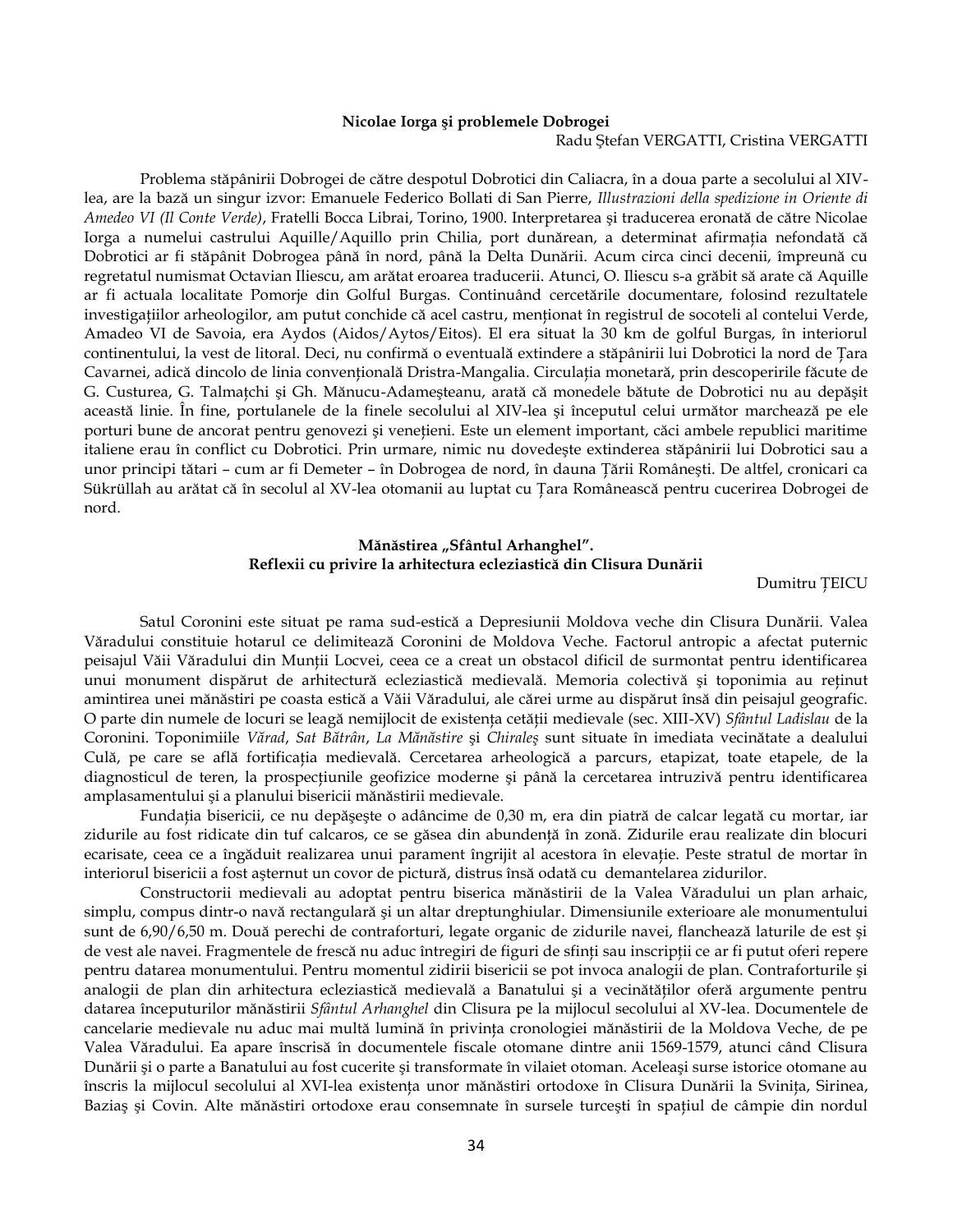provinciei la Remetea Mare, Rudna, Şemlac, bunăoară, altele în vecinătatea Vârșețului, la Mesici și la Voilovița. Doar cinci biserici, din cele 31 de mănăstiri medievale din Banat consemnate în documentele de la mijlocul secolului al XVI-lea, au supraviețuit conflictelor militare ce au afectat spațiul unei provincii de frontieră până în veacul al XVIII-lea. Restituirile privitoare la evoluţia arhitecturii ecleziastice medievale în Banat s-au fundamentat, în bună parte, pe acumulările aduse de arheologia medievală. Cercetările arheologice de pe Valea Văradului din Clisura Dunării au recuperat un monument, parte a unui ansamblu de arhitectură medievală ecleziastică, dispărut din peisaj datorită factorului antropic. Cercetarea arheologică a confirmat informaţia din izvoarele scrise din anii 1554-1579 atât din toponimia teritoriului, cât şi din memoria colectivă. Monumentul de arhitectură ecleziastică de la Coronini, alături de cele frecvent invocate în discursul istoric de la Baziaş, Sirinia, Mesici, Voilovita și Vodita, înscriu repere în evolutia culturală a Banatului din a doua jumătate a secolului al XIVlea şi până la mijlocul secolului al XVI-lea, perioadă de asimilări din arhitectura ecleziastică sârbească, Banatul având rolul unui culoar cultural între centrele artistice sud dunărene şi cele din centrul european.

### **Cetatea Soroca. Consideraţii privind cele mai recente investigaţii arheologice**

Sergiu MUSTEAŢĂ, Ion TENTIUC, Ion URSU (Republica Moldova)

În anul 2014 au fost continuate investigaţiile arheologice la cetatea Soroca, în cadrul proiectului de restaurare şi conservare a fortificaţiei medievale, demarat în toamna anului 2012. Situată la un vechi vad al Nistrului, cu punct de strajă, vamă de trecere (după unii autori, încă de la începutul secolului al XV-lea-1419) (Tofan 2002, 113) şi cu fortificaţie, iniţial din pământ şi lemn, apoi de zid, cetatea de la Soroca a constituit un element foarte important în strategia de apărare a hotarelor de răsărit ale statului medieval moldovenesc. Ridicată, iniţial, din pământ şi lemn, pentru a opri invaziile devastatoare ale tătarilor şi refăcută din piatră, cetatea de la Soroca a devenit unul dintre cele mai importante puncte de sprijin împotriva pătrunderilor în scop de jaf ale cazacilor, dar şi împotriva otomanilor şi polonezilor, în lupta acestora pentru dominare sau pentru controlul segmentului moldovenesc a căilor comerciale internaționale care legau centrele de la Marea Neagră, gurile Dunării şi Nistru de oraşele din Europa Centrală şi de Nord (hanseatice).

Cercetările au avut drept scop identificarea de noi elemente constructive sau/şi de arhitectură în vederea utilizări acestora în procesul de restaurare şi consolidare a cetăţii de piatră. Astfel, prin caseta de la parterul turnului rectangular, de intrare, au fost scoase la lumină elemente necunoscute ale sistemului de evacuare a apei din interiorul fortificației.

Investigaţiile din extra-muros, realizate prin câteva secţiuni, au condus la descoperirea unor straturi culturale, dar şi a unor complexe de locuire şi gospodăreşti, din eneolitic, epoca bronzului tardiv sau Halstattului timpuriu, precum şi din perioada medievală.

Cele mai multe materiale rezultate din investigaţiile arheologice se referă, cum este şi firesc, la epoca medievală și premodernă. În extra-muros, la doar câțiva metri de curtina nr. 1 a cetății de piatră, au fost descoperite materiale ceramice și câteva gropi de par de la corturile armatei poloneze care a staționat aici între anii 1686-1699 (cu întreruperi), în timpul războaielor otomano-poloneze (1672-1699), confirmând astfel veridicitatea planului cetăţii şi a zonelor adiacente din anul 1789, realizat, probabil, după o schiţă poloneză mai veche. Diplomatul francez Francois Gaston menționa că, la 23 august 1686, "regele Poloniei (Jan Sobieski) dorind să-şi asigure stăpânirea totală asupra Moldovei, a ocupat cu ajutorul cazacilor puternica cetate de pe Nistru, numită Soroca, unde a instalat o garnizoană numeroasă" (Călători străini…, VII, 1980, 407).

Importante vestigii au fost scoase la lumina zilei în secţiunea IX, situată în imediata apropiere a turnului circular nr. 1, în extra-muros. Deoarece, în anii 2012 şi 2013, în cursul săpăturilor din interiorul cetăţii, în spaţiul limitat dintre Cazemata nr. 5 şi interiorul Turnului circular nr. 1, au fost descoperite resturi ale unei fortificaţii de pământ și lemn, reprezentată printr-un șanț fortificat cu palisadă din bârne, s-a luat decizia de a verifica aliniamentul şanțului, posibila lui orientare sau configurație în partea de est-sud-est a extra-murosului cetății de piatră, în scopul de a evidenţia şi documenta noi elemente ale acestuia. În rezultat, s-a constatat că fundaţia cetăţii de piatră, adâncă de până la 1,45-1,50 m, este suprapusă peste şanţul fortificaţiei vechi, de pământ şi lemn. A fost posibilă cercetarea doar a părţii exterioare a şanţului fortificaţiei menţionate. Peste latura interioară a acestuia s-a suprapus fundaţia cetăţii de piatră, fapt ce a făcut imposibilă măsurarea lăţimii şanţului de apărare.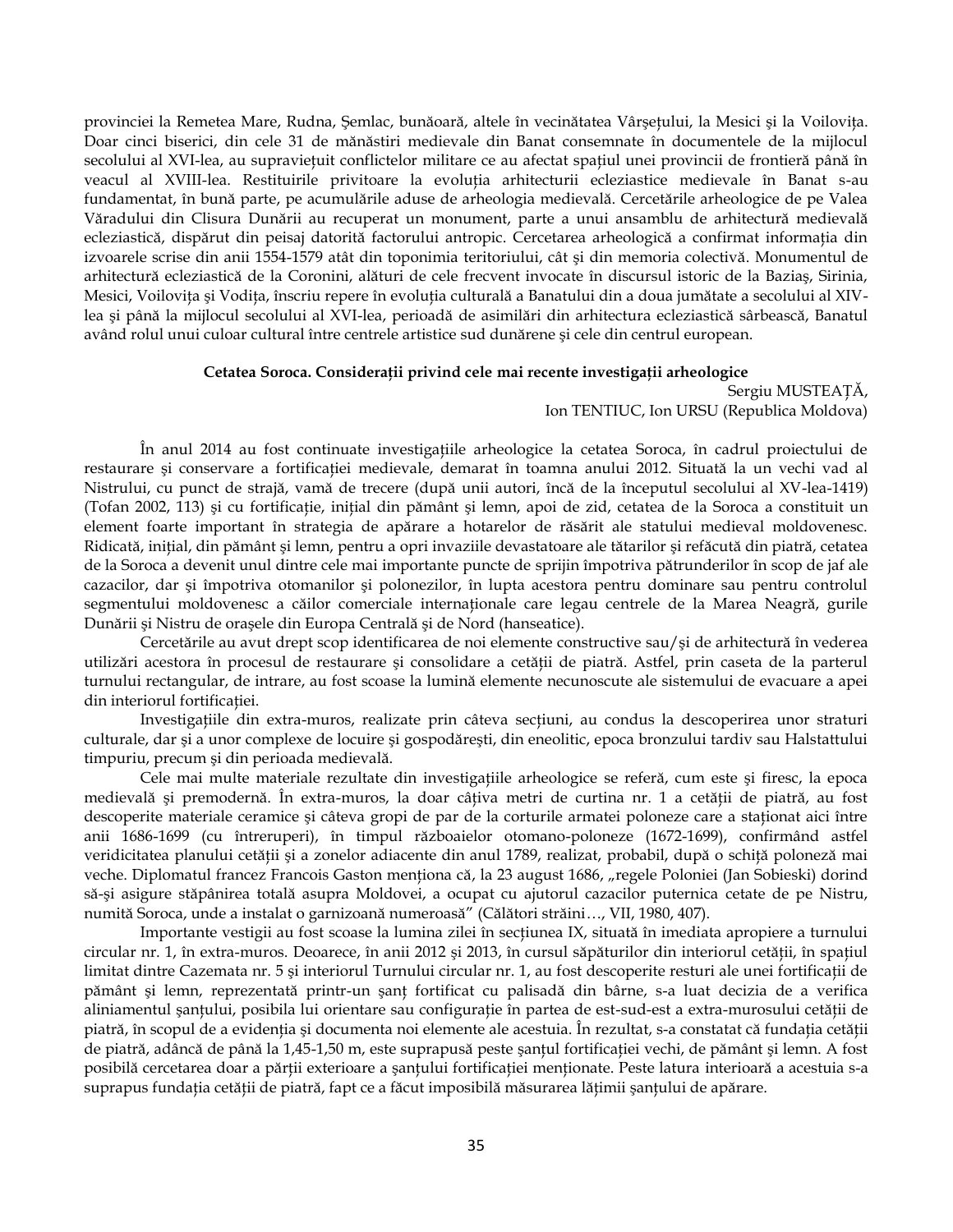Latura exterioară investigată a șanțului de pământ era fortificată cu două rânduri de bârne, de la care sau păstrat gropile de par cu diametrul variind între 0.15 şi 0,20 cm. Pentru fixarea celor două rânduri de pari, pe fundul şanţului a fost săpat un şănţuleţ lat de circa 0,5-0,6 m şi adânc de până la 0,5 m. Primul rând de bârne, înclinat sub un unghi de 70 de grade, sprijinea peretele de lemn al şanţului de apărare. Bârnele celui de al doilea rând de pari, situat la distanţa de 0,5-0,6 cm de primul, erau poziţionate vertical. Distanţa dintre parii fiecărui rând varia între 0,1-0,15 m (10-15 cm.). Pe partea centrală a şanţului de pământ al fortificaţiei, la distanţa de circa 2,5 m de rândurile de pari de pe latura exterioară a şanţului de apărare, a mai fost descoperit un rând de gropi, de la un alt şir de stâlpi, poziționați vertical. Pentru îngroparea acestora a fost săpat un șanț lat de 0,5-0,6 m și adânc de până la 0,5 m. Distanţa dintre stâlpii acestui şir de pari era identică cu intervalul dintre stâlpii de pe latura descrisă mai sus. În umplutura şi pe fundul şanţului fortificaţiei de pământ şi lemn, care a precedat cetatea din piatră, a fost adunată o importantă colecţie de ceramică din secolul al XV-lea, fragmente sporadice de ceramică aparținând secolului al XIV-lea, modelată la roata cu turații lente sau medie, dar și ceramică fină de import. Tot aici au fost descoperite mai multe ghiulele din piatră şi alice din plumb. În partea de sus a umpluturii şanţului de apărare a cetăţii de pământ, mai aproape de fundaţia cetăţii de piatră, au fost descoperite două monede de la Bogdan al III-lea (1504-1517) şi două monede de la Bayazid al II-lea (a domnit între anii 1481-1512).

Acestea şi alte materiale scoase la lumina zilei în procesul investigaţiilor de la cetatea Soroca ne-au permis să presupunem că cetatea de pământ şi lemn a fost construită în secolul al XV-lea, pentru a proteja vadul de la Nistru de pătrunderile tătarilor dinspre *stepa sălbatică,* iar la sfârşitul aceluiaşi secol, odată cu tensionarea relaţiilor cu regatul polonez de după anul 1488 (problema Pocuţiei), a demarat proiectul cetăţii de piatră, începută, se pare, de Ştefan cel Mare, construită de Bogdan al III-lea (1504-1517) şi Ştefăniţă al IV-lea (1517-1527) şi definitivată de Petru Rareş în cea de-a doua domnie (1541-1546).

## **Cetatea Soroca un exemplu de parteneriat în cercetarea, protejarea şi valorificarea patrimoniului cultural**

Sergiu MUSTEAŢĂ (Republica Moldova)

În anul 2012, administraţia publică locală a iniţiat un proiect de reabilitare a cetăţii medievale Soroca (Republica Moldova), ca parte a proiectului transfrontalier (România-Ucraina-Republica Moldova). Pe parcursul anilor 2012-2014, am făcut săpături arheologice în interiorul și în afara cetății, care ar putea fi considerat un bun exemplu de arheologie comunitară, de parteneriat profesional şi utilizare a noilor tehnologii în cercetarea arheologică. Deci, în lucrarea mea voi prezenta diferite aspecte ale acestei experienţe: parteneriat între oamenii de ştiinţă, administraţie publică şi locuitori, dintre arheologii din diferite ţări, cooperarea cu mass-media etc. În acelaşi timp, voi prezenta sumar şi câteva din rezultatele diverselor aspecte interdisciplinare: magnetometrie, arheozoologice, pedologice, numismatice etc. La final, se va discuta despre impactul proiectului asupra comunităţii şi dezvoltarea turismului cultural în regiune.

#### **Amenajări teritoriale otomane în Dobrogea (sec. XVI)**

Anca POPESCU

Etapele cuceririi şi organizării spaţiului istro-pontic de către otomani (sec. XIV-XVI) transpar cu greu din puţinele izvoare contemporane care s-au păstrat (turceşti şi europene). Documentele otomane de cancelarie cunoscute aparţin, în cvasitotalitatea lor, secolului al XVI-lea. Introducerea acestor surse în circuitul ştiinţific a înregistrat importante progrese în ultimele decenii, dar, cantitativ, şi ele sunt încă insuficiente pentru descrierea circumstanțiată a metodelor și măsurilor integrării acestui spațiu geo-politic în Imperiul Otoman. Această comunicare, bazată pe documentele otomane recent publicate, face bilanțul cunoștințelor în privința organizării teritorial-administrative (*kaza*) şi a structurilor militare specifice regiunilor de graniţă, cu analogii sau precedente în sistemul militar bizantin, şi în alcătuirile politice din spaţiul dobrogean care au premers cuceririlor otomane.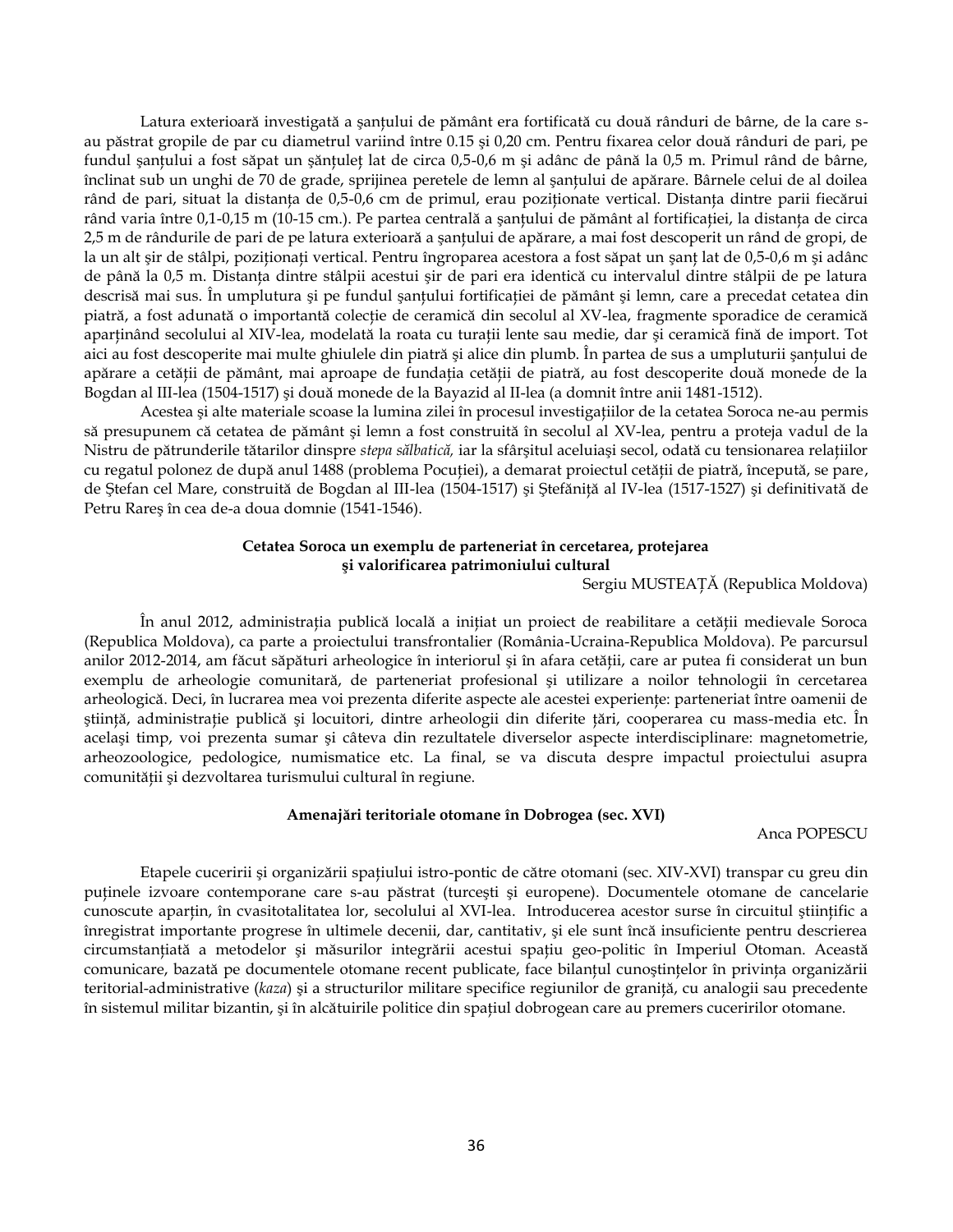## **Un depozit de obiecte de argint din secolul al XVI-lea descoperit la Păruceni, comuna Selişte, raionul Nisporeni, Republica Moldova**

Silviu ANDRIEŞ-TABAC, Mihai CIOCANU, Eugen NICOLAE

Autorii prezintă informaţii preliminare cu privire la unul dintre puţinele tezaure cunoscute ascunse în vremea lui Petru Rareş şi legate de campania otomană din 1538 sau de reluarea domniei în 1541. Este vorba despre un depozit de obiecte din argint descoperit în perioada dintre cele două războaie mondiale în teritoriul satului Păruceni, comuna Seliste, azi în raionul Nisporeni, Republica Moldova. Depozitul se află într-o colectie particulară din Regiunea Cernăuţi (Ucraina). Nu se cunosc detalii privind condiţiile de descoperire şi, deci, nici dacă a fost recuperat integral.

Se păstrează, în prezent, 13 piese de podoabă (nasturi globulari şi aplice), o lingură şi o cupă (cu partea superioară aurită). Toate obiectele sunt de foarte bună factură, dar podoabele nu aduc date noi deosebite privind categoriile cărora aparţin, iar lingura poartă un însemn heraldic încă neidentificat. Cupa însă prezintă o importanţă excepţională, deoarece inscripţia pe care o poartă permite identificarea posesorului şi, prin aceasta, datarea depozitului.

Inscripția dispusă în brâu și realizată cu mare măiestrie, însoțită deasupra crucii de invocație de monograma posesorului plasată într-un scut, îl indică drept proprietar al cupei pe "Mihu pârcălab al Sucevei și hatman". Este evident vorba de cel care a deţinut această demnitate în perioada 1530-1540. Împreună cu logofătul Trotuşanu, Mihu s-a aflat în fruntea marilor boieri care l-au trădat pe Petru Rareş în 1538 şi a fost executat, în 1541, la revenirea acestuia pe tronul Moldovei.

Cel mai probabil, depozitul reprezintă un rezultat al jefuirii Sucevei în contextul campaniei otomane din 1538, fără a exclude ascunderea lui de rudele lui Mihu în 1541.

#### **Portretele doamnelor din Moldova în muzeele de peste hotare (secolul al XVII-lea)**

Lilia ZABOLOTNAIA (Republica Moldova)

Conform opiniei generale din sfera ştiinţifică, nu a fost păstrat nici un portret care să ilustreze femeile din Moldova din secolul al XVII-lea. Cu toate acestea, în urma cercetărilor şi investigaţiilor în bibliotecile şi arhivele din Polonia, Lituania şi Belarusia, au fost găsite o serie de portrete ale moldovencelor din perioada dată, care se află în anumite muzee din străinătate. Un interes particular în acest sens îl prezintă tabloul figurând pe cele două soții ale lui Janusz Radziwiłł, hatmanul Lituaniei, și anume defuncta Katarzyna Potocki (nepoata domnului Ieremia Movilă) şi Maria Radziwiłł, fiica voievodului Vasile Lupu. Acest renumit dublu portret este păstrat în Muzeul Naţional de Istorie şi Cultură din Belarusia.

Lucrarea a fost realizată în anul 1646, la comanda lui Janusz Radziwiłł, de pictorul baroc Johannes Shretter din Vilnius.

Din punctul nostru de vedere, această compoziţie este unică prin însuşirea unui sens profund strident şi o schițare vizual subtilă. Cert, portretul este excepțional și inimitabil. Evident, prin acest tablou, Janusz Radziwiłł a încercat să exprime şi să materializeze devotamentul său faţă de prima lui soţie, imortalizând, astfel, existenţa ei în inima lui. În acelaşi timp, a dorit să evidenţieze respectul faţă de a doua soţie. Pictura denotă în mod remarcabil ataşamentul său faţă de tradiţii şi familie. Dublul portret este, de altfel, o simplă ilustrare a principiilor şi valorilor directoare în viaţă: amintiţi-vă/pomeniţi morţii şi respectaţi pe cei vii; el reprezintă eufemismul antinomic al vieţii: viaţă şi moarte, continuitatea şi nemurirea dragostei.

Tabloul este semnificativ atât din punct de vedere artistic, cât și istoric, întrucât "oglindește" aspectele cotidiene, valorile spirituale şi morale ale societăţii de epocă. Acest studiu este o tentativă de edificare a imaginilor de epocă salvate, din diverse puncte de vedere: opere de artă, tehnici de pictură temporale sau a patrimoniului istoric în general, pentru a reda, în mod particular, importanţa valorilor de etică şi morală. Conform propriului punct de vedere, anume acest tip de surse istorice permite descoperirea şi studierea unor domenii neglijate de specialişti: comportamentul şi modul de gândire, file din viaţa cotidiană privată a familiei în ansamblu şi a femeii în particular.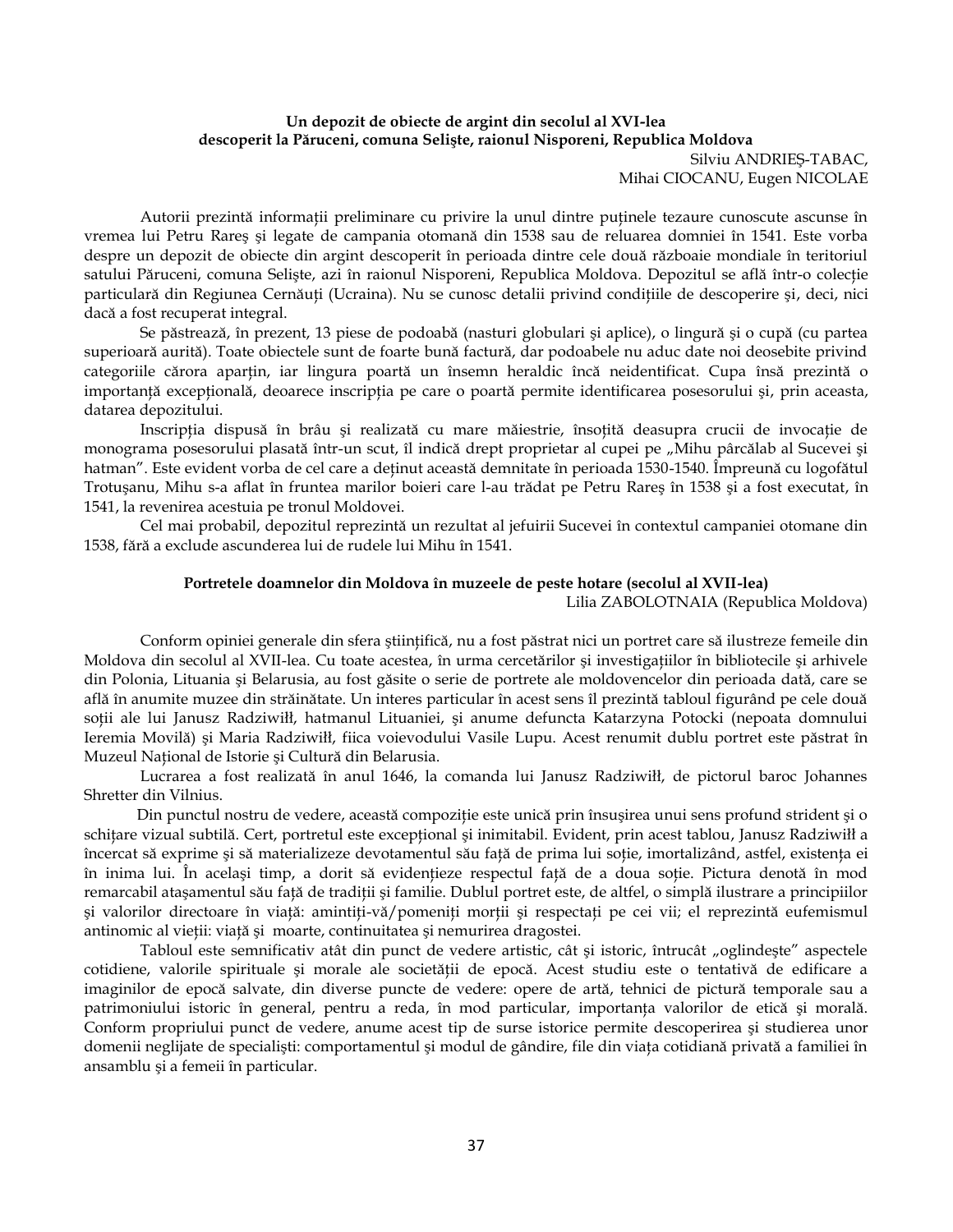#### **Ceramica otomană descoperită în judeţul Constanţa**

#### Niculina DINU

Cercetările arheologice de la Târguşor-Ester, în oraşul medieval târziu, şi pe promontoriul Ghiaurkioi, la nord de cetatea Karaharman, au indicat un număr semnificativ de fragmente de ceramică otomană, persană şi portelan chinezesc. Ultima parte a studiului continuă analizarea materialului descoperit în ultimele două decenii la Ester şi Ghiaurkioi.

S-a remarcat deja, din studiile noastre anterioare, numărul mare al ceştilor realizate în atelierele de la Kutahya sau din alte zone, care produceau în aceeași manieră în secolul al XVIII-lea. O situație similară a fost observată şi pentru ateliere mai timpurii de la Iznik. La început, s-a considerat că mare parte din ceramica de Iznik nu ar fi fost produsă direct în acest centru, ci în unul din multele centre existente în secolul al XVII-lea în Imperiul Otoman.

Cel de al treilea lot analizat a indicat prezenţa unor produse fine, probabil de serie mică, ce pot fi considerate produse ale celebrelor ateliere. De asemenea, s-a putut restrânge aria de datare coborându-se în jurul anilor 1540-1550.

#### **Cartografia unor cetăţi medievale dispărute din Dobrogea**

Aurel-Daniel STĂNICĂ

În realizarea documentațiilor pentru întocmirea unor studii istorice, în vederea realizării planurilor urbanistice, pentru unele localităţi din judeţul Tulcea, ne-am lovit de problema localizării cetăţilor şi fortificaţiilor realizate de administratia otomană.

Sursele documentare menţionează o serie de cetăţi medievale în Dobrogea, construite la începutul secolului al XVII-lea, din ordinul sultanului Osman II. Din păcate, inconsistenţa surselor documentare, descrierile inexacte ale elementelor de fortificaţie şi a tehnicilor constructive, constituiau puţinele date din dosarul istoric al acestor cetăți.

Au fost identificate sursele cartografice, în cazul în care acestea au fost disponibile, s-a procedat la scanarea și georeferențierea acestora. S-a mers în teren, pentru a identifica suprafețele în care au fost evidențiate elemente de patrimoniu arheologic sau de fortificaţie.

Ultima etapă a demersului nostru a constat în procesarea datelor în sistem GIS, prin care s-a urmărit realizarea unui sistem integrat de gestionare a informației, din domeniul arheologiei, istoriei, cartografiei, prin intermediul unor baze de date spaţiale.

Demersul nostru este un punct de plecare în studiul cetăţilor medievale dispărute, mărturie a prezenţei otomane în Dobrogea, aspect pentru care nu exista încă o preocupare.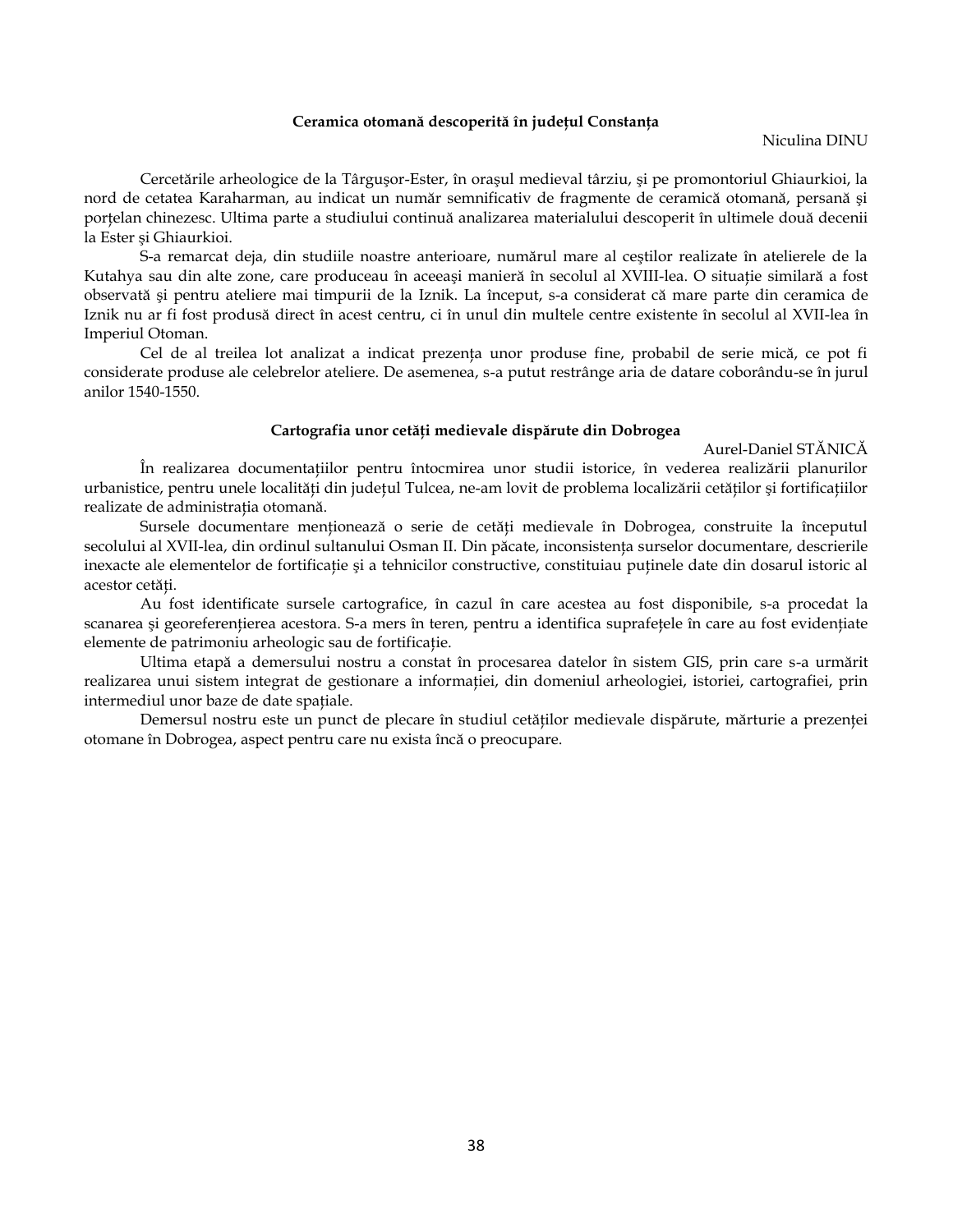# **SECŢIA MODERNĂ - CONTEMPORANĂ**

#### **Date despre primul muzeu bucureştean înfiinţat acum 180 de ani**

Mioara IONIŢĂ

În comunicarea de faţă, autoarea prezintă, pe baza unor interesante documente de arhivă, articole din presa vremii, precum şi a unor mărturii lăsate de personalităţi contemporane cu evenimentul, împrejurările în care a luat fiinţă, la 3 noiembrie 1834, primul muzeu bucureştean – Muzeul Naţional de Istorie Naturală şi Antichităţi.

Marcând rolul avut de Banul Mihail Ghica, mare vornic la Departamentul din Lăuntru (Ministerul de Interne de astăzi) în perioada 1835-1842, atât la înfiinţarea muzeului, cât şi la înzestrarea sa cu primele obiecte, autoarea face referire și la evoluția acestuia și la căile prin care, până către sfârșitul secolului al XIX-lea, patrimoniul instituţiei a crescut considerabil.

Comunicarea ne dezvăluie și modul de funcționare al muzeului, personalul de care beneficia și categoriile de public care-i treceau cu preponderenţă pragul.

Conținutul eterogen al patrimoniului primei instituții muzeale din București a fost una din cauzele care au generat apariția viitoarelor muzee de profil - Muzeul de Antichități, Muzeul de Istorie Naturală, Pinacoteca Statului şi chiar şi începutul unui viitor muzeu tehnic.

## **Preocupări muzeografice în nord-vestul României la sfârşitul sec. al XIX-lea - începutul secolului XX** Viorel CIUBOTĂ, Diana KINCES

Lucrarea trece în revistă principalele iniţiative legate de organizarea de colecţii muzeale şi chiar a unor muzee în oraşele sătmărene (Satu Mare, Baia Mare şi Carei), precum şi a unui muzeu al judeţului Satu Mare, la sfârşitul veacului al XIX-lea şi începutul veacului al XX-lea.

## **Momente şi aspecte ale creării Secţiei de Istorie Modernă şi contemporană a Muzeului de Istorie Naţională şi Arheologie Constanţa (1966-1977)**

Gheorghe DUMITRAŞCU

O condiţie a încadrării mele la Institutul Pedagogic din Constanţa - venind de la Institutul de Istorie al Academiei filiala Cluj - a fost să pun bazele ideatice şi să fac un inventar al materialelor tridimensionale pasibile a se constitui în conținutul tridimensional al acestei Secției de Istorie Modernă-Contemporană. A fost o condiție nu neapărat legală, dar acceptată de mine - pusă de directorul Muzeului de Arheologie Constanţa, Vasile Canarache.

Am luat problema în serios și primele planuri ale viitoarei secții le-am realizat în anii 1967-1968. După această dată, preocupările conducerii muzeului s-au lărgit pe tema acestei secţii cronologice, eu fiind nu doar colaborator extern - lector univ. la Facultatea de Istorie a Institutului Pedagogic Constanţa -, dar şi sufletul acestei idei, pentru care am militat de pe poziţia de muzeograf principal şef de secţie a Muzeului 1974-1976. În jurul meu s-a creat un colectiv format din: Angela Popa, Ileana Pitrescu, Georgeta Lungu, Ana-Maria Diana, Maria Drugă. Mai profund implicaţi au fost: Alexandru Mihalcea, Marian Vicol, iar, în final, Stoica Lascu, pe umerii căruia a căzut faza ultimă, aceea a materializării.

Primul plan - realizat și publicat în "Revista Muzeelor și Monumentelor" - mi-a aparținut mie și lui Ion Bitoleanu. Două ediții ale sesiunii științifice "Pontica" au fost dedicate, de la început, Secției de Istorie Modernă și Contemporană. Au participat cei mai buni specialişti din ţară. Împreună cu dl. Vernea – activist cultural din cadrul Comitetului Municipal de Partid – şi cu Angela Pop, am vizitat principalele realizări în domeniu ale unor muzee din ţară. În ultimă instanţă, la sfârşitul anului 1976, a fost inaugurat Muzeul de Istorie Naţională şi Arheologie Constanţa, cu o secţie de Istorie Modernă-Contemporană printre cele mai realizate din ţară.

În cadrul programului de regândire şi reamenajare a acestui muzeu, se constată întârzieri nefericite tocmai la această secţie, care ar defini muzeul cel mai bine, nu doar în context naţional, ci şi european, un exemplu de reuşită a împlinirii statului naţional unitar român.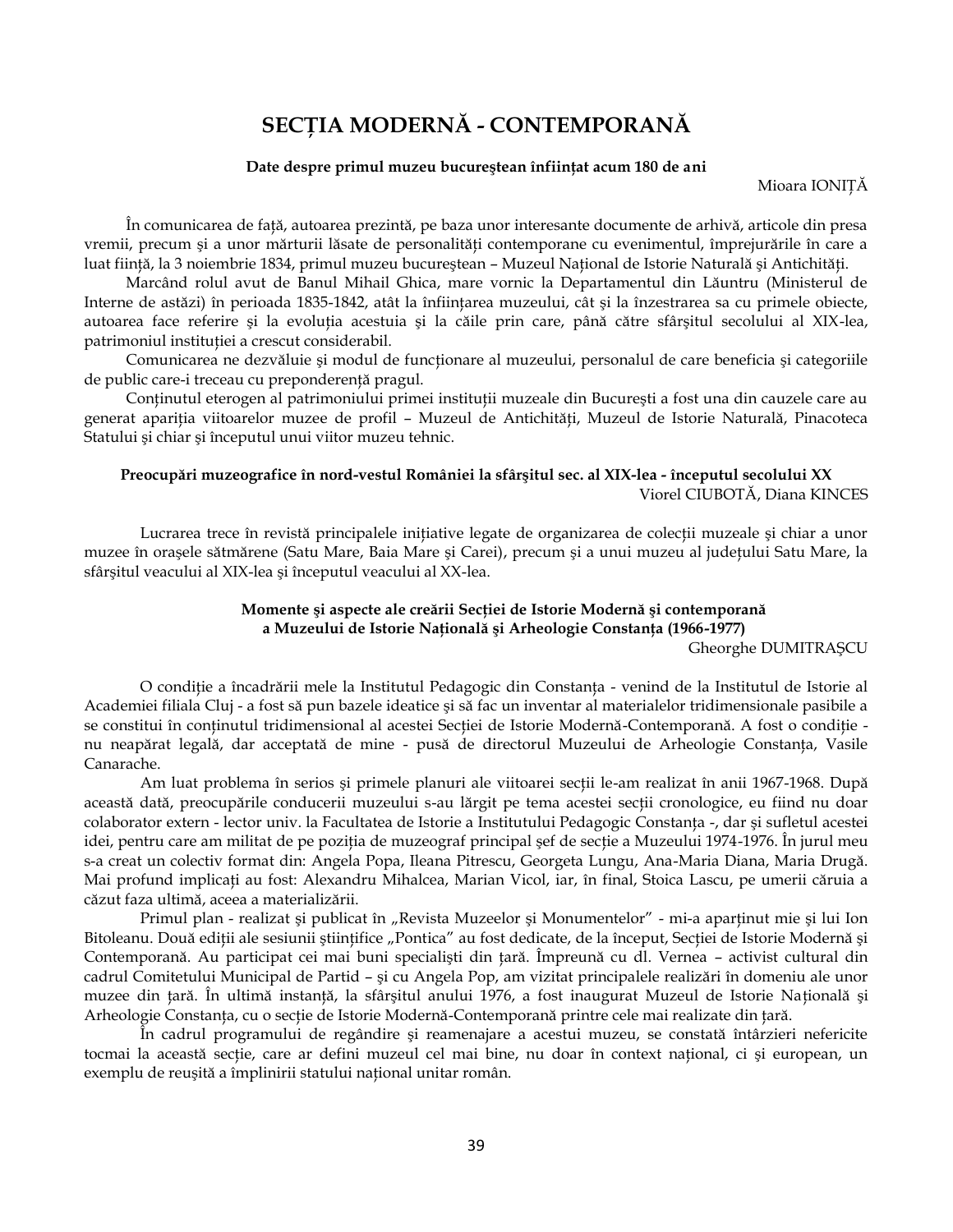#### **Templul israelit şi comunitatea evreilor din Tulcea**

Ligia DIMA

Vineri 22 august 2014, s-a inaugurat Templul Israelit din Tulcea, un eveniment deosebit pentru comunitatea evreilor, deoarece acest templu nu reprezintă doar Casa Domnului - aşa cum au spus-o de mai multe ori reprezentanţii comunităţii -, ci şi simbolul acestei comunităţi, acum readus la viaţă.

Reabilitarea Templului Israelit din Tulcea s-a realizat prin implicarea unei echipe tehnice de specialişti şi sprijin finaciar venit din partea Federaţiei Comunităţilor Evreieşti din România-Cultul Mozaic, Fundaţia Caritatea, Guvernul României, Comunitatea evreilor din Tulcea.

De la prima inaugurare, din 1880, şi până la reinaugurarea din 2014, acest monument istoric a trecut prin momente de cumpănă. În anul 1985, cu ocazia sistematizării străzii Babadag, terenul din jurul edificiului a fost alocat construcţiilor de blocuri, astfel încât Templul a fost sufocat de clădirile construite de o parte şi de alta ale acestuia.

De-a lungul timpului, Templul din strada Babadag a fost singura clădire a comunităţii evreieşti care a rezistat în calea procesului de sistematizare.

În urma expertizei efectuate în anul 2003, s-a constatat că structura de rezistenţă a clădirii a fost serios afectată, aceasta aflându-se în pericol de prăbuşire.

În anul 2010 au început lucrările pentru reabilitarea şi reconstrucţia clădirii templului, finalizându-se anul acesta.

## **Biserica - de la reper urban al mahalalei ieşene de secol XVIII la clădire a patrimoniului local**

Iulia STAVARACHE

Mahalaua, structură a spaţiului urban specifică spaţiului european oriental, a deţinut un rol important în economia centrelor urbane medievale din Ţările Române în secolele XVII-XIX, îndeplinind două atribuţii majore: administrativă şi socială. Din punct de vedere administrativ, mahalaua era parte componentă a unei localităţi urbane ce avea ca punct central edificiul religios biserica, în jurul căreia era construit ţesutul urban local. Din punct de vedere social, mahalaua reunea o populație eterogenă fiind un cadru de coagulare socială, de manifestare a sentimentului identitar şi de păstrare a securităţii şi ordinei în interiorul oraşului.

Din punct de vedere administrativ, social, topografic şi urbanistic, datorită specificului societăţii medievale, edificiul religios a deţinut şi îndeplinit rolul de reper central al comunităţii urbane. Fie că era vorba de instituție (ca instanță morală), de spațiu fizic (ca reper topografic de orientare și identificare în centru urban), fie de rolul de reprezentare a comunității, purtat de preoți și dascăli, biserica în mahala a fost realitatea socială care a răspuns principalelor necesităţi ale comunităţii.

În textul de faţă, ne propunem să investigăm relaţia dintre biserică şi comunitatea urbană din Mahalaua Muntenimii din Iaşii secolului al XVIII-lea, una din principalele mahalale din capitala Moldovei datorită particularităților sale, printre care s-a numărat diversitatea socială și evoluție spațială și urbanistică. Aceste edificii religioase au supravieţuit timpului şi fac parte astăzi din patrimoniul religios naţional sau local.

## **Protecţia şi utilizarea patrimoniului subacvatic în America Latină**

Răzvan Victor PANTELIMON

Acest articol îşi propune să prezinte o serie de instrumente şi strategii de protejare a patrimoniului submers din America Latină, precum şi diverse modele şi forme de punere în valoare a acestui patrimoniu.

Prima parte analizează, în general, importanţa patrimoniului scufundat pentru cunoaşterea ştiinţifică, precum şi posibilele forme în care acest patrimoniu poate fi exploatat şi pus în valoare.

În a doua parte, descriem o serie de instrumente atât legale, cât şi tehnice şi ştiinţifice utilizate în zona Americii Latine pentru protecția acestui patrimoniu, punerea sa în valoare și integrarea lui în circuitul științific, expozitional și muzeografic.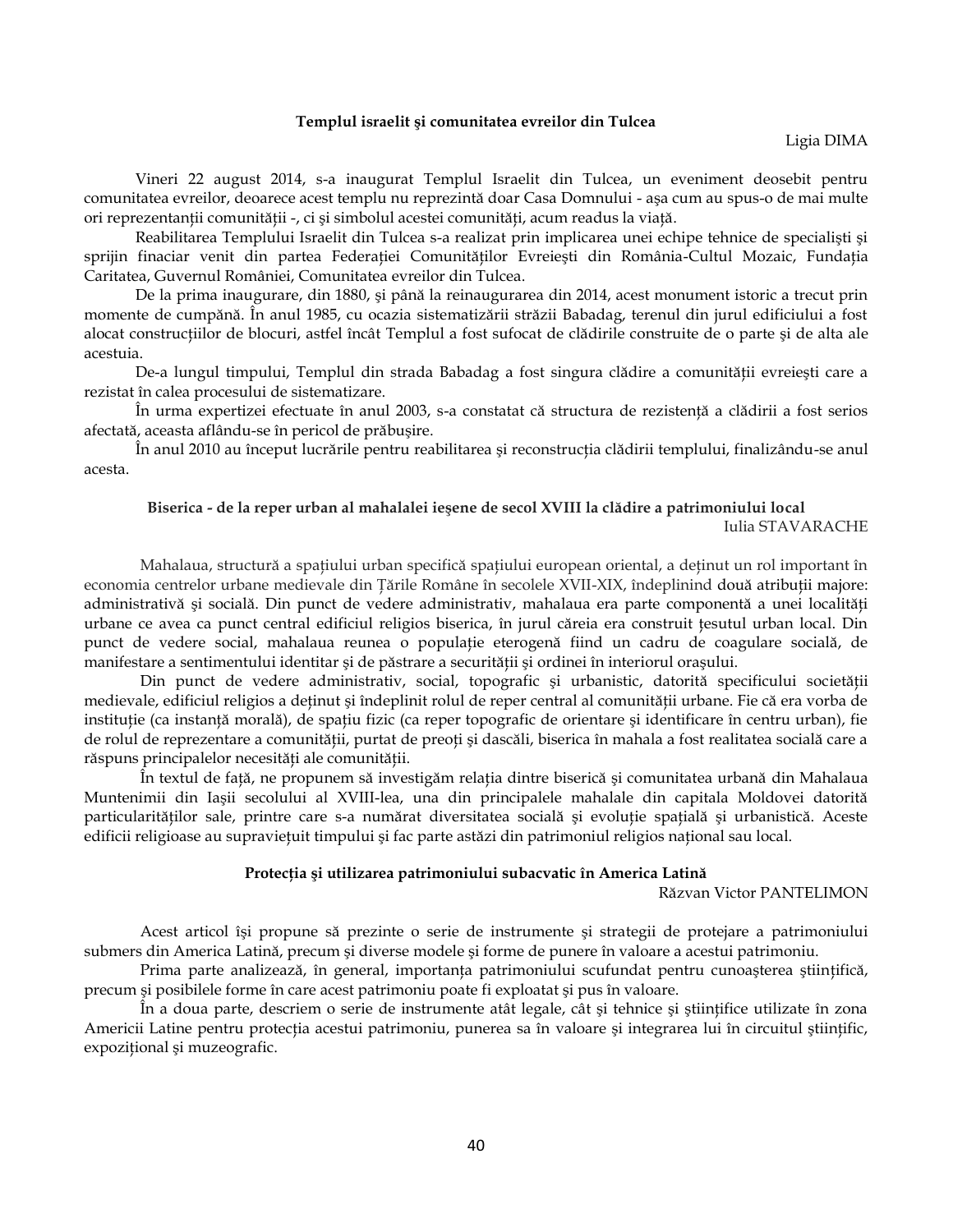#### **O personalitate mai puţin cunoscută a Dobrogei: Ovidiu Limbidi (1900-1965). Elevul, studentul, ofiţerul în război, comandorul şi directorul Direcţiei Hidrografice Constanţa**  Lavinia GHEORGHE

Unul dintre cei 5 copii ai familiei de comercianți constănțeni Limbidi. Ovidiu, elev cu probleme la școală, în refugiu la Galaţi; student la Şcoala Navală de la Constanţa – adolescent încă, nemulţumit de militărie şi îndrăgostit -; combatant în al doilea război mondial în Marină şi recompensat cu ordine şi medalii; director al Direcţiei Hidrografice Constanţa. Sursa principală de documentare: corespondenţă a familiei, aflată în patrimoniul Muzeului de Istorie Naţională şi Arheologie Constanţa.

O pagină de istorie locală aproape necunoscută azi.

## **Generalul de brigada Teodor Nicolau, primar al Constanţei - 1938-1941**

Marian MOŞNEAGU

Fiul Mariei şi al lui Constantin Toader, generalul Teodor Nicolau s-a născut pe 3 septembrie 1879, în localitatea Secătura, jud. Cluj. A absolvit Școala Militară de Ofițeri de Infanterie și Școala Superioară de Război, în 1907.

A făcut campania anului 1913 ca subşef al Biroului Etape şi Transport şi a participat la primul război mondial ca şef al Biroului Etape la Comandamentul General al Etapelor din Marele Cartier General.

Ofiţer cu o cultură şi educaţie militară desăvârşite, a fost propus pentru înaintarea în mod excepţional în gradul de general de brigadă, grad pe care l-a dobândit în anul 1925. Comandant de brigadă şi ulterior al Diviziei 1 Vânători de Munte, respectiv loctiitor și comandant al Corpului Vânători de Munte în perioada 1930-1936, de la 1 decembrie 1936 până la 1 noiembrie 1937 - când a trecut în rezervă -, a comandat Inspectoratul General al Pregătirii Premilitare.

Ca rezervist, a avut o prodigioasă activitate în administraţie, în calitate de primar al oraşului Balcic şi, ulterior, primar al municipiului Constanţa (1938-1941), respectiv prefect al judeţului Muscel (1942-1945).

## **Combatanţi români în armata germană în al doilea război mondial. Cazul: Gheorghe Ioan**

Andreea ATANASIU-CROITORU

Gheorghe Ioan s-a născut în ziua de 15 august 1922, pe stil vechi, la ora 3.00, şi, aşa cum se obişnuia în acei ani, a fost înregistrat la Primărie, pe 29 august 1922.

În 1942 a luat examenul la Şcoala Militară de Ofiţeri Activi de Infanterie din Bucureşti. Pe 20 septembrie 1942, prin prezentarea la porţile şcolii de ofiţeri, avea să înceapă periplul său militar. Ministerul Forţelor Armate, în urma înţelegerilor cu nemţii, a hotărât ca prima sută de elevi din promoţie să fie trimisă la specializare în Germania. Lungul drum al lui Gheorghe Ioan începuse.

Din păcate, dincolo de aspectul de scenariu de film eroic pe care l-a trăit veteranul nostru, viaţa sa a fost aspru lovită de tot ceea ce i s-a întâmplat pe front, apoi în lagăr şi, mai apoi, în România. Ca fost combatant în Wehrmacht, deși trimis la ordinul statului român, a fost permanent persecutat de autorități, a fost greu să își găsească un loc de muncă, a fost, până la începutul anilor '90, permanent urmărit sau monitorizat de Securitate. Pierzându-şi aproape definitiv încrederea în oameni, el nu s-a căsătorit niciodată, nu are urmaşi, s-a condamnat la o viaţă de singurătate, austeră, aproape cazonă.

În anul 2013, veteranul Gheorghe Ioan a acceptat să ne pună la dispoziţie caietele de memorii pe care le-a scris de-a lungul anilor, manuscrise în care și-a scris toată "viața", cu lux de amănunte. Îi mulțumim și pe această cale dând luminii tiparului, deocamdată, doar o parte din cele trăite de domnia sa.

## **Doi exponenţi de seamă ai culturii dobrogene: Nifon Bălăşescu şi Chiriac Avădanei**

Petre COVACEF

Nifon Bălăşescu(1806-1880), prelatul român care a înfiinţat învăţământul românesc în Dobrogea. Autorul atrage atenția, încă o dată, asupra bogăției Arhivelor de la Sofia în ceea ce privește documentele despre Dobrogea, din care foloseşte extrase pentru a evoca personalitatea lui Nifon Bălăşescu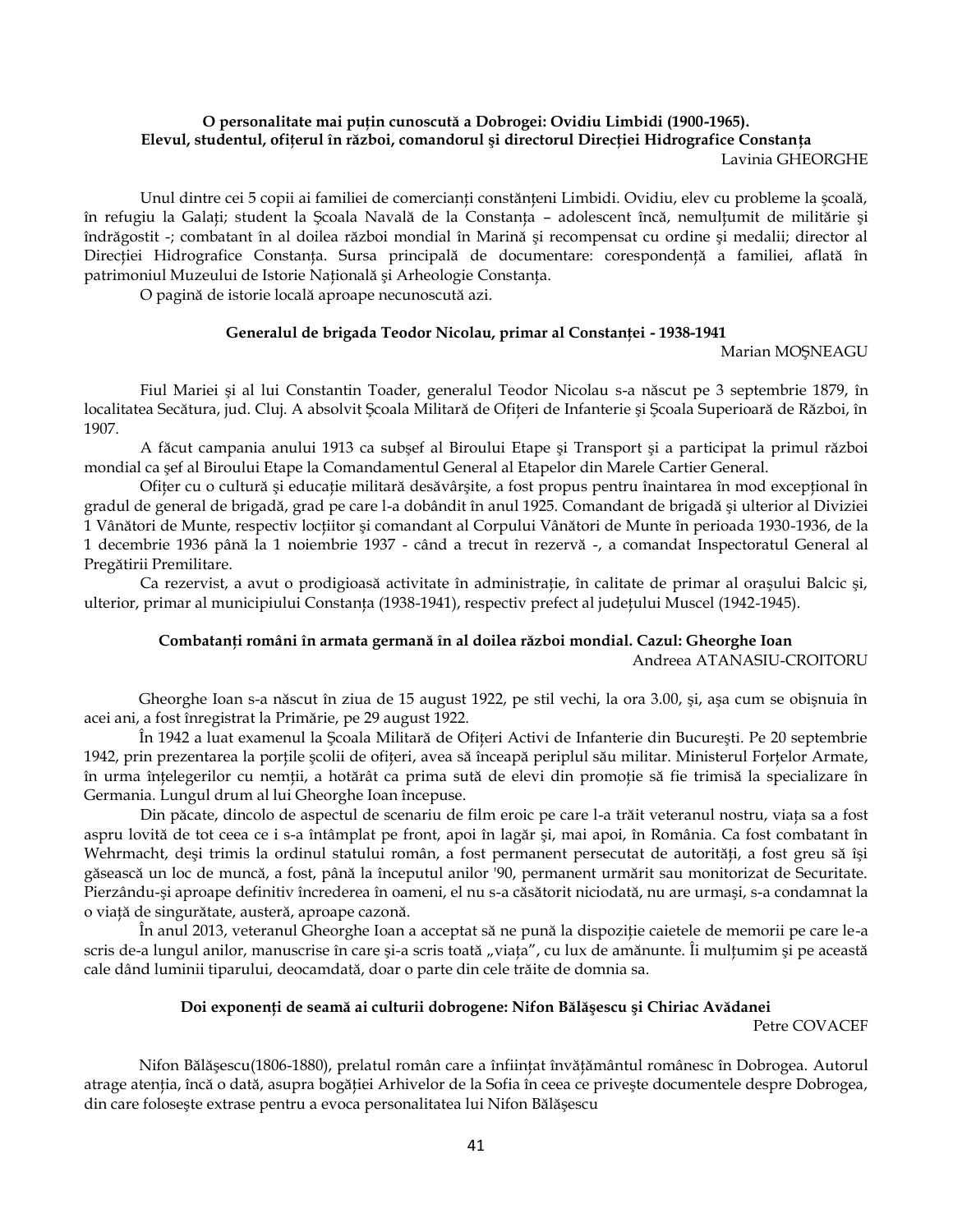ing. Chiriac Avădanei (08.04.1927 Oneşti-06.09.2014 Bucureşti) - inginerul român, despre care, peste puţină vreme, se va vorbi ca despre cel mai important proiectant al României. A decedat zilele trecute la Bucureşti, la 87 de ani. Este inginerul care a proiectat trei Canale Navigabile în România: a) Canalul Dunăre Marea Neagră; b) Canalul Poarta Albă-Midia Năvodari; c) Canalul Bucureşti-Dunăre.

#### **Mihai Eminescu – contemporanul nostru**

Ion BITOLEANU

În 2015 se vor împlini 165 de ani de la naşterea poetului nepereche Mihai Eminescu. Cine-i citeşte opera rămâne impresionat de dimensiunile geniului său literar: nu numai de lirica ce provoacă vibraţii sufleteşti, ci şi de publicistica din ziarul conservator "Timpul", care i-a asigurat o vreme resursele materiale.

Acest gen de creaţie s-a distins prin spectrul larg al tematicii abordate şi prin spiritul polemic, bătăios şi militant al textelor publicate, care se disting prin gradul de cultură şi orizont politic.

Iată-l, de exemplu, angajat, de pe poziţiile interesului naţional, în disputa cu propaganda revizionistă din presa bulgară, la puţină vreme după reintegrarea Dobrogei în cadrul statal românesc, în 1878. În această ordine de idei, Eminescu a denunţat şi politica discriminatorie a autorităţilor din statul vecin faţă de populaţia românească din sudul Dunării, căreia i s-a interzis învățământul în limba națională, dând exemplul comunității româneşti din Turtucaia, estimată la 2000 de suflete. Un viu interes a manifestat poetul faţă de trezirea conştiinţei naționale a macedoromânilor (aromânilor) "presărați în colonii comerciale din Pesta, Viena, Triest și în țările noastre, care se numesc pe ei «rumâni»", ai căror învăţaţi au militat pentru încurajarea culturii lor naţionale. Eminescu estima numărul total al aromânilor la 500.000 de suflete și avertiza şi asupra duşmănoasei politici de deznaţionalizare practicată de autorităţilor statelor balcanice.

Revenind la titlul comunicării, ne întrebăm de ce socotim pe Mihai Eminescu contemporanul nostru? Pentru că, iată ce scria el, de parcă ar fi în mijlocul realităților anului 2014: "Pentru o mulțime de lume patriotică, parvenirea la putere e o chestiune de îmbogățire și de bun trai"; mulți dintre demnitari "sunt în daraveni cu statul şi că, la putere fiind dumnealor, vrând-nevrând caută să bage mâna-n buzunar pentru a împlini milionul subscripției naționale". Printre mijloacele de guvernare, autorul enumera "coruperea sistematică a alegătorului". În acest sens, el denunța mijloacele politice de guvernare, care au condus la o alterare a moravurilor și spiritului public. Referindu-se și la demnitarul local, acesta îi apărea ca "un satrap în județul său", iar cei din organele legislative centrale i se înfățișau ca niște "tirani parlamentari", "fiecare ridicare de mână în adunări e cântărită în aur, încât mulți au devenit milionari peste noapte".

Articolele publicate de Eminescu incriminau și forțele politice "care n-au sentimentul binelui public, și pentru care politica e o industrie, iar ţara o vacă de muls". În acest peisaj, imaginea comună a politicianului îi părea a fi "figura grosolană a bădăranului parvenit". Desigur că, scriind editoriale pentru un organ de presă de partid, autorul exagera, generalizând această imagine a liderului politic, dar asupra uneia dintre concluziile finale trebuie reflectat și azi: "Nimic nu demoralizează mai direct un popor, decât erijarea nulității și a lipsei de cultură în titluri de merit!"

Mihai Eminescu nu este doar contemporanul, ci şi concetăţeanul nostru. În căutarea de subiecte, spiritul său iscoditor a poposit și în Dobrogea "o țară foarte bogată în pășune, unde pasc sute de mii de oi ale mocanilor". Pe urmele acestor păstori, purtători de tradiții și cultură popular națională, sufletul său romantic s-a avântat și el până la "Marea cea Mare", ale cărei valuri tălăzuiesc neostoite în fața bustului său, care, parcă, își recită necontenit tulburătorul său testament: "Mai am un singur dor:/În brațele serii,/Să mă lăsați să mor/La marginea mării.*"*

### **Veturia Goga, "privighetoarea lui Hitler" în documentele Securităţii**

Florian BICHIR

Acuzată fără probe de contemporani drept o spioană a puterilor Axei, Veturia Goga (30 mai 1883, Sebeşul Săsesc-d. 15 iunie 1979, Ciucea) rămâne una dintre cele mai charismatice figuri ale perioadei interbelice. Soţie de om politic, prim ministru, Veturia Goga intră în anturajul intim al Mareşalului Antonescu, prin soţia acestuia, Maria.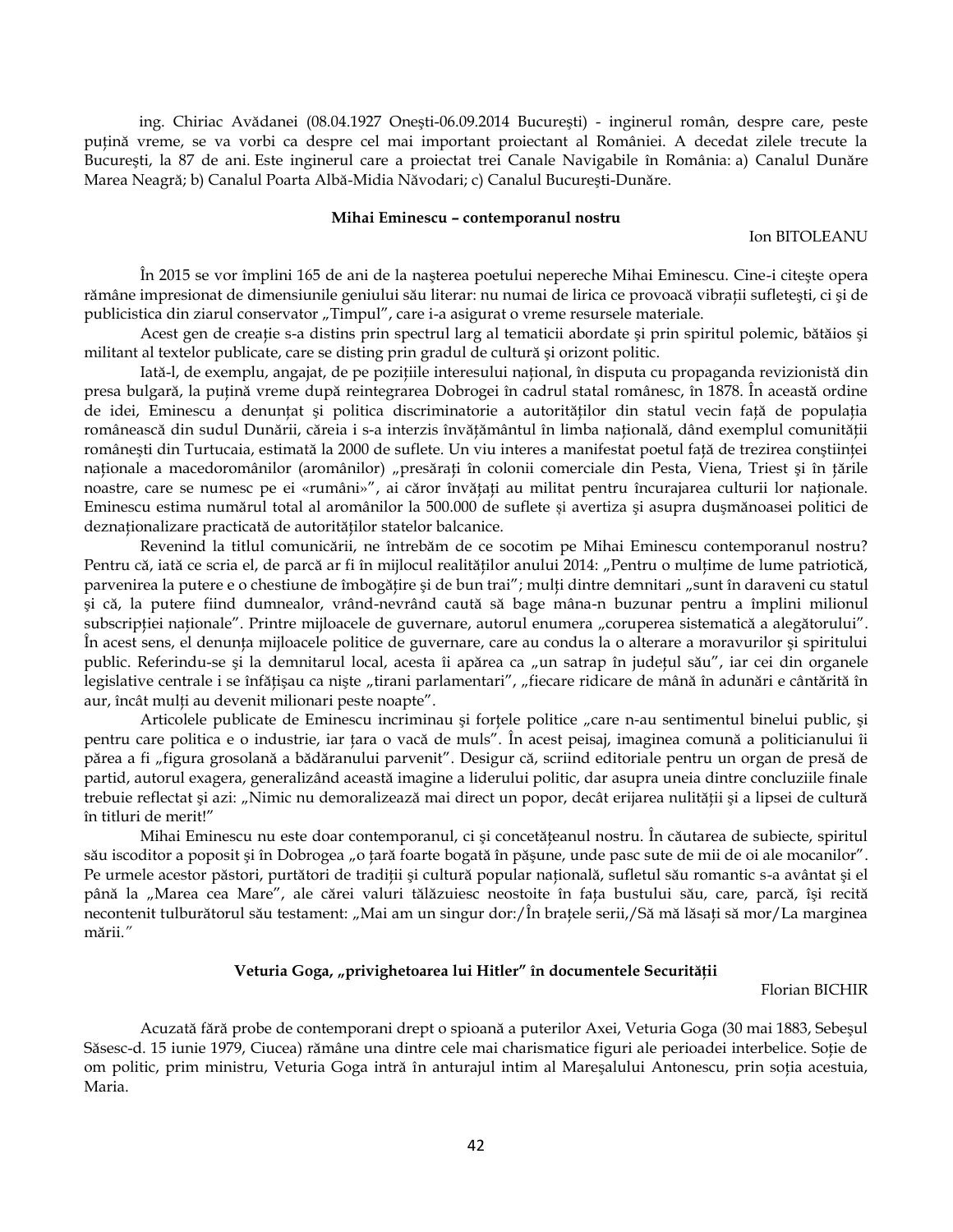Cronicari mai mult sau mai puțin hărăziți istoriei au considerat-o pe fosta artistă drept o eminență cenușie a politicii românești, un adevărat Richelieu cu fustă. De aici și până la catalogarea drept "privighetoarea lui Hitler", făcută tocmai de un descendent al lui Octavian Goga, Mircea Goga – vezi *Veturia Goga Privighetoarea lui Hitler*, editura RAO, 2007 –, nu a mai fost nevoie decât de un pas.

În realitate, după cum arată dosarul său de securitate, Veturia Goga a fost persecutată şi chiar închisă de comunişti, iar, în ciuda filajului, anchetelor şi urmăririi permanente la care a fost supusă, bănuielile de agent secret al vreunei puteri străine nu au putut fi verificate. Comuniştii au ajuns la un singur rezultat: Veturia Goga nu a făcut spionaj. La fel cum procedase şi Siguranţa Statului, care o pusese, în timpul apogeului său, sub o strictă supraveghere.

Viaţa Veturiei Goga nu este altceva decât drama unei femei frumoase şi inteligente, pierdută într-un secol tumultos, tocmai aici, în mijlocul unui Balcani sub presiune.

## **Consecinţele Tratatului de la Adrianopol (1829) asupra posesiunilor otomane din stânga Dunării. Studiu de caz – Giurgiu**

#### Gabriel-Felician CROITORU

Tratatul de pace de la Adrianopol din 1/14 septembrie 1829, alături de alte prevederi care priveau şi popoarele din Peninsula Balcanică, stipula, în articolul III, că Prutul rămânea linia de demarcaţie între Imperiul Otoman şi Rusia, iar, la articolul V, prevedea ca Ţara Românească şi Moldova să fie plasate sub suzeranitatea Porţii, Rusia garantând prosperitatea lor, păstrându-şi astfel toate privilegiile cuprinse în tratatele încheiate între cele două imperii. Clauzele adiționale la stipulațiile precedente, necesare exercitării drepturilor, au fost consemnate într-un act separat, care făcea parte integrantă din Tratat, şi în care, printre altele, se prevedea obligaţia Porţii de a restitui posesiunile de pe malul stâng al Dunării (Giurgiu, Turnu şi Brăila), împreună cu ostroavele ţinând de acest mal.

Conform prevederilor tratatului, Poarta se angaja "să nu păstreze pe țărmul stâng nici un punct fortificat şi să nu îngăduie nici o aşezare a nici unuia dintre supuşii săi musulmani", aşa încât "nici un mahomedan să nu-şi poată avea domiciliul în Valahia iar musulmanii care deţin bunuri imobile dobândite nu prin uzurparea drepturilor unor particulari, fie în oraşele retrocedate, fie în orice alt punct al malului stâng al Dunării, vor fi obligaţi să le vândă indigenilor într-un răstimp de 18 luni". De asemenea, tot în conformitate cu prevederile tratatului, cetățile de la Giurgiu, Brăila și Turnu urmau să fie distruse, iar zidurile acestora demantelate.

În cazul Giurgiului, punerea în aplicare a Tratatului de la Adrianopol a determinat o migrare masivă şi forţată a marii majorităţi a locuitorilor musulmani din oraşul şi kaza-ua Giurgiu, obligaţi, de asemenea, să îşi vândă proprietăţile la preţuri de multe ori derizorii. Acest lucru a mai însemnat şi un puternic recul din punct de vedere demografic şi economic, autorităţile oraşului şi administraţia rusă a Ţării Româneşti reuşind abia după circa doi ani revenirea la o stare de normalitate a oraşului, care a devenit, din 1831, şi capitala judeţului Vlaşca.

#### **Evocări şi ipostaze ale memoriei. România la 1873-1874**

Liviu BRĂTESCU

Atât din perspectiva ideii de recuperare a memoriei colective, cât şi de evocare a unei figuri tutelare a istoriei noastre naționale, Mihai Viteazu, anii 1873-1874 sunt dominați, la nivelul societății românești, de o serie întreagă de evenimente prin care societatea românească îşi manifestă, deodată, parcă, preocuparea pentru evocarea grandioasă a unor personalități care trec în anii 1873-1874 în lumea de dincolo. Marea sărbătoare din momentul inaugurării statuii lui Mihai Viteazu fusese pregătită cumva de o serie întreagă de acţiuni şi manifestări comemorative. Când spunem asta ne gândim la modul în care reacţionează societatea româneasca în fața veștilor legate de moartea a trei personalități marcante ale culturii și politicii românești: Ion Heliade Rădulescu, Alexandru Ioan Cuza şi Ştefan Golescu. Dispariţia fiecăruia dintre cei trei provoacă o durere resimţită profund la nivelul întregii societăți. Chiar dacă în cortegiile funerare, în cazul lui Heliade Rădulescu și Ștefan Golescu, găsim mai ales simpatizanți liberali, personajele evocate nu mai aparțin doar unei familii politice și, în felul acesta, întreaga societate românească este marcată și participă cumva la durerea familiei. Vestea morții, însoţită de înmormântare, provoacă o solidarizare a societăţii româneşti, pentru că cel decedat e, înainte de toate,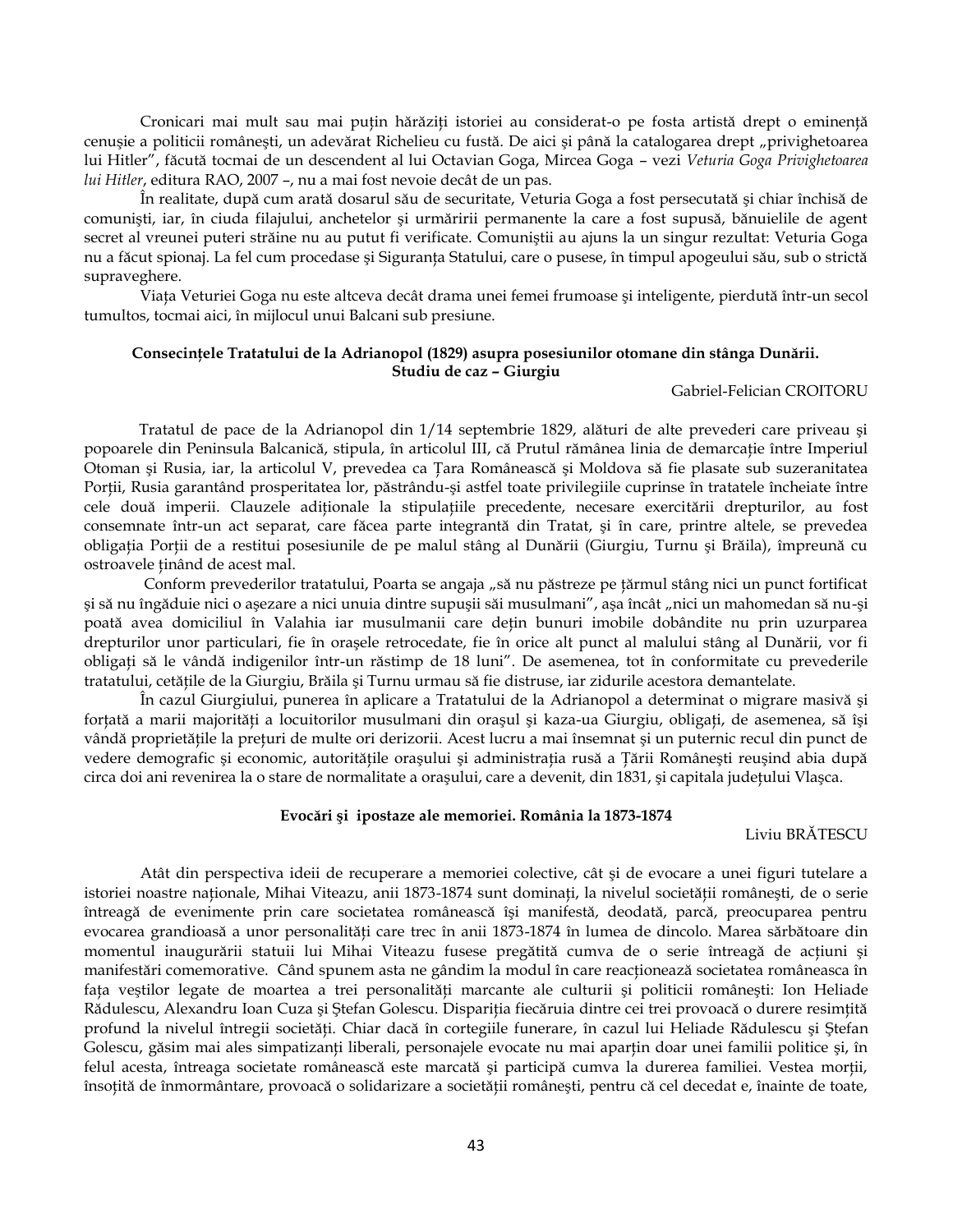un fiu al întregii națiuni. Orgoliile apar însă și, de această dată, pentru că actorii prezenți la astfel de evenimente simt nevoia să se poziţioneze nu doar faţă de memoria celui dispărut, dar mai ales faţă de posteritate.

#### **1855: De la Fort Louis la Alberta: Canalul Abdul Medgid**

Radu CORNESCU

Articolul se bazează pe cartea de specialitate scrisă de Thomas Wilson, în 1855, *Low-lands of Danube – their reclamation by a canal from Rasova to Kustange forming a new mouth on the Black Sea* (135 de pagini, având şi hărți) și pe corespondența diplomatică între consulul Prusiei la Constantinopol, contele Ludwig von Wildenbruch, şi regele Prusiei, Federic Wilhelm al IV-lea (45 de pagini).

## **De ce englezii nu au reuşit, între 1857 şi 1882, să termine modernizarea portului Constanţa? Contenciosul otomano-britanic legat de portul Constanţa reflectat în documente din arhivele Ministerului de Externe britanic**

Gheorghe STĂNCULESCU

Arhivele Naţionale Britanice deţin un fond arhivistic creat la Ministerul Afacerilor Externe al Marii Britanii, în a doua jumătate a secolului XIX, care se ocupă exclusiv de problematica portului Constanţa (Kustendjie), în perioada când acesta era administrat de Compania de Căi Ferate engleză "Danube and Black Sea Railway", în baza unei concesiuni acordate, în 1857, de către Guvernul Otoman. Fondul cuprinde peste 450 de file (peste 900 de pagini) de corespondenţă diplomatică şi comercială, din surse otomane şi engleze, produsă timp de 14 ani – între 1862 şi 1876 -. Parcurgându-l, se poate întrevedea de ce cea mai mare putere navală şi comercială globală a secolului XIX, Imperiul Britanic, nu a reuşit, totuşi, să găsească mijloacele necesare finalizării corespunzătoare a proiectului portului companiei engleze, referitor la reconstruirea cu mijloace moderne a portului Constanţa, cu toate că dispunea de capitalul necesar.

#### **Hans Petri despre secolul petrecut de germani pe meleagurile Dobrogei**

Constantin CHERAMIDOGLU

În anul 1956, s-a publicat, la editura Südostdeutsches Kulturwerk din München, lucrarea semnată de Hans Petri, intitulată *Geschichte der deutschen Siedlungen in der Dobrudscha* (*Istoria aşezărilor germane în Dobrogea*), cu subtitlul *O sută de ani de viaţă germană la Marea Neagră*.

Anul acesta vom publica versiunea în limba română a acestei lucrări, ce vine să completeze bibliografia asupra prezenţei germanilor în societatea dobrogeană de ieri şi de azi. Bun cunoscător al istoriei germanilor dobrogeni şi al vieţii lor religioase - el însuşi fiind un reprezentant al bisericii evanghelice în aceste locuri -, Hans Petri a realizat o lucrare de valoare, atât pentru germanii doritori să afle despre existența dusă de conaționalii lor în ţinutul dobrogean, cât şi pentru cei preocupaţi de istoria Dobrogei, sub toate aspectele ei.

Așa cum declară autorul, această carte s-a dorit a fi exprimarea "germanismului în Dobrogea", folosind, în acest scop, toate izvoarele cunoscute până atunci, mai cu seamă unele inedite.

Lucrarea pune în evidentă atât raporturile germanilor dobrogeni cu ceilalți etnici germani din România, cât și cu organizațiile și instituțiile din Germania. Toate vicisitudinile existenței cotidiene sunt prezentate în această lucrare: greutăţile întâmpinate de germani până la organizarea gospodăriilor lor, relaţiile cu vecinii de alte etnii sau religii, asigurarea învăţământului pentru copii, dar şi a unei vieţi religioase ordonate, sunt subiecte asupra cărora Hans Petri s-a oprit cu atenție. Astfel, reeditarea acestei cărți vine să îmbogățească baza documentară pentru cercetătorii interesaţi de istoria Dobrogei şi de cea a germanilor din afara ţării.

### **Despre comerţul cu produse coloniale în Constanţa, la întretăierea secolelor XIX-XX**

Paul DOMINTE

Vocaţia comercială şi turistică a Constanţei și dorinţa de profit au generat o afluenţă de produse de import, așa numitele "coloniale", dintre cele mai diverse, începând cu banalele lămâi și măsline, atât de cunoscute în lumea mediteraneană, până la cele mai rafinate şi scumpe articole de lux în domeniu, unele greu de găsit în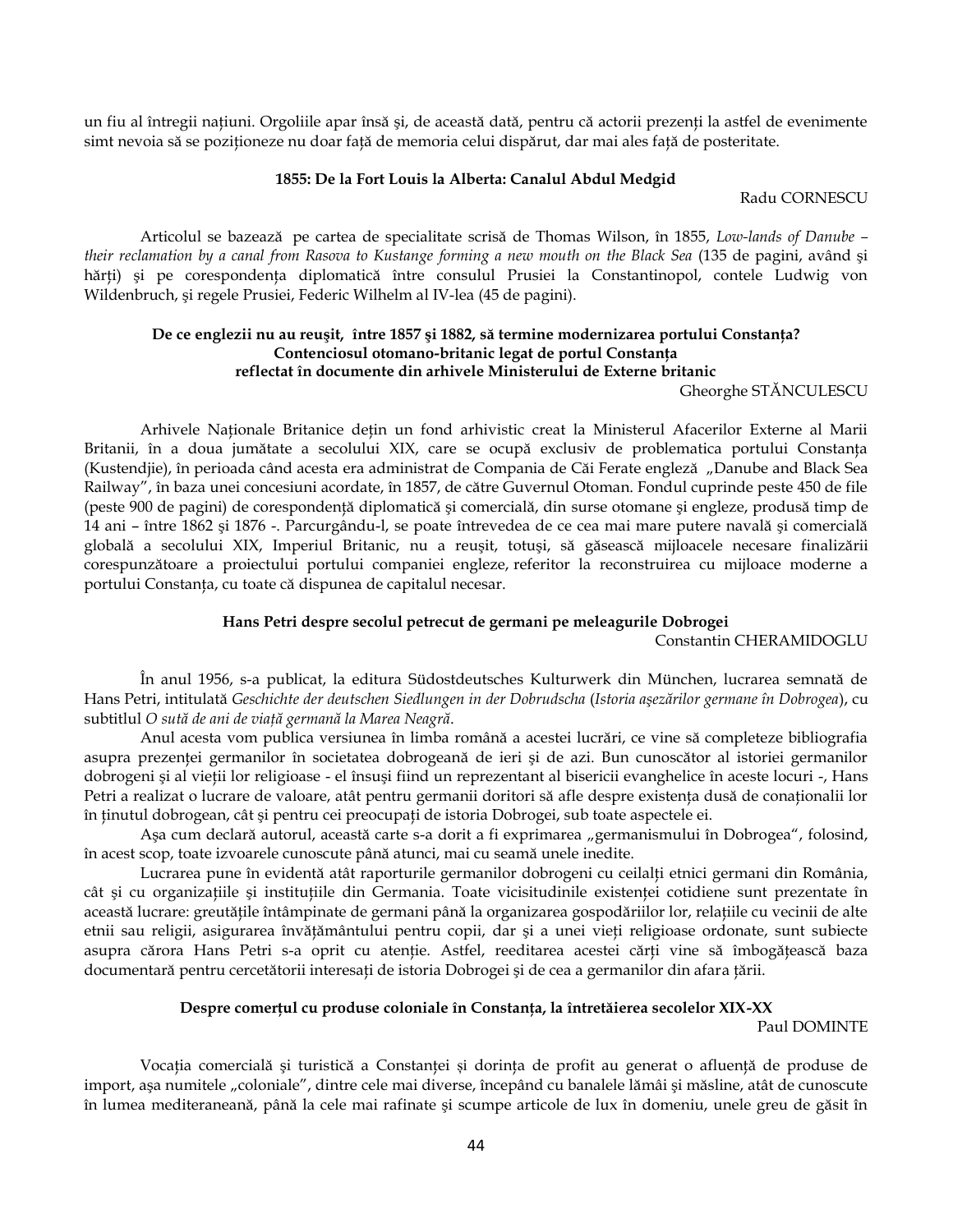dictionare chiar și astăzi. Ca și în cazul altor articole de comert, cuvântul de ordine a fost, și în cazul colonialelor, diversitatea, acestea adresându-se tuturor gusturilor şi buzunarelor. Apropierea portului de rutele comerciale ce legau orașul cu Levantul a contribuit la creșterea acestei diversități, dublată și de unele obiceiuri etnoconfesionale, mai ales că populaţia levantină - greci, turci, armeni - era numeroasă la Constanţa în epocă.

## **Sistemul de iluminat şi balizaj la Gurile Dunării la sfârşitul sec. al XIX-lea şi începutul sec. al XX-lea** Mădălina CIOCOIU

La jumătatea secolului al XIX-lea, trei faruri compuneau sistemul de iluminat la Gurile Dunării: farul de la Sulina, farul din Insula Şerpilor şi cel de la Schobler Sagui. Din 1856, după instituirea Comisiei Europene a Dunării, s-au construit noi faruri şi mijloace de semnalizare pentru o navigaţie sigură la Dunărea de Jos.

## **Loja Steaua Dobrogei – repere arhivistice (sfârşitul secolului al XIX-lea – începutul secolului al XX-lea)** Virgil COMAN

Dobrogea, regiune atât de primitoare de statornicire, creaţie şi afirmare, nu a fost străină de mişcarea masonică, mai cu seamă după constituirea Marii Loji Naţionale din România, la data de 8/20 septembrie 1880, din iniţiativa lui Constantin Moroiu. La scurt timp, mai exact la data de 17 noiembrie 1880, se constituie Loja Le Progres de la Dobrudja, sub obedienţa Marelui Orient al Franţei. Albumul olograf întocmit de colonelul I. T. Ulic intitulat *Cronologia*, din fondul Francmasoneria română aflat în patrimoniul Serviciului Arhive Naţionale Istorice Centrale, atestă înfiinţarea în arealul cuprins între Dunăre şi Marea Neagră, în ultimele decenii ale secolului al XIX-lea, a unui capitul şi a nouă loji: Capitulul Cavalerii Dobrogei, Valea-Tulcea, la 27 martie 1882, Loja Steaua Sudului din Mangalia, la 7 mai 1882, Loja Pharul din Constanţa, la 29 septembrie 1882, Loja Gloria Română din Babadag, la 5 martie 1883, Loja Mircea cel Mare din Medgidia, la 5 martie 1883, Loja Modestia din Tulcea, la 6 iulie 1883, Loja România Nouă din Ostrov, la 26 iulie 1884, Loja Ovidiu din Medgidia, la 3 august 1884 şi Loja Steaua Dobrogei din Constanţa, la 8 septembrie 1892.

Potrivit tot lui I. T. Ulic, în anul 1897 Loja Steaua Dobrogei număra 25 de membri, respectiv: Gebrail Frenkian-maestru venerabil, comerciant; Anatole Magrin-gr. 3, fotograf; Gherasim Condogeorge-gr. 3, funcționarşef de gară; Maximilian Wegener-gr. 3, inginer; Dumitru Zaharescu-gr. 3, funcţionar; Adolf Linz-gr. 3, arhitect; Iulius Velter-gr. 3, funcționar- inginer; Achille Boscoff-gr. 3, viceconsul; Grigorie M. Grigoriu-gr. 3, comerciant; Menelas Triandafil-gr. 1, funcţionar; Heinrich Rivighin (?)-gr. 2, comerciant; Haim Navon-gr. 1, comerciant; Niculae Cialâcu-gr. 1, comerciant; Elefterie Giovanoglu-gr. 1, comerciant; Teodor Spulber-gr. 1, ofiţer; Ioan Nicolescu-gr. 1, ofițer; Israil Rosanir (?)-gr. 3, comerciant; Giovani Torosian-gr. 3, comerciant; Grigorie Dunăreanu-gr. 1, ofiţer; Vasile Kogălniceanu-gr. 1, funcţionar; Constantin Nicolau-gr. 1, ofiţer; Ion Georgescu-gr. 1, comerciant; Constantin Racoviţă-gr. 1, funcţionar; Nicolae Rigani-gr. 1, farmacist; Neculai Zissu-gr. 1, funcţionar.

În legătură cu informaţiile prezentate de I.T. Ulic în albumul olograf sus-menţionat, bazate pe Arhiva Marelui Orient al Franţei, deşi avem unele rezerve în privinţa datei înfiinţării unor loji, considerăm că acestea pot constitui o primă sursă documentară, menită a cunoaşte activitatea masonică din arealul cuprins între Dunăre şi Marea Neagră. Fără îndoială, însă, ea trebuie coroborată cu alte informaţii din arhivele româneşti şi străine.

#### Un chip al Dobrogei la 1912: revista "Dobrogea ilustrată"

Corina APOSTOLEANU

Lucrarea îşi propune să valorifice potenţialul informaţional al unei publicaţii dobrogene, care, fără avea o apariţie îndelungată, a marcat existenţa provinciei dintre Dunăre şi Mare, în primele decade ale secolului 20. Viata economică, socială, culturală a orașului, dar și notabilitățile se regăsesc în paginile revistei și ne ajută, în contemporaneitate, să refacem chipul orașului și al provinciei, în completarea celor deja cunoscute din publicațiile vremii.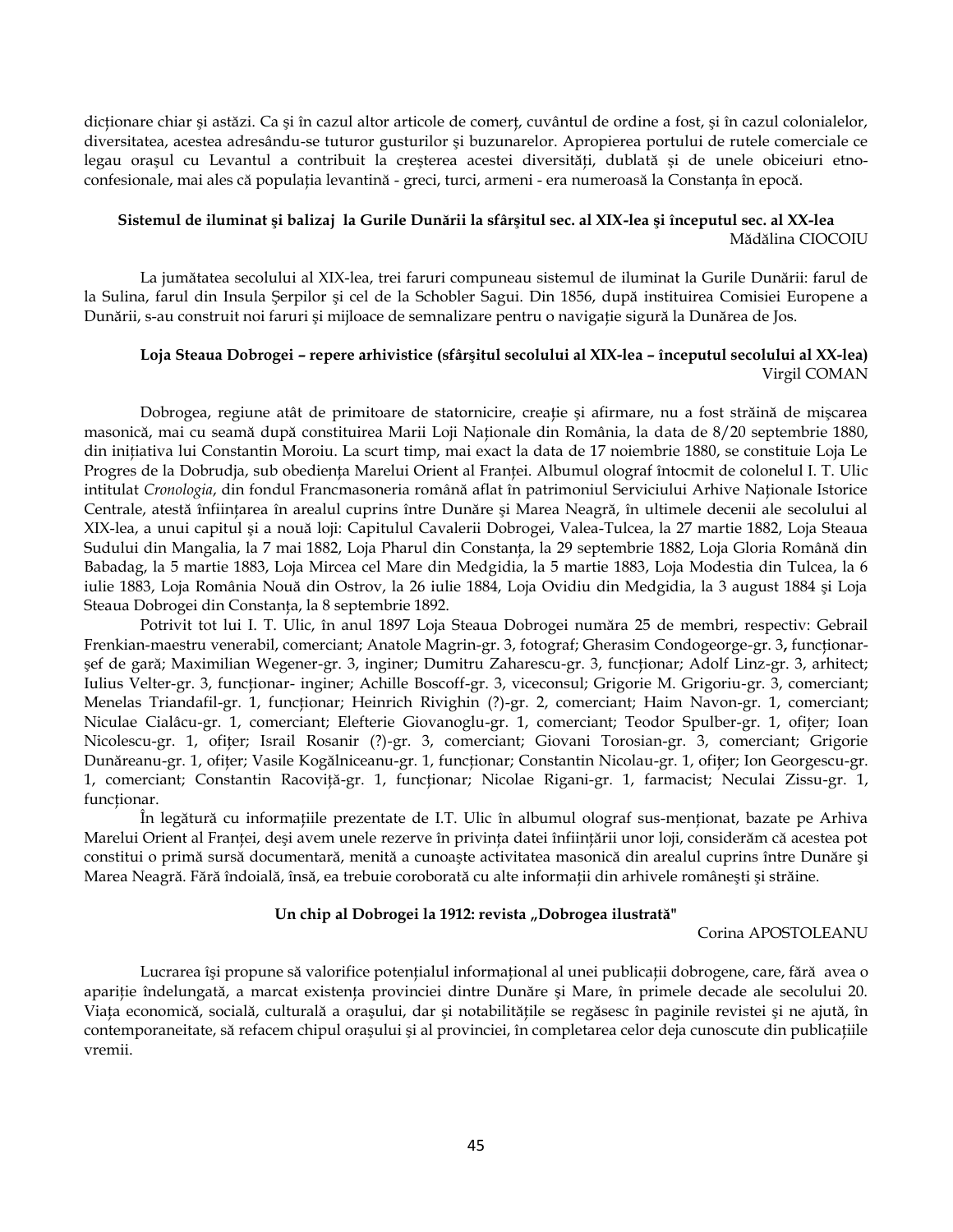#### **Evreii din Dobrogea în secolul XIX**

Într-o perioadă a istoriei, comunitatea evreiască din România era una din cele mai puternice, numeroasă şi efervescentă din punct de vedere economic, social şi cultural.

Mărturii atestă colonizarea evreilor aşkenazi, în secolele XVIII şi XIX, în Dobrogea. Aceştia au dezvoltat comerţul între Orient şi Balcani, contribuind la dezvoltarea centrelor orăşeneşti. Multe familii de evrei s-au aşezat în locaţii unde schimbul de mărfuri era intens, de obicei în centre urbane fluviale. Influenţa negativă exercitată de evenimentele politice din Dobrogea s-a făcut simțită și asupra activităților economice și a căilor comerciale. În fața acestor situații, la mijlocul secolului XIX, puterea otomană încurajează imigrația, sporind astfel numărul populaţiei din Dobrogea. Această situaţie este susţinută de un decret - sancţionat de sultan la 9 mai 1857 - care nu diferenţia pe cei stabiliţi după etnie sau religie.

Printre emigranții asezați în Dobrogea, veniți din Europa Centrală, Rusia, Asia, Balcani, s-au aflat și grupuri de evrei**.** Noii sosiţi sunt sprijiniţi de membrii comunităţii evreieşti şi impulsionaţi în a dezvolta diferite afaceri specifice locurilor. Printre lăcaşurile de cult din Constanţa, în a doua parte a secolului XIX, erau şi cele ale cultului israelit. Membrii comunităţii israelite participă la conducerea oraşului Constanţa. Negustori, armatori devin membri în Consiliul de Conducere al Primăriei din Kustenge, înainte de 1878. Din anul 1880, populaţia evreiească crește datorită efervescenței afacerilor comerciale și a situației economice din Dobrogea. După revenirea Dobrogei la România, stabilitatea economică, politică şi acordarea de drepturi după modificarea articolului 7 din Constituţia României din 1866, influenţează prosperitatea comunităţilor israelite. Ultimele decenii ale secolului XIX se încadrează în eforturile comunităților din Dobrogea de a înființa școli proprii, private sau sprijinite de stat.

## **Repere privind situaţia românilor din Peninsula Balcanică, în prima jumătate a secolului al XX-lea, în Arhiva Diplomatică a Ministerului Afacerilor Externe**

Florin C. STAN, Alina-Cristina IANCU

Prin abordarea de față, propunem expunerea unor documente referitoare la situația românilor din Peninsula Balcanică, așa cum era văzută aceasta în perspectiva unor diplomați sau oameni de cultură din România primei jumătăţi a secolului al XX-lea. Ne vom referi, în primul rând, la sintezele semnate de Mihail A. Blenche, precum: Politica noastră față de problema minorităților române din străinătate. Conferință ținută la Ministerul *Afacerilor Străine*; *Românii de peste hotare* (1935); *Românii de peste hotare (Românii din Bulgaria) -* martie 1938. De asemenea, Petre Petrinca, *Memoriu privitor la problema românilor de peste hotare 1920-1940* (1940); Petre Ionescu, *Românii din Peninsula Balcanică* (1941). *Românii de peste hotare* - lucrare întocmită de *Comisia pentru studiul problemelor păcii* (singurul document din arhivele diplomatice care conţine informaţii despre istro-români). Apoi, vom evidenţia distinct, prin câteva documente inedite, situaţia comunităţilor româneşti din Bulgaria, Albania, Grecia şi Macedonia.

### **Vizita familiei imperial ruse la Constanţa (1914), reflectată în documente şi presa de epocă**

Delia Roxana CORNEA

Împlinirea a 100 de ani de la vizita istorică a ţarului Nicolae al II-lea la Constanţa ne-a prilejuit o retrospectivă foto-documentară asupra evenimentului, a cărui importanţă în epocă a fost foarte bine reliefată atât de presa naţională, cât şi de cea străină. Documente din Arhiva MAE şi din Fondul Regal din cadrul Arhivelor Naţionale relevă amplele preparative realizate de oficialităţile române în pregătirea acestui eveniment, a cărui semnificație politică nu a scăpat cancelariilor europene. Dincolo de implicațiile politice, documentele emise de autorităţile constănţene reflectă implicarea factorilor de decizie locali în organizarea unuia dintre cele mai importante evenimente găzduit, până la vremea respectivă, de Constanţa.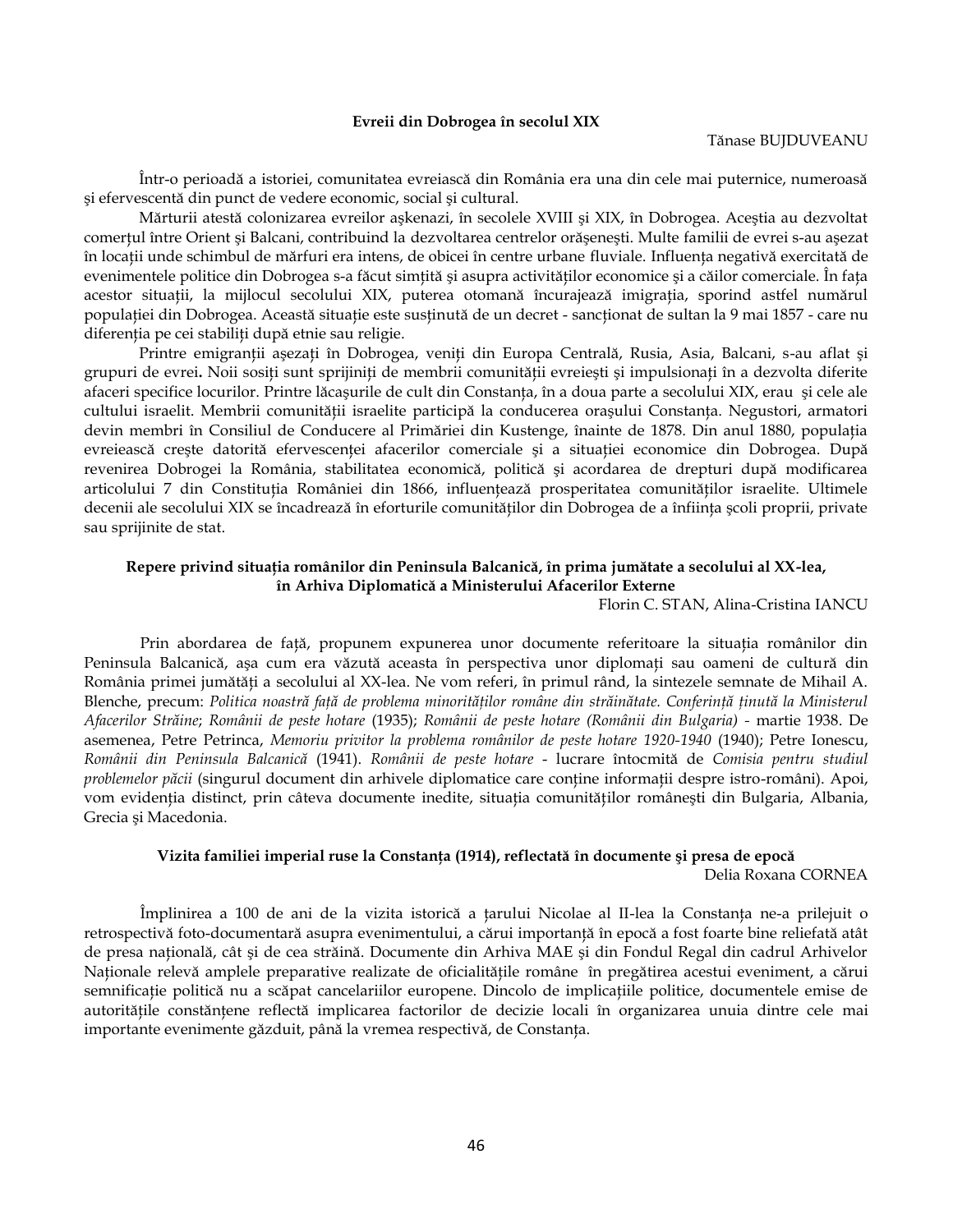#### **Ştiri despre frontul din Bucovina în Dobrogea**

Costin SCURTU

După izbucnirea Primului Război Mondial, pentru a descuraja mişcarea naţională din Bucovina, autorităţile austriece au răspândit zvonul că statul român va fi alături de Austro-Ungaria. O cenzură riguroasă, extrem de severă, împiedica răspândirea ştirilor care ar fi contravenit liniei oficiale. Pentru a preîntâmpina refuzul românilor de a se prezenta la mobilizare sau dezertarea lor din armată, ofiţerii spuneau soldaţilor că România îi extrădează pe toţi trădătorii din armata austro-ungară. După intrarea României în război, regimentele bucovinene au fost mutate pe frontul italian, unde au fost distruse aproape complet. În mediul dobrogean soseau ştiri despre frontul din Bucovina şi exista temerea că România va intra în război împotriva fraţilor aflaţi sub stăpânirea Austro-Ungară.

## **Concluzii reieşite din participarea Marinei Militare române la primul război mondial. Studiu de caz: Campania din anul 1916**

#### Carmen-Irène ATANASIU

Datorită condiţiilor specifice în care flota militară română s-a dezvoltat până la primul război mondial, potenţialul său nu a atins nivelul flotelor altor ţări care au acordat o atenţie sporită marinei, pregătind-o în special pentru acţiuni ofensive. Pregătită pentru apărare, flota română, odată intrată în război, a înfruntat un inamic superior din punct de vedere al efectivelor și al capacității de luptă și primul an de război s-a încheiat cu retragerea armatei române şi, implicit, a marinei din faţa inamicului.

Insuficientele care au generat esecul actiunilor Marinei române în Campania din anul 1916 pe teatrul fluvial de operaţii s-au datorat atât erorilor, cât şi lipsurilor.

Concluziile puse la dispoziţie de analiza participării Marinei române la primul război mondial au determinat, în perioada dintre cele două războaie mondiale, preocupări asidue din partea specialiştilor militari pentru clarificarea locului şi rolului Marinei Române în sistemul naţional de apărare, ceea ce a contribuit la maturizarea gândirii militare şi navale româneşti.

## **Combatanţi din Medgidia în primul război mondial**

Adrian ILIE

Soldaţii din Medgidia mobilizaţi în Regimentele 34, 35, 36, 74 Infanterie şi-au adus contribuţia din plin la operaţiunile militare din primul război mondial. Unii au fost luaţi prizonieri, alţii au fost răniţi, iar unii şi-au dat viaţa pentru a apăra integritatea statului. Au participat la confruntările din Dobrogea, din Muntenia şi din Moldova. Aveau origini etnice diverse - fiind români, turci, tătari, armeni ş.a. - La sfârşitul războiului, au fost decorați de M.S. Regele Ferdinand I și au primit pământ. Au întemeiat Societatea Demobilizaților din Medgidia și au plătit cotizaţii, pentru ca aceasta să le apere drepturile. În cinstea lor, a fost ridicat un monument dedicat eroului român, încă din 1932.

## **Cu privire la rolul generalului Costin Ionaşcu şi al contraamiralului Horia Macellariu în evenimentele de la Constanţa din august 1944**

Valentin CIORBEA

Comunicarea propune o evaluare atentă a izvoarelor edite şi a unor surse inedite pentru a răspunde la câteva întrebări: Cine trebuia să conducă operaţiunile împotriva trupelor germane de la Constanţa? Ce rol revenea comandanților de mari unități? Cine a salvat Constanța? Cui îi atribuim laurii?

### **Consideraţii referitoare la apărarea litoralului maritim (1957)**

Teodora GIURGIU

În anul 1957, Marele Stat Major a dedicat un studiu apărării litoralului maritim, problema fiind considerată de o importanţă deosebită în asigurarea siguranţei graniţei noastre. Deşi România, la acea dată, avea